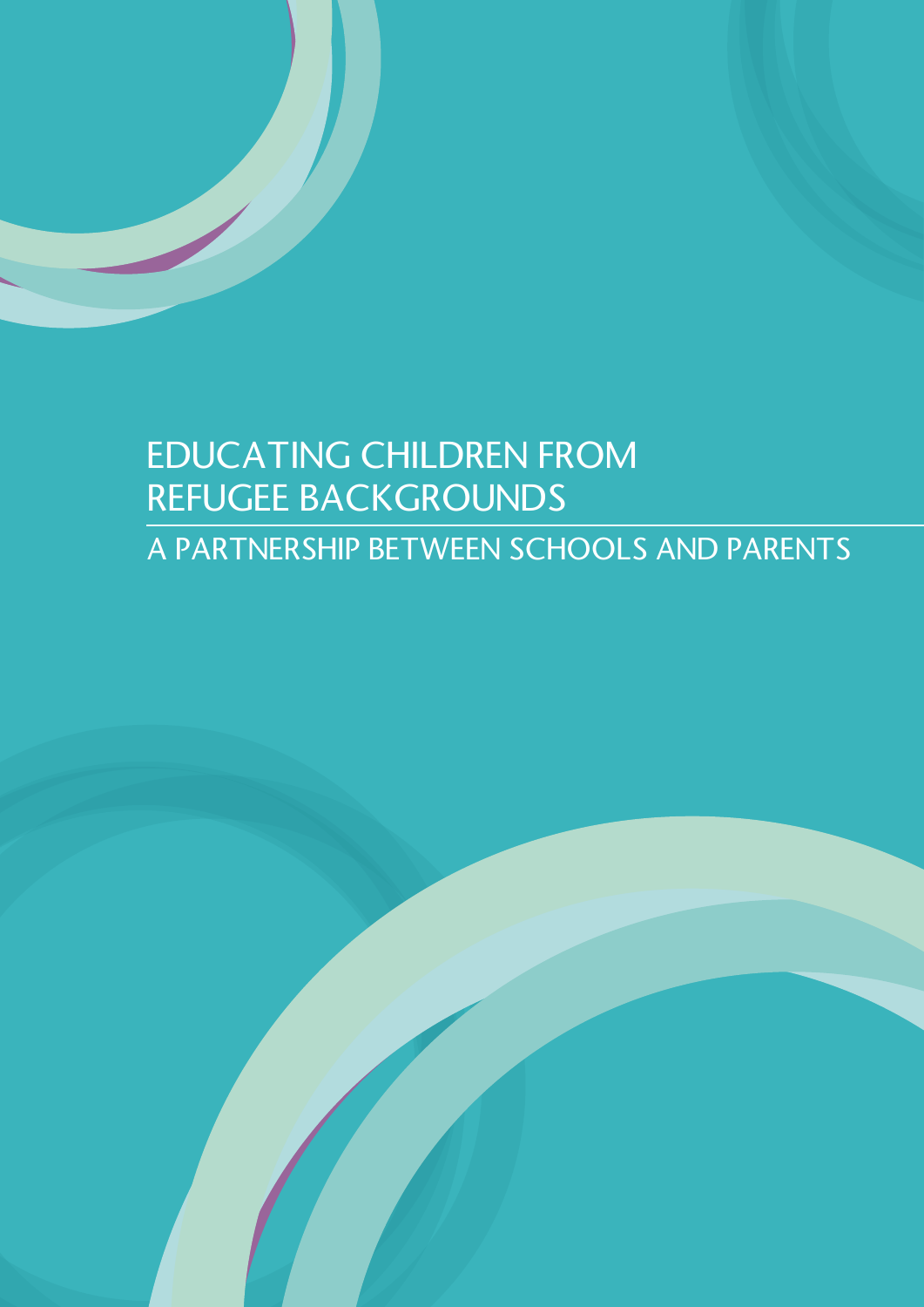First published May 2015

© The Victorian Foundation for Survivors of Torture Inc. 2015.

All rights reserved. Material in this resource may be reproduced, translated or adapted to meet local needs without prior permission, subject to acknowledgement of this resource. No commercial use or sale permitted.

The Relationships to Enhance Accessible Learning (REAL) project was conducted from 2013 to 2015 by Foundation House (VFST, The Victorian Foundation for Survivors of Torture Inc.) within the Refugee Education Support Program (RESP), which is supported by the Department of Education and Training (DET). This background paper was developed throughout the REAL Project and was prepared for Foundation House (VFST) by Jenny Mitchell in 2014. This paper underpins *Schools and Families in Partnership: A Desktop Guide to Engaging Families from Refugee Backgrounds in their Children's Learning*, available here: www.foundationhouse.org.au/schools-support-program-resources

This background paper was produced to support schools partnering with families from refugee backgrounds to enhance access to their children's learning. Readers are reminded that this is a background paper only. The Victorian Foundation for the Survivors of Torture Inc. cannot be held responsible for error or any consequences arising from the use of information contained in this guide. The Victorian Foundation for the Survivors of Torture Inc. disclaims all responsibility for any loss or damage which may be suffered or caused by any person relying on the information contained herein.

978-0-9874334-4-2 *Educating Children From Refugee Backgrounds: A Partnership Between Schools and Parents*

978-0-9874334-5-9 *Educating Children From Refugee Backgrounds: A Partnership Between Schools and Parents* (PDF)



Foundation House<br>The Victorian Foundation for Survivors of Torture Inc.

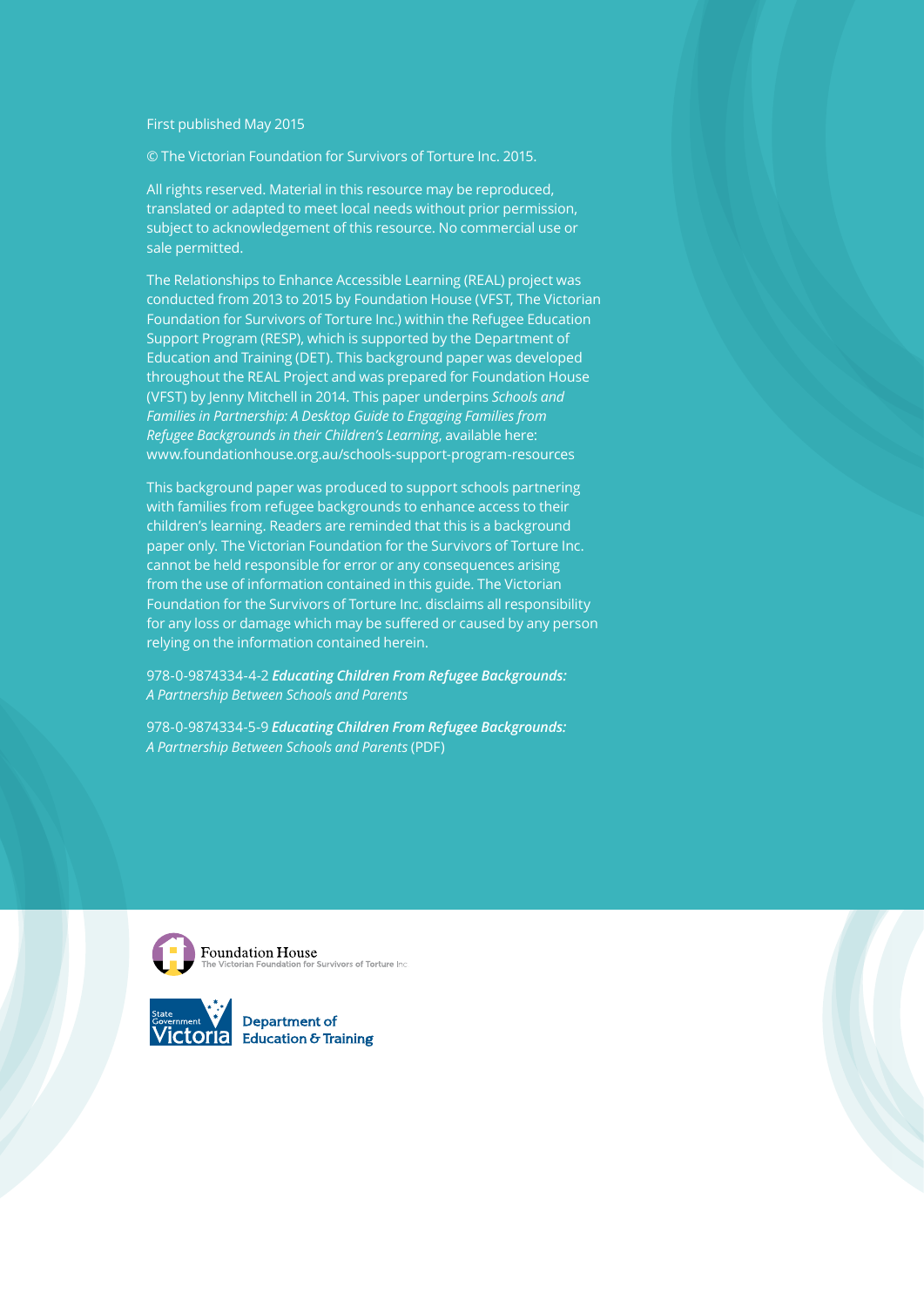# **CONTENTS**

| 1. | <b>Project background</b>                   | 02              |
|----|---------------------------------------------|-----------------|
| 2. | <b>Project model</b>                        | 04              |
| 3. | <b>Communication strategies</b>             | 06              |
|    | Multicultural education aides               | 06              |
|    | Interpreting                                | 07              |
|    | Written communication                       | 07              |
|    | Technology                                  | 08              |
| 4. | Interactions between parents and teachers   | 09              |
|    | Informal interaction                        | 09              |
|    | Formal interaction                          | 09              |
|    | Parent/teacher interviews                   | 10 <sup>1</sup> |
| 5. | Equipping parents to support their children | 15              |
|    | Managing behaviour                          | 15              |
|    | Supporting career choices                   | 17              |
|    | Helping children at home                    | 19              |
|    | School tours                                | 22              |
|    | Learning walks                              | 23              |
| 6. | <b>Transition</b>                           | 25              |
|    | Preparing for Prep                          | 25              |
|    | Preparing for Year 7                        | 27              |
| 7. | <b>Contributing to the school</b>           | 29              |
|    | School governance                           | 29              |
|    | Classroom helpers                           | 31              |
|    | Quotes                                      | 34              |
|    | <b>Abbreviations</b>                        | 41              |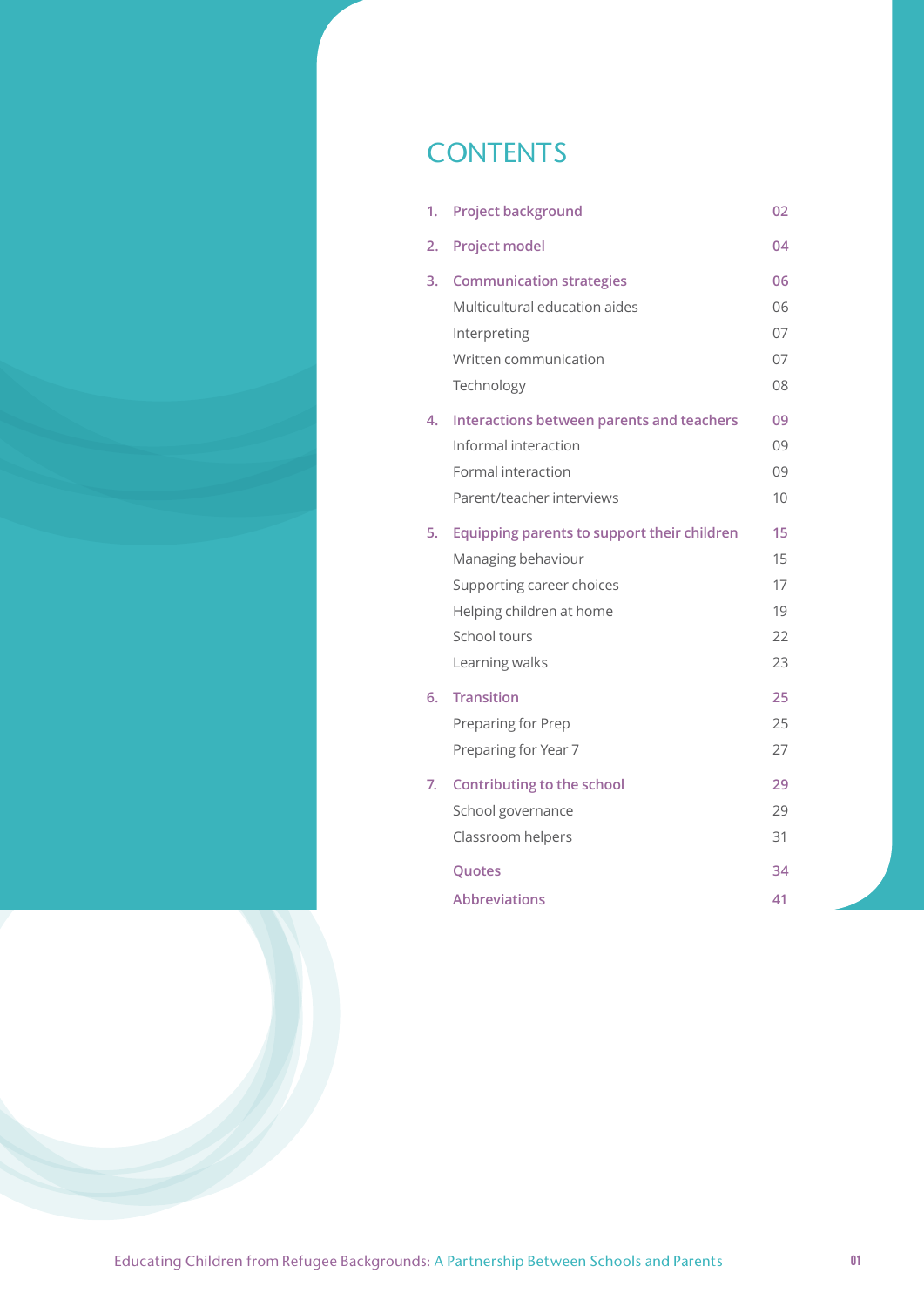# 1. PROJECT BACKGROUND

*International research has shown that parental engagement (of various kinds) has a positive impact on many indicators of student achievement, including:*

- *higher grades and test scores*
- *enrolment in higher level programs and advanced classes*
- *higher successful completion of classes*
- *lower drop-out rates*
- *higher graduation rates*
- *a greater likelihood of commencing post-secondary education<sup>1</sup>*



The Relationships to Enhance Accessible Learning (REAL) project was conducted from 2013 to 2015 by Foundation House (VFST, The Victorian Foundation for Survivors of Torture) within the Refugee Education Support Program (RESP), which is supported by the Department of Education and Early Childhood Development (DEECD). The REAL Project encouraged dialogue between parents<sup>2</sup> from refugee backgrounds and schools to establish best practice techniques for parent engagement. The project aimed to enhance students' education as a result of this partnership, and the model and its outcomes will be disseminated to Victorian schools. The importance of family–school partnerships has been recognised at both federal and state levels of education<sup>3</sup> and the project's resources will assist schools to achieve such partnerships with parents from refugee backgrounds. While it is important for schools to explicitly address the needs of refugee-background families, strategies outlined in this document are likely to be of benefit to all parents.

Students from refugee backgrounds are highly likely to be disadvantaged when attending school in Australia. In addition to traumatic experiences of war and displacement, they may lack English language and have had limited schooling. While parental support is important to a child's education, many parents from refugee backgrounds have themselves had little access to schooling. They are unfamiliar with the Australian school system, may have limited literacy and numeracy skills, and their English language may be limited. They may feel unable to help their children with school work.

The REAL Project was designed to encourage parents' engagement in their children's education, regardless of their own educational background. In 2013–2014, the project brought together parents from refugee backgrounds and school leadership teams as advisory groups in five state schools in Victoria. There were three primary schools, one secondary school and one P–12. The schools are located in Dandenong, Mooroolbark, Laverton, Roxburgh Park and Traralgon. Schools participating in the project have an established relationship with Foundation House including participating in a Refugee Action Network (now Refugee Education Support Program), and are known for their whole-school approach to cultural awareness and an understanding of the refugee experience. This foundation was important to developing project strategies and achieving its parent engagement objectives. Parents were selected from a growing ethnic community within each school and the project assisted them to recognise ways in which they could support their children's education. Parents came from Iraq, Afghanistan, South Sudan and Burma (both Chin and Karen ethnic groups).

<sup>1</sup> Emerson L., Fear J., Fox S., and Sanders E. (2012). *Parental Engagement in Learning and Schooling: Lessons from Research.* A report by the Australian Research<br>Alliance for Children and Youth (ARACY) for the Family–Schoo

<sup>2</sup> Children from refugee backgrounds may be cared for by members of an extended family or family friends if parents have been lost. Some refugee minors<br>may also be in state care. The term 'parent' in this report is used to

<sup>3</sup> Examples are the Federal Government's *Family–School Partnerships Framework: A Guide for Schools and Families (2008); Victoria's Blueprint for Education and Early Childhood Development* (2008), which includes partnerships with parents as one of its three core strategies for improving student outcomes.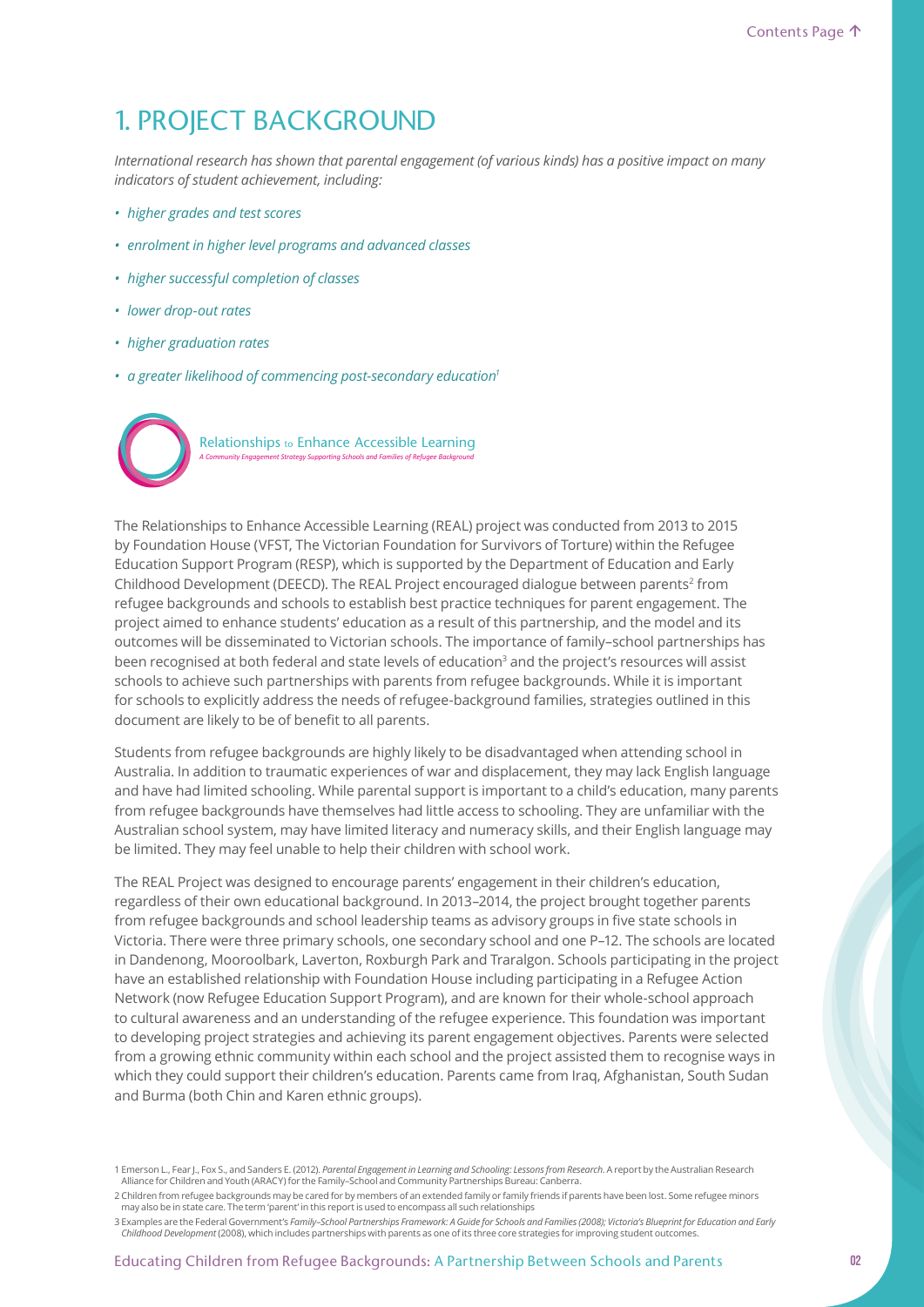Across the five schools participating in the REAL Project, advisory groups agreed on the following definition for all parent engagement activities:

### *'A two-way collaboration between families and schools based on good communication, trusting relationships and respectful partnerships, with the goal of enhancing children's education'*

The project recognised that when engaging with families from refugee backgrounds, this definition must be set within the context of schools that embrace a whole-school approach to cultural awareness and have an understanding of the refugee experience. Advice on this whole-school approach is provided in the Foundation House publication *School's In for Refugees: A Whole-School Approach to Supporting Students from Refugee Background* (2011).<sup>4</sup>

Schools that plan to use *Schools and Families in Partnership: A Desktop Guide to Engaging Families from Refugee Backgrounds in their Children's Learning* may be at the beginning of their journey of supporting students from refugee backgrounds, or may be developing the skills to do so or may be experienced in a whole-school approach. The guide will be useful to all of these schools as it reflects wise advice offered and tested by experienced schools and parent advisers in the REAL Project.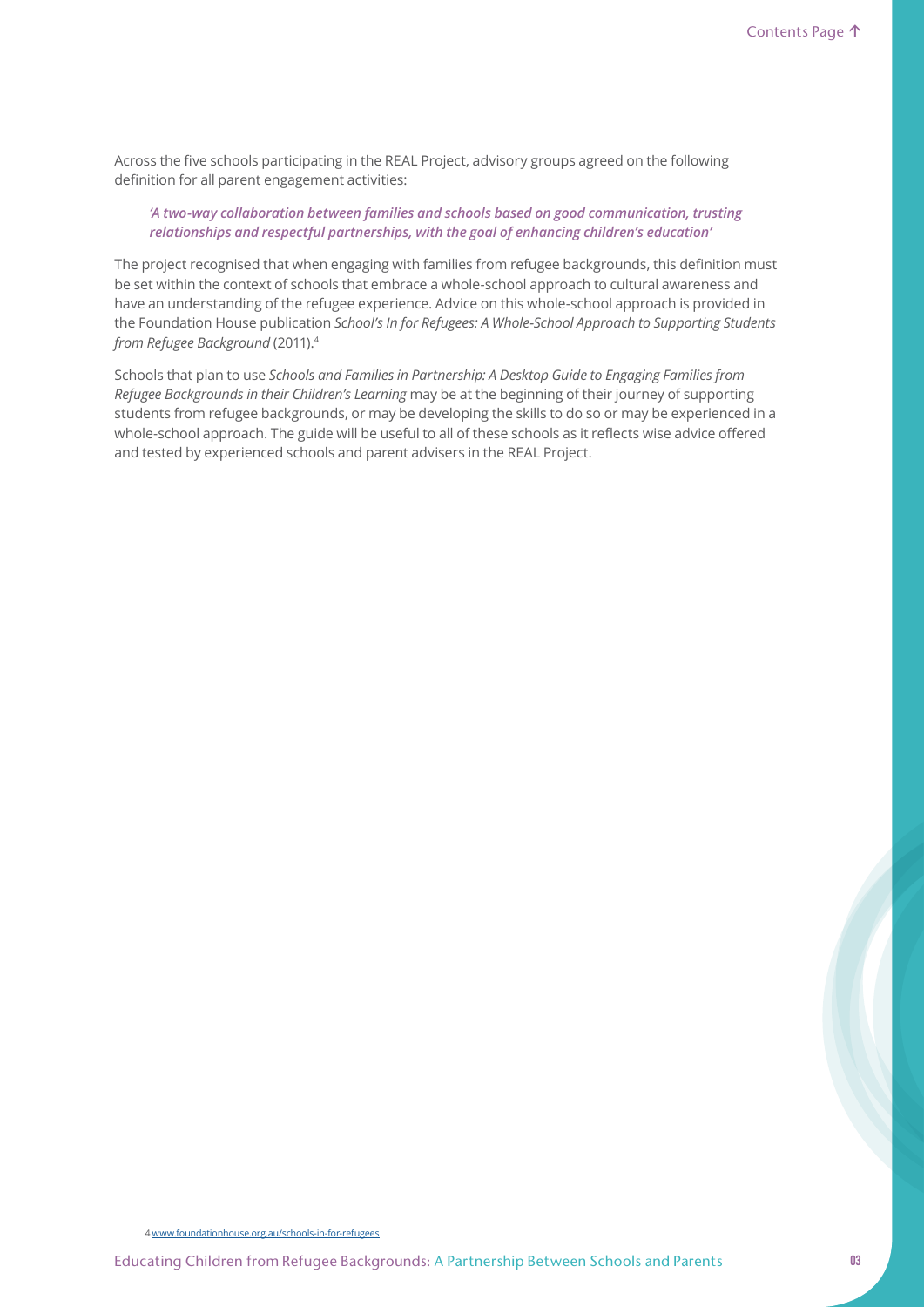# 2. PROJECT MODEL

In order to build the capacity of parents and schools to engage with each other, the project established advisory groups consisting of parents from refugee backgrounds and school leadership teams. Advisory groups came together up to 16 times in formal meetings and focused on ways in which the partnership between parents and schools can assist children's education. Advisory groups considered why parent engagement with schools is important to children's education and explored the parent engagement contexts in each school. By the end of 2013, advisory groups had selected parent engagement activities to work on in 2014. Over that year, advisers participated in 10 parent engagement activities on the school calendar and evaluated whether they were accessible and useful for parents from their community.

Advisory group meetings were facilitated and supported by Foundation House staff, and a record of all meetings has contributed to the desktop guide. Interpreters and school multicultural education aides (MEAs) from the parents' community were present at meetings and this was essential for parents to understand and contribute to discussions. Parents were paid an honorarium at each meeting to cover their out-of-pocket expenses.



Figure 1. The strategy model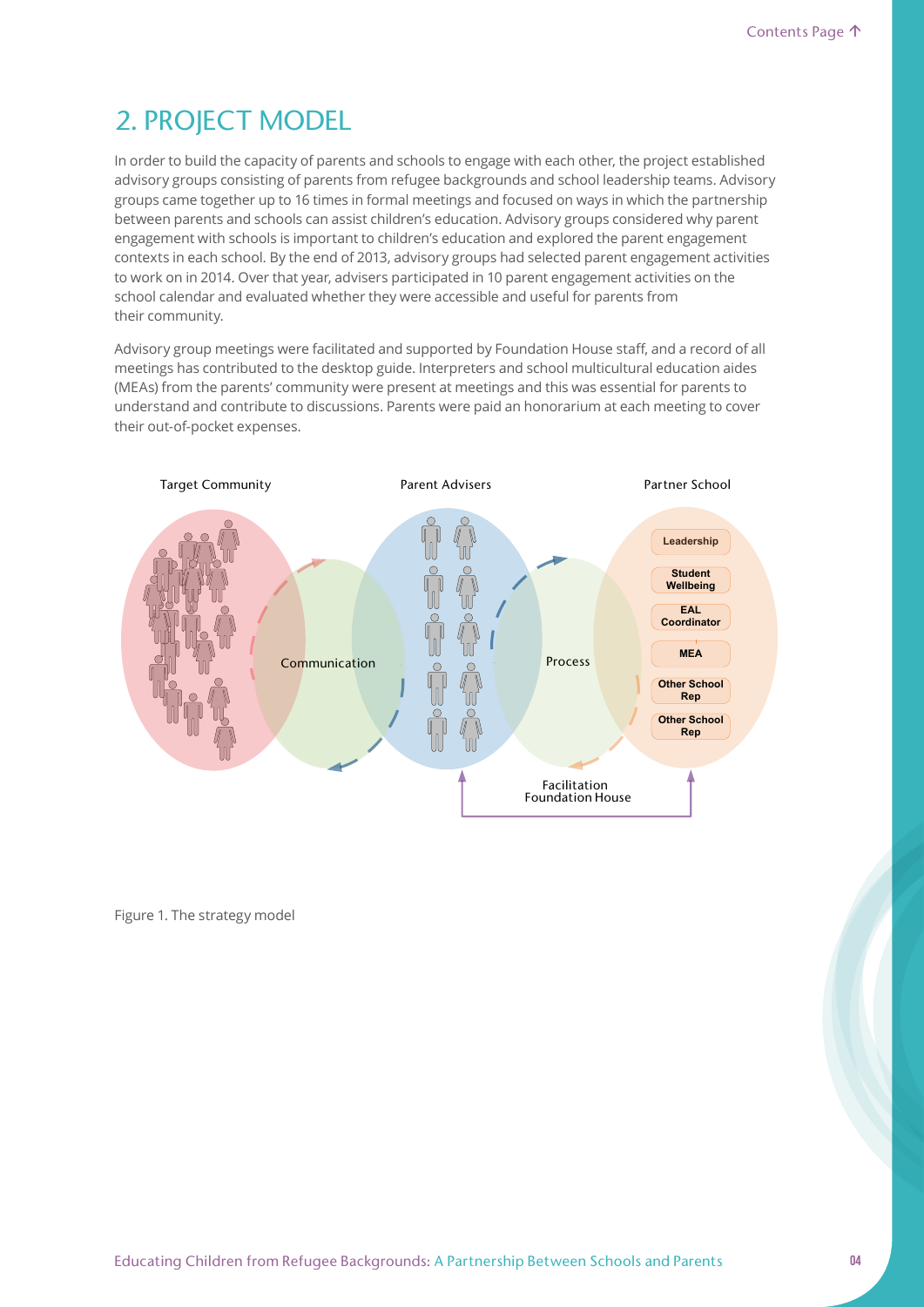The project was conducted in three stages from 2013 to 2014:

- 1. Foundation House and schools came together to agree on the project model, process and aims. They established timelines, roles and responsibilities, and signed a formal partnership agreement. Schools agreed to select parents from a growing refugee community in their school to contribute to an advisory group. Those parents were to have children at the school, be able to share knowledge gained from the project throughout their community, be able to participate for at least 18 months and be committed to the project and their children's education. Up to 10 parents who had been in Australia for over 2 years were seen as an ideal number for each school.<sup>5</sup>
- 2. Foundation House facilitated meetings with parent advisers and school leadership teams. There were two initial workshops with parents only, in order to familiarise them with each other, with the processes of formal meetings (which were new to many), and with project aims. School leadership teams joined four further meetings in which there were discussions on the differences between education in Australia and advisers' home countries, and parent engagement opportunities in Australian schools generally and in their children's school in particular.
- 3. Parent advisers and school leadership teams continued to meet on a monthly basis and worked on 10 strategies for parent engagement in their school. They considered how those activities were currently conducted and whether there were any barriers to engagement by parents from refugee backgrounds. Where necessary, they proposed adjustments to the activities and tested the revised version. Once the activity had been trialled, schools and parent advisers evaluated the outcome and made further suggestions for the future. The processes were again facilitated by Foundation House, and schools commented on the importance of involving an external agency with expertise in working with parents from refugee backgrounds.

Schools with sufficient resources may consider implementing the project model within their own communities or simply making use of parent engagement strategies that have been trialled and evaluated, and are documented in the following sections. REAL advisory groups identified five main contexts for parent engagement activities in schools. These contexts are communication, interactions between parents and teachers, equipping parents to support their children, transition and contributing to the school. In addition, there were more general discussions on other activities that might involve parents in the life of a school, such as cultural celebrations, fundraising events, parents' social groups, school concerts and information sessions. Good communication strategies were essential for parents of refugee background to feel included in these and other activities outlined below.

<sup>5</sup> Newly arrived parents from refugee backgrounds have many settlement issues to deal with, such as studying English, finding permanent housing,<br>addressing health needs, and negotiating with government and non-government se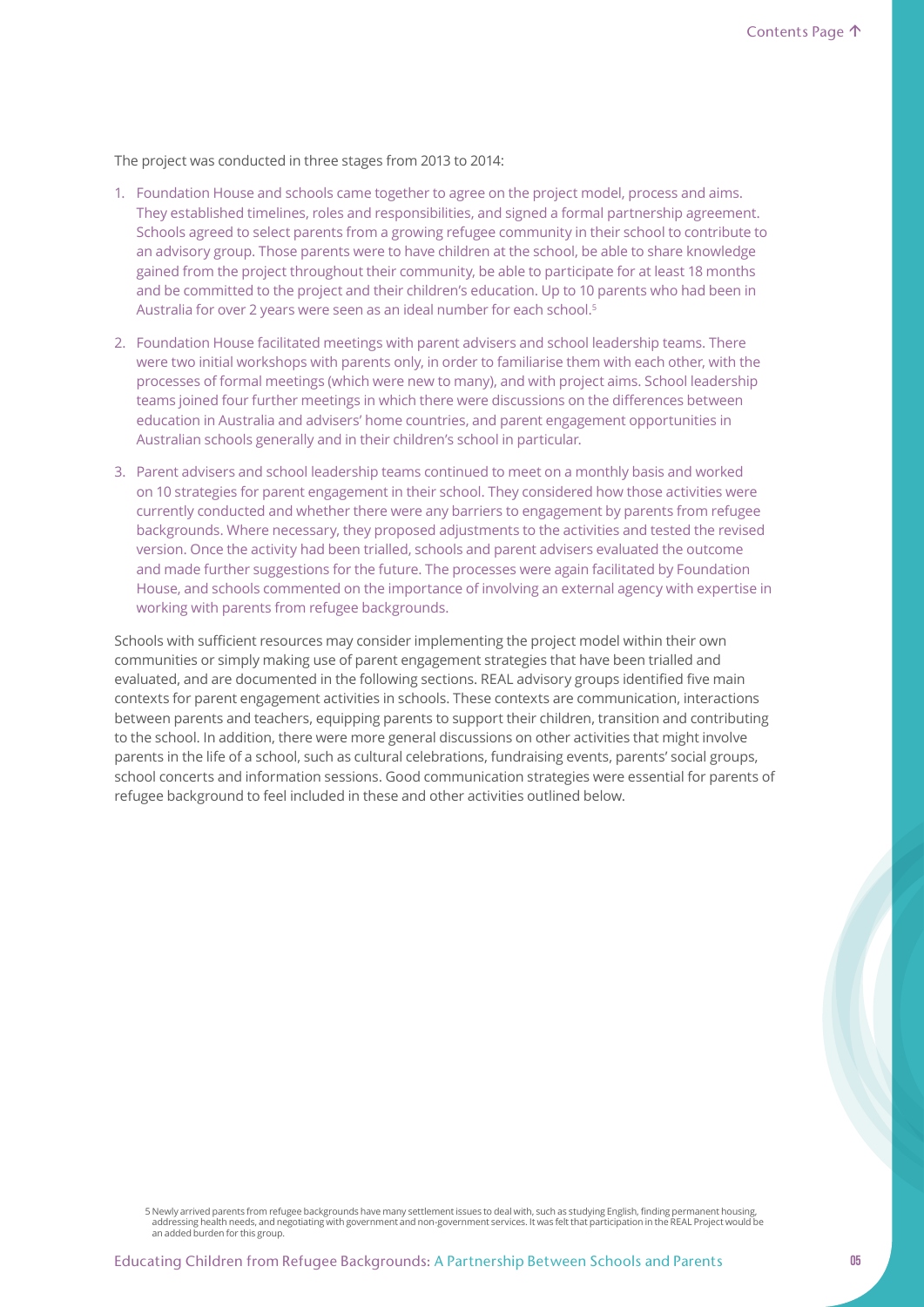# 3. COMMUNICATION STRATEGIES

Good communication is fundamental to engaging parents from refugee backgrounds in school activities and practices to support their children's education. When developing a definition for parent engagement activities, all the advisory groups emphasised the need for good communication between families and schools and the need for schools to respect, acknowledge and celebrate diversity. One group spoke about feeling welcome at the school because the school has a multicultural environment reflecting Australian society. In another school, the principal was learning the language of the dominant community of parents from refugee backgrounds, resulting in parents feeling connected to the principal and her staff team. All parent advisers were keen to have a relationship with teachers that encouraged a two-way dialogue.

Throughout the REAL Project, parent advisers demonstrated that knowledge about the Australian education system and their child's school is related to their level of English language. If a parent spoke little English and had limited education they were effectively excluded from schools that did not use interpreters as a matter of course. Written material sent home in English could not be read without help and if help was unavailable, notes and newsletters were inaccessible. Older children could help with translations but parents felt that their dependence on a child impacted on their authority. Children might also misinterpret the content.

# MULTICULTURAL EDUCATION AIDES

All five schools in the REAL Project employed MEAs who were an invaluable support to parents. The MEAs were well connected to their community, often seeing parents at the weekend at religious or social gatherings. They kept parents informed about important events at the school. They were personable and proactive, identifying parents who needed the most help to access school information and guiding them in the right direction. This was particularly important to new arrivals in Australia. They advised teachers on cultural matters and issues raised by parents, and they helped children from their community in the classroom. However, discussions between parent advisers and school teams in the REAL Project identified communication barriers that could not be addressed solely by MEAs, considering they are not employed as interpreters, and advisory groups proposed improvements for schools to implement.

Some parents stated they are reluctant to approach teachers directly because of language and cultural barriers, and regard MEAs as their conduit to the school. They share with the MEA any concerns they have about their child or the school, and the MEA may answer queries or make an appointment for a parent to speak with a teacher. In the absence of interpreters, the MEA may sit in on meetings between parent and teacher to support both.

*The MEA Handbook* (2008) produced by the DEECD suggests that MEA language skills should be used for communicating with students and parents, including translating basic school notices. However, in many schools MEAs may be called on to use their language skills more extensively for such tasks as translating the school newsletter or interpreting at parent/teacher interviews. This is particularly true in rural areas where obtaining interpreters is logistically difficult. Additionally, any teacher may feel more comfortable calling on an MEA they know rather than organising and working through an interpreter when speaking with parents.

The *MEA Handbook* outlines an MEA's responsibilities as:

- Effective communication between students and teachers in the classroom
- Integrating ESL learners into school activities by helping them to understand school expectations and goals
- Assisting teachers to understand the home cultures and the expectations families have of the school and of education in general
- Assisting newly arrived families in their settlement into the new educational community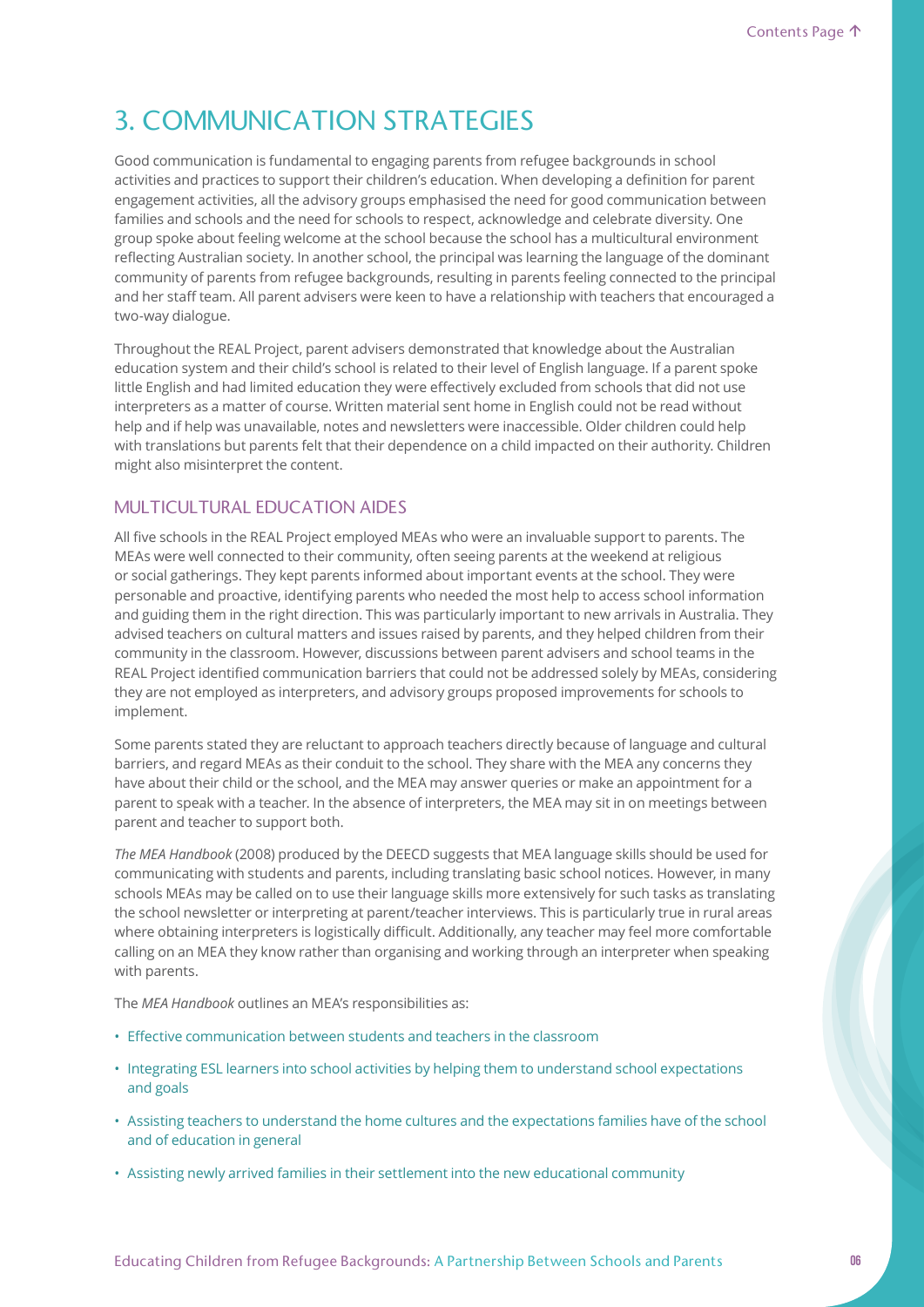If, in practice, interpreting and translating are added to the list above, MEAs in schools with a large cohort of students from their community may be stretched in many directions. Advisory groups appreciated the need to support MEAs and ensure their position descriptions are clear. One school in the REAL Project employs two MEAs – one to focus on students in the classroom and the other to facilitate communication with parents. The two work closely together. Advisory group discussions identified MEA tasks that improved their communication and involvement with schools. MEAs:

- Keep parents informed of school events and activities and encourage them to participate.
- Help parents to make appointments (such as for parent/teacher interviews or individual meetings with teachers) and remind them shortly before of the date and time. Some groups spoke about the problem of understanding calendars. Reminders to attend appointments from the MEA are important.
- Support parents already engaged in school activities, such as helping in the classroom and working bees.
- Help parents to complete forms (e.g. enrolment).
- Liaise with teachers to advise parents if a child is having a problem at school and encourage parents to speak with the teacher.

Advisers made the point that they choose the school for their children based on whether an MEA of their language group is available.

### INTERPRETING

Parent advisers emphasised that interpreters are crucial to good communication between school and parents. However, use of interpreters appears to be patchy in schools. Some teachers are encouraged to make use of interpreters as a matter of course, while others are confused about when and how to use them. Advisory groups suggested that teachers should be trained in the use of interpreters and routinely employ them when speaking with parents with limited English. Parents are often too embarrassed to admit they do not understand a teacher's comments and are unaware that they can request an interpreter.

In advisory group discussions, parents gave examples of consequences when interpreters are unavailable. Interpreters are not always available at school information sessions, and parents may miss out on important information such as how to understand reports or career pathways. This left them unable to advise their children or understand why their children had made certain subject choices. Parents also gave examples of leaving parent/teacher interviews with little knowledge of their child's progress because an interpreter was unavailable or because the interpreting was below standard. They suggested schools should monitor interpreting to make sure it is of a high standard.

### WRITTEN COMMUNICATION

Advisory groups suggested that school notices, letters and newsletters should be translated if parents are to engage with the school and follow school procedures. In one REAL school, for example, parents were unaware what clothes their children should take to school for swimming lessons, and consequently, children did not learn to swim.

While some parents may not be able to read in their own language, translated information is important for those who can. Children may be able to translate for parents, however there is the possibility of them misrepresenting important information from the school.

REAL advisory groups had a number of discussions about newsletters. Parents were unable to understand all content, but sought help to translate the calendar of school events. They enjoyed the photographs in the newsletter, and one school reduced text and featured photographs and illustrations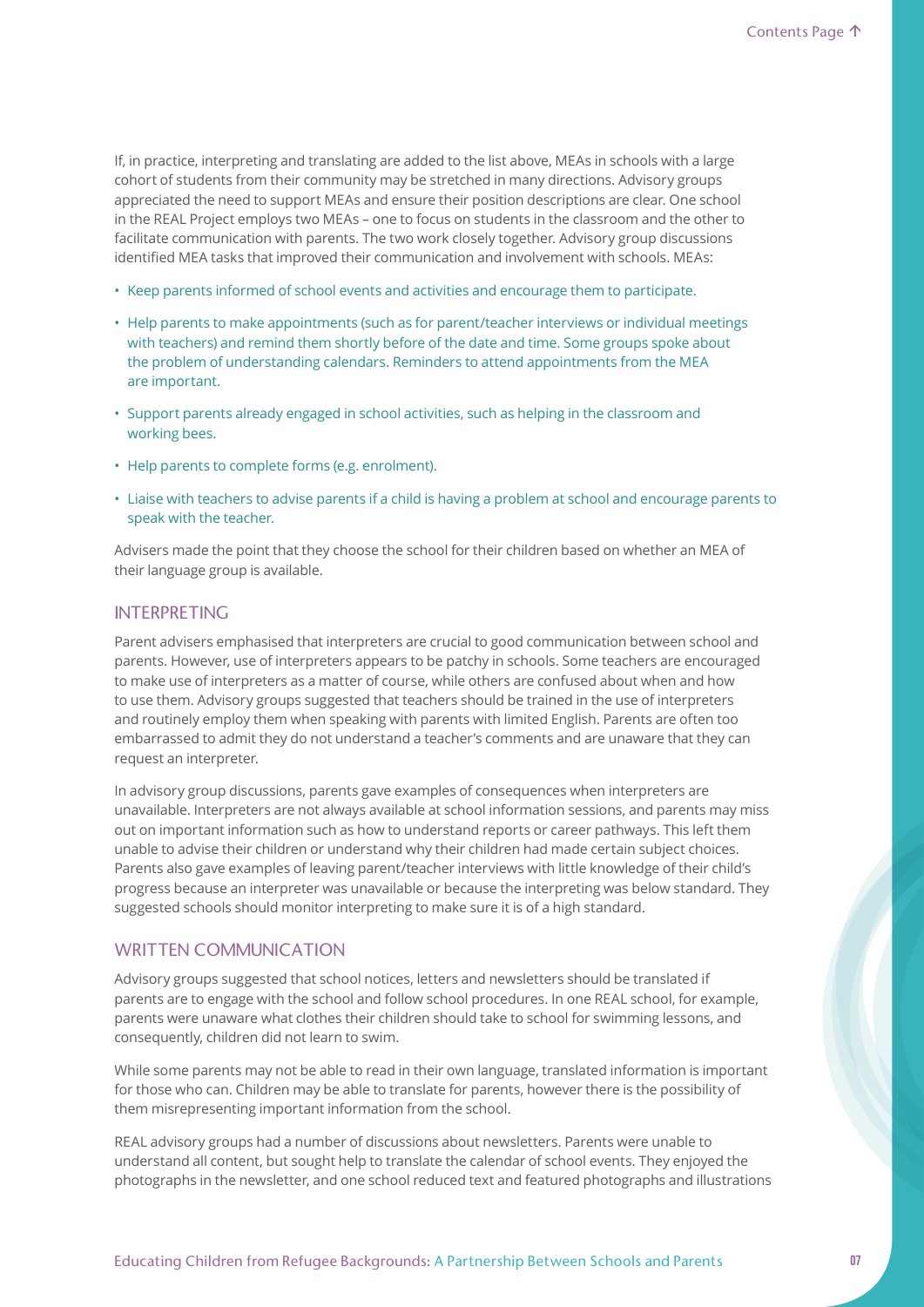wherever possible. One principal emphasised the importance of newsletters for not only providing information on school events but also promoting the school's identity and celebrating students' achievements. Parents from refugee backgrounds were unable to share this pride in the school if they were not able to understand the newsletter.

Processes used by REAL schools for improving written communication included:

- All notices sent home are reduced to the key information and translated. Teachers commented that notices are often wordy, and can in fact be contained to a few lines.
- Notices that require parental permission are printed on a specific colour paper and, once aware of this, parents recognise that they must sign and return the form.
- Notice boards in the language of parents from refugee backgrounds are established in well promoted and accessible locations in the school.
- Notices displayed in the school are translated.
- The principal meets with the MEA each time the newsletter is produced to discuss which points are the most important for the community. As a result, a page of translated information is distributed to parents in the required language group. The school ensures the MEA workload allows for this within school time.
- An audio file is made available on the school website of the most important newsletter content.
- A dedicated telephone line contains a recording of key points in the newsletter and parents are encouraged to phone the line recorded in their language.
- Students are invited to write newsletter articles in their own language, which are accessible to their community.

### **TECHNOLOGY**

Schools increasingly use technology to encourage parent engagement, but parent advisers spoke about their difficulties in accessing online information. Not all parents from refugee backgrounds have access to computers and the internet, and those who do may be unfamiliar with their use or may be unable to read in English or their own language. Some schools provide access to classes for parents that support them to learn both English language and use of computers.

Advisory groups proposed strategies that may be helpful to parents:

- MEAs make use of smart-phone apps, such as Viber to establish group messages to the parent community.
- Schools create a DVD giving advice to parents. This might include, for example, demonstrations on how to help their children at home or help in the classroom.
- A dedicated telephone line is established with key messages from the school.
- A folder containing audio files and containing key information is uploaded to the school website and parents are supported to access it.
- The school website is available in multiple languages.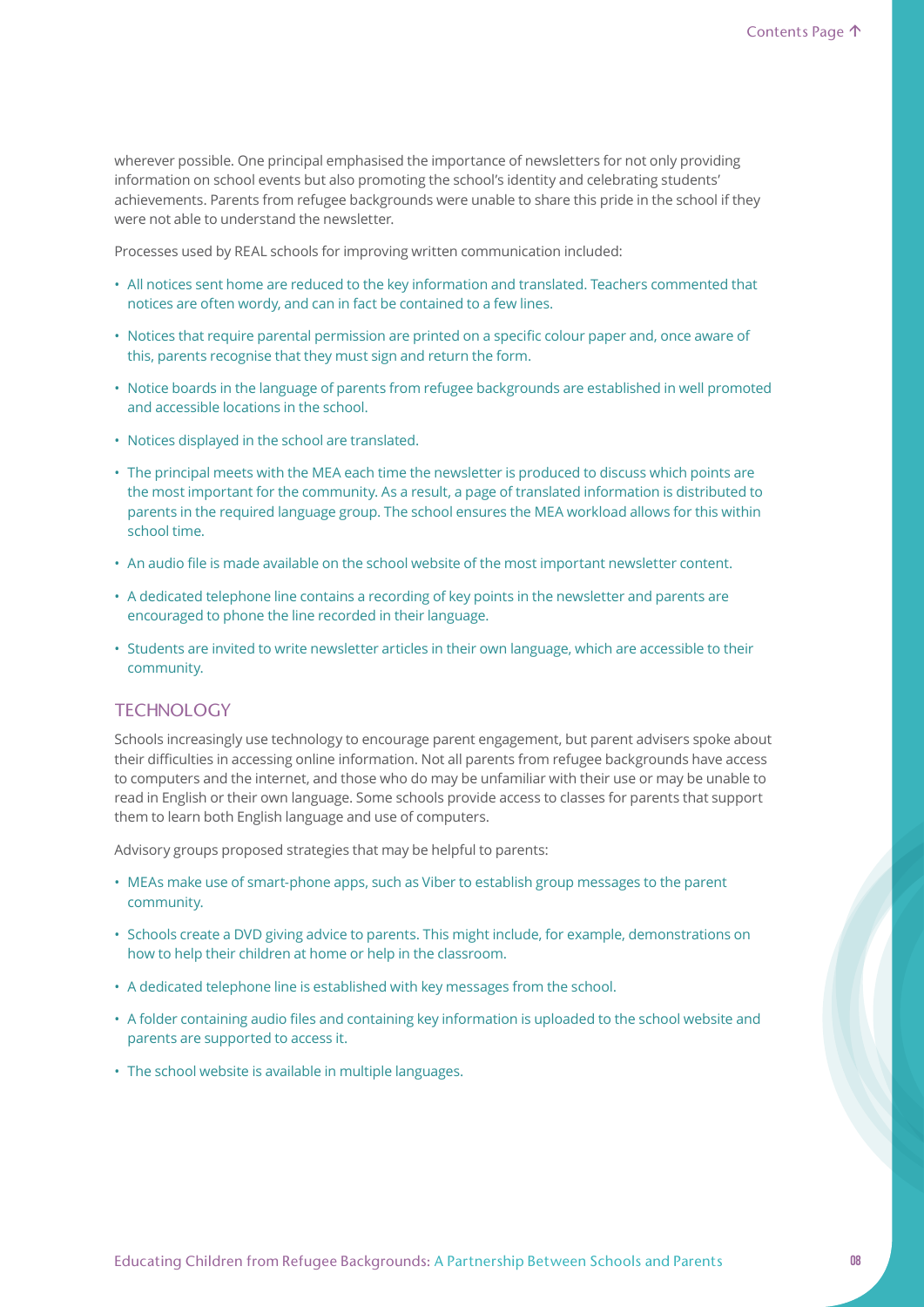# 4. INTERACTIONS BETWEEN PARENTS AND TEACHERS

Advisory groups in all schools regarded a trusting relationship between school and parents to be fundamental to any formal or informal interaction between them. Most parents came from countries where teachers were so highly regarded that there was little interaction between the two. Parents did not dare to speak with teachers and teachers did not deign to speak with parents. This cultural practice is strong enough to discourage parents from approaching teachers in Australia, leaving schools with a responsibility to establish inclusive practices and reach out to parents.

### INFORMAL INTERACTION

Opportunities for informal interaction between schools and parents were identified by advisory groups. These include:

- Chatting in the school yard at drop-off and pick-up times
- Chatting at special activities, such as open days, school concerts, sports days, book week readings
- Chatting to school staff when attending school celebrations such as Harmony Day, Diversity Week, Mothers and Fathers Days

Parents were particularly keen to participate in social events with teachers, and 'get to know each other' afternoon or morning tea sessions were proposed in a number of schools.

### FORMAL INTERACTION

Opportunities for more formal interactions between schools and parents were identified by advisory groups. These included:

- Individual meetings with teachers at the request of either teacher or parent
- Information sessions, with external speakers or teachers providing information to support students (e.g. careers advice, how to help children at home, understanding reports)
- Helping in the classroom or at events such as excursions or sports days
- Orientation to the school when a student enrols
- Focus groups
- School council
- Parent/teacher interviews
- Student-led conferences
- Learning walks

These topics are further explored in other sections of this paper.

One regional school in the REAL Project organised home visits by teachers. This came about at the beginning of the settlement of families from refugee background into the area and when there were few community services to support them. Monthly community catch-ups were also organised at the school. While these strategies were unsustainable and unnecessary as the community grew, there was a high level of trust between teachers and families because of their early contact.

Interaction between parents and teachers is successful when teachers make time to talk, are friendly, are culturally sensitive and respectful, treat parents as equals, and use interpreters or include the MEA in discussions. Parents also have a part to play in the interaction's success. In some cases, they have to overcome a lack of confidence and a cultural shyness to participate in a two-way conversation.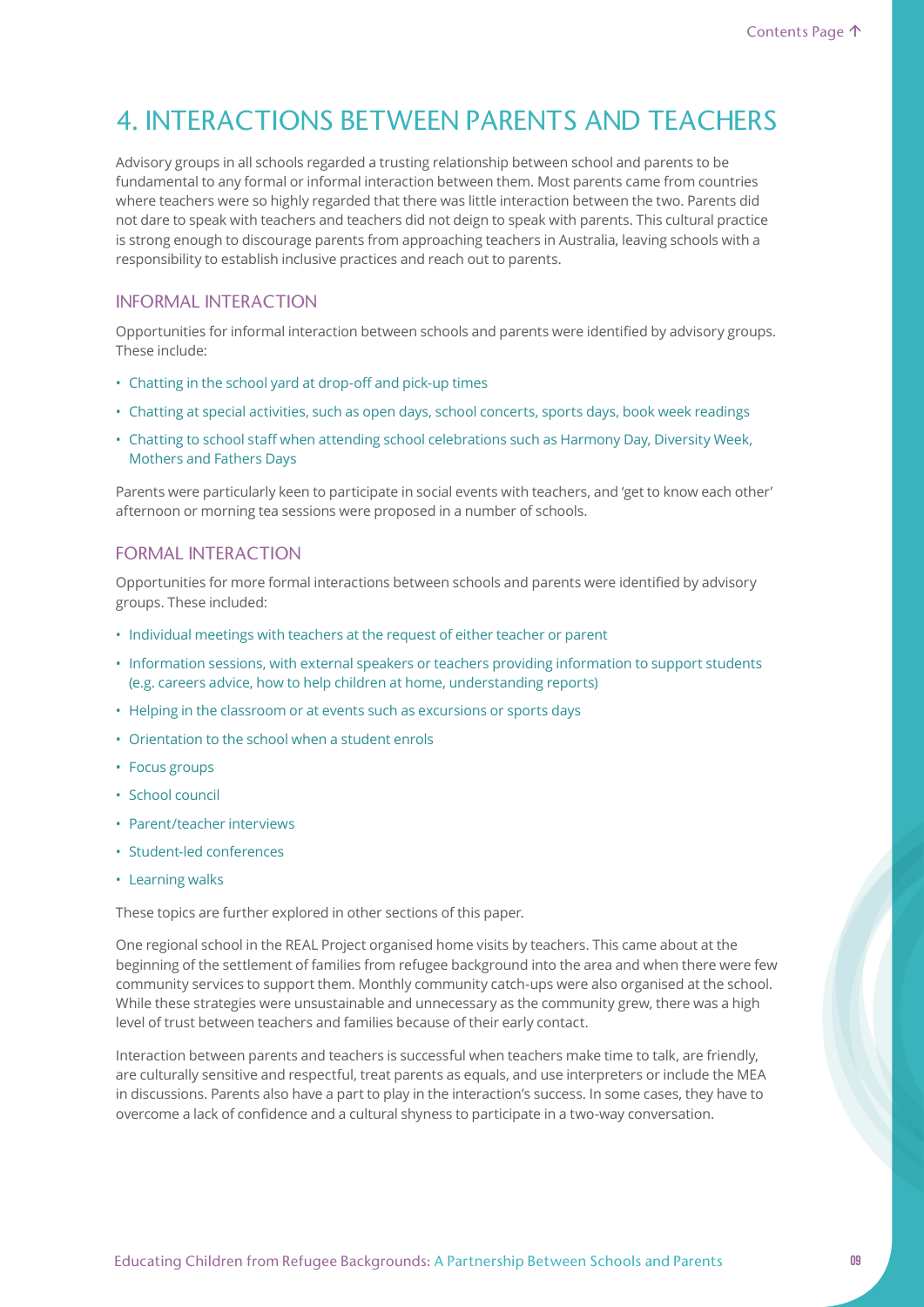## PARENT/TEACHER INTERVIEWS

Parent/teacher interviews were regarded as the most important of the more formal interactions between parents and teachers and they were discussed by all advisory groups in the five schools in the REAL Project. The majority of schools had two parent/teacher interviews each year. After listening to parents who advised the REAL Project, schools were able to attract the majority of parents from the target groups.

The following is a summary of practices that maximised participation of the project's target group in each school and could equally be of use to any non-English-speaking parent.

### **a) Booking appointments for parent/teacher interviews**

Making an appointment for a parent/teacher interview is a challenge for parents who are unfamiliar with the Australian school system and who have limited English. Many schools use an online booking system for parent/teacher interviews, which can be difficult for communities from refugee backgrounds to use without training and access to computers. These are the steps that were most successful in promoting participation in the parent/teacher interviews by target groups in the REAL Project:

- 1. Parent/teacher interviews are promoted in a notice to parents, in the school's newsletter, to students in the classroom and by the MEA when talking to parents. One REAL school introduced a notice board into the Prep<sup>6</sup> to Year 4 drop-off area, promoting the parent/teacher interview. This was in the language of the target community.
- 2. A notice about parent/teacher interviews is sent to parents via students, preferably translated into the parents' language.
- 3. The notice reminds parents of the names, subjects and photographs of their child's teachers so that parents know who to book an appointment with. The notice invites parents to book an appointment within nominated periods, with choice of morning, afternoon or evening. Parents are asked if they need an interpreter. If there is more than one parent, both parents are encouraged to attend the interview, along with their child.
- 4. Parents complete and return the appointment form to the school office. They request help from the MEA if unable to complete the form. If parents do not request an appointment, the school makes contact with them to explain the importance of the parent/teacher interview and to help complete the appointment form.
- 5. Once the parent/teacher interview appointment is made, a translated confirmation is sent to the parent. The confirmation note contains the date and time of the appointment and has names and photographs of the teachers they are to meet. Parents are advised to arrive 10 minutes early to allow interpreters to be allocated.
- 6. The MEA contacts parents the day before the interview to remind them to attend on time. Children are also asked to remind their parents.

#### **b) Preparing for parent/teacher interviews**

The first parent/teacher interview of the year tends to be a 'meet and greet' when teachers and parents get to know each other and share information about the child. Parent/teacher interviews later in the year focus on the child's progress, and a report may be sent to parents before the parent/teacher interviews. These steps were successful in preparing the target groups in the REAL Project to participate in parent/teacher interviews:

1. The school provides an interpreted information session about parent/teacher interviews, including a role play that demonstrates the importance of a two-way conversation between teacher and parent. Parents' and teachers' aims for the interview are shared, and are likely to include: getting to

6 Schools in the REAL Project used the name 'Prep' for the first year of Primary School rather than the term 'Foundation', which is gradually being introduced into schools. For this reason, 'Prep' is used throughout this document.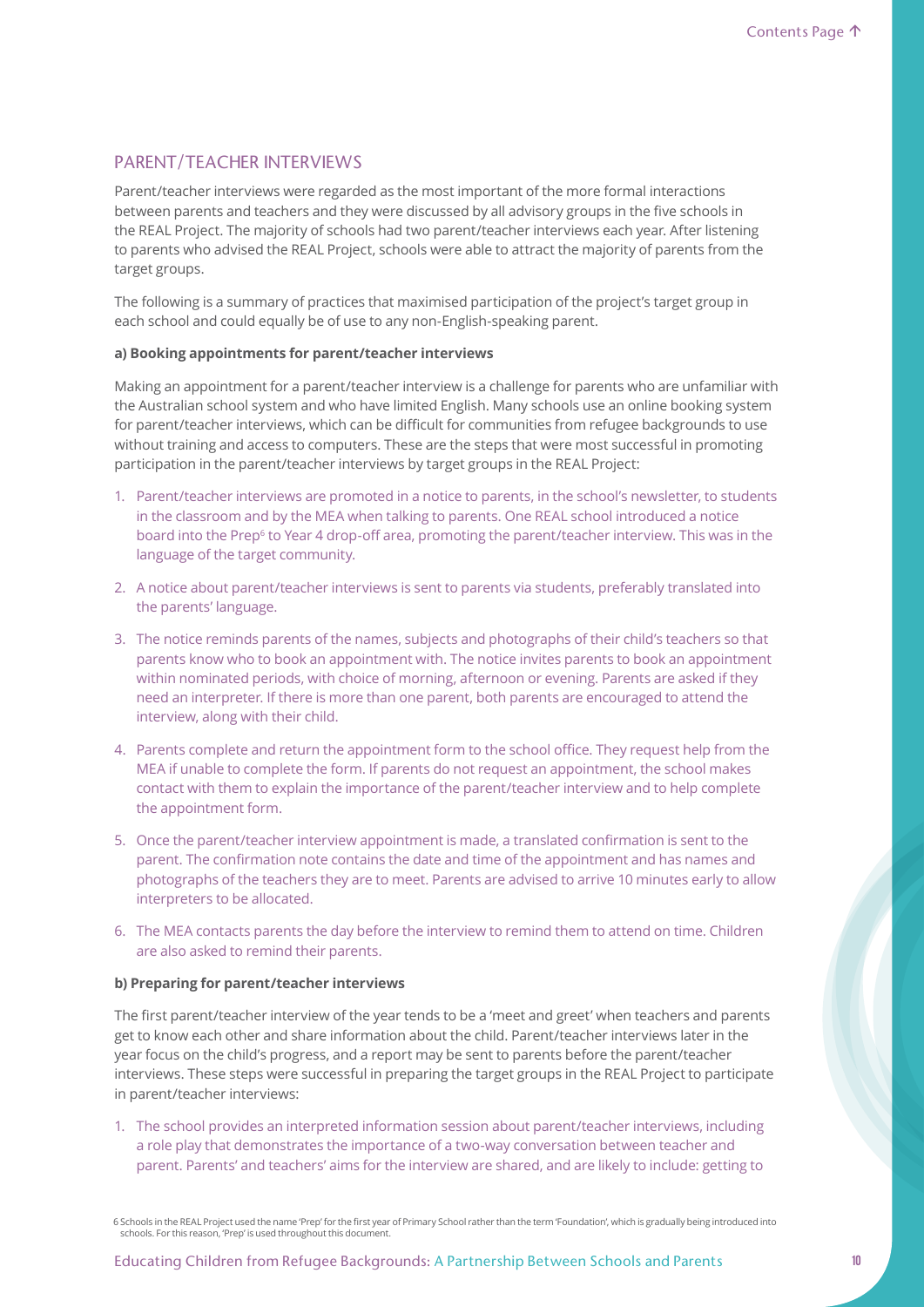know each other and encouraging a positive relationship between parents and teacher; exchanging information about the child to help the child learn; and discussing the child's progress to identify areas for praise or improvement

2. The school provides translated questions for parents a week before the parent/teacher interviews. Teachers receive an English version of the questions to guide their discussion at the interview. The questions encourage parents to prepare what they want to say to teachers, and enhance teachers' and parents' confidence to engage in a two-way conversation. Questions early in the year cover what a child likes, what a child is good at, any worries a child might have, and parents' concerns. Questions later in the year focus on the child's progress and how parents can support their work at home. One teacher was so impressed with the questions prepared by a REAL advisory group that she gave them to parents of all her students, and used them to start every parent/teacher interview

Examples of questions proposed for parent/teacher interviews at the start of the year are summarised below.

The teacher may ask the parent:

- How to pronounce their name, and whether it has a meaning in their language
- Whether the child is happy and positive about school
- Whether the child is happy in class
- Whether the child has friends or is shy or lonely
- What the child enjoys doing
- How the child behaves at home
- What the child's interests are
- About family routines (e.g. meal times, bedtime)
- Whether the child has any medical problems (e.g. sight, hearing)
- Whether the child has any special requirements (e.g. toileting)
- Whether the parent has any concerns about the child
- What the child's favourite and less favourite subjects are
- The child's attitude to homework
- Whether the parent would like the child to have additional homework
- Whether the parent needs any additional information
- Whether an interpreter is needed if a parent is called to the school

The teacher may advise the parent about:

- Study schedule, course content and student tasks
- School expectations (e.g. amount of homework, reading at home)
- The child's academic progress and understanding of the work (referring to reports and samples of the child's work)
- Goals for the student
- How the child relates to the teacher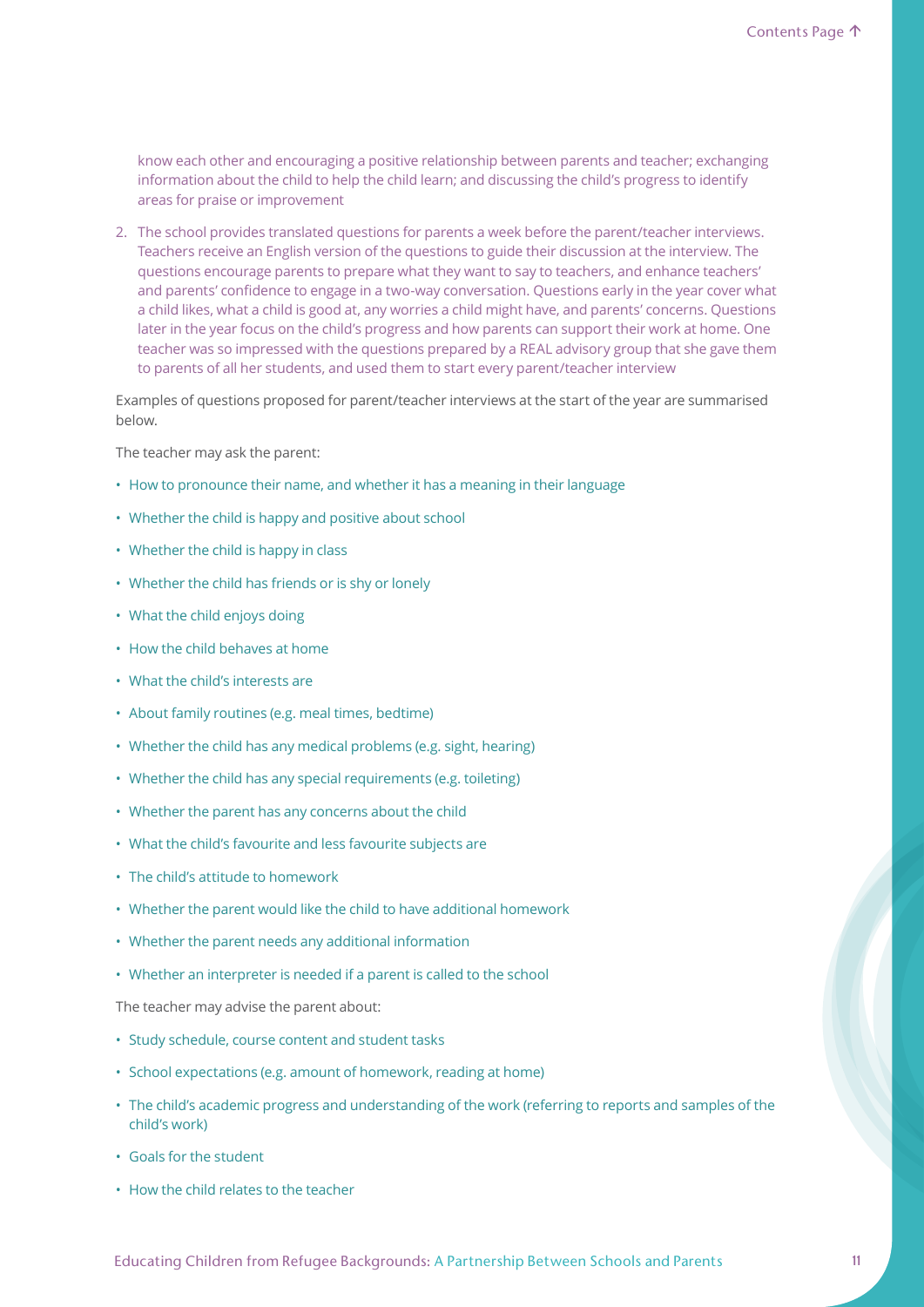- The child's development, behaviour and attitude
- How the child interacts with others in the class
- Plans to help the child's progress at school
- Ways in which parents can help the child at home
- Any issues that have arisen for the child at school and how the school is addressing these
- After-hours programs that might interest the child (sports, music, homework group)

Examples of questions proposed for parent/teacher interviews later in the year are summarised below.

The parent may ask the teacher:

- How is my child going at school?
- Is my child smart at school?
- Is my child behaving well at school?
- How can I help at home?
- What can parents do at home to help the child's behaviour and attitude so that they are like other students in the school?
- What is my child's English capability? Will they do well when they have to use English outside of the school environment?
- Which subjects are my child's strengths?
- Is my child acting appropriately and to the teacher's expectations in the classroom?
- 3. In some schools, reports are sent to parents via students, or posted, a week or two before the parent teacher interview. The reports are accompanied by a translated note encouraging parents to attend the parent/teacher interviews and talk about their child's progress with the subject teachers named in the report.
- 4. The school holds an interpreted information session for parents on how to understand reports, prior to distributing them.
- 5. The school books sufficient interpreters for the number of parents attending interviews and has a system that efficiently manages their allocation. At one REAL Project school, for example, interpreters were rostered for each family and they accompanied the family through different classrooms. In another school, interpreters wore fluoro jackets so parents and teachers could recognise them and call on them as needed. It is pointless to hold a parent/teacher interview without providing interpreters for parents who are unable to understand English.
- 6. If the interviews are located throughout the school, interpreters should be provided with an orientation tour prior to the interviews, an explanation of the main aims of the interviews and the report format.
- 7. The school monitors the standard of the interpreting to ensure parents and teachers understand each other. If there are difficulties, the school provides feedback to the interpreter booking service so that improvements can be made.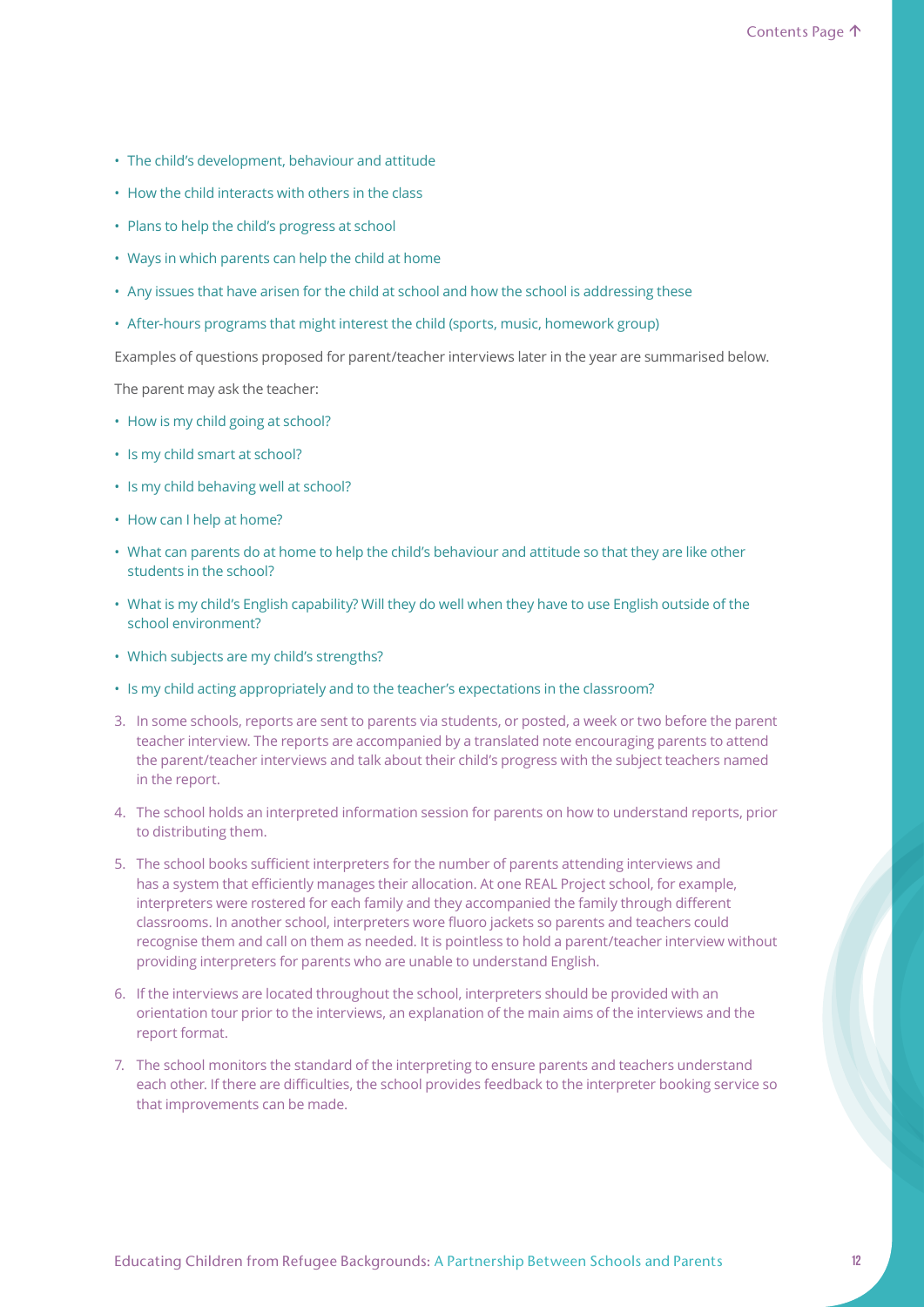- 8. The school briefs the MEA to support both parents and teachers at the interviews. Teachers may need advice on whether parents understand what they are saying, where parents are reluctant to admit that explanations are unclear. In addition to an interpreter, the MEA may advise parents on school terminology, where teachers are located, which subjects their child is studying, and which teachers they should see.
- 9. The school prepares a map for parents and interpreters, showing by name where teachers are located.

### **c) Making parents feel comfortable at parent/teacher interviews**

Parents' lack of familiarity with the school system may result in a lack of confidence when attending the school and participating in the parent/teacher interviews. It is important that the school makes parents feel welcome and that the interviews are well organised. The following is a summary of the steps that were most successful in making the target groups in the REAL Project feel comfortable:

- 1. Parents who are unfamiliar with the educational setting may be anxious about meeting teachers at the parent/teacher interviews. Schools could encourage informal interactions at a casual social gathering before the more formal parent/teacher interviews. This increases parents' confidence to approach and speak with teachers.
- 2. Parents understand what is involved in a parent/teacher interview, having participated in a comprehensive information session prior to the appointment.
- 3. The principal welcomes parents in the foyer, along with an interpreter, and tells the parents where their interviews are located. Signage and maps are useful, but it is important that the MEA is at hand for those parents who do not read.
- 4. Staff photographs, names and subject details are displayed on the wall of each room used for parent/teacher interviews.
- 5. Where possible, parent/teacher interviews are held in one building to avoid confusion.
- 6. The atmosphere is calm and unhurried. Using an interpreter limits conversation time, and a school allocates at least 10–15 minutes for discussions with each teacher. If this time is insufficient, parents are offered an individual appointment at a later date, with an interpreter if necessary.

### **d) Including students in parent/teacher interviews**

The school encourages students to accompany parents to the parent/teacher interview for a number of reasons:

- 1. The presence of their child helps familiarise parents with the school layout and teachers.
- 2. The child hears firsthand what the teacher is saying to the parent, resulting in an appreciation of the partnership between parents and teachers. When the parent follows up with support at home, the child knows the parent is working closely with the teacher towards their progress. It is important to note that the child does not have a role as interpreter in the parent/teacher interview.
- 3. The child is less likely to misrepresent the teacher's instructions if the child knows that parents and teachers are communicating.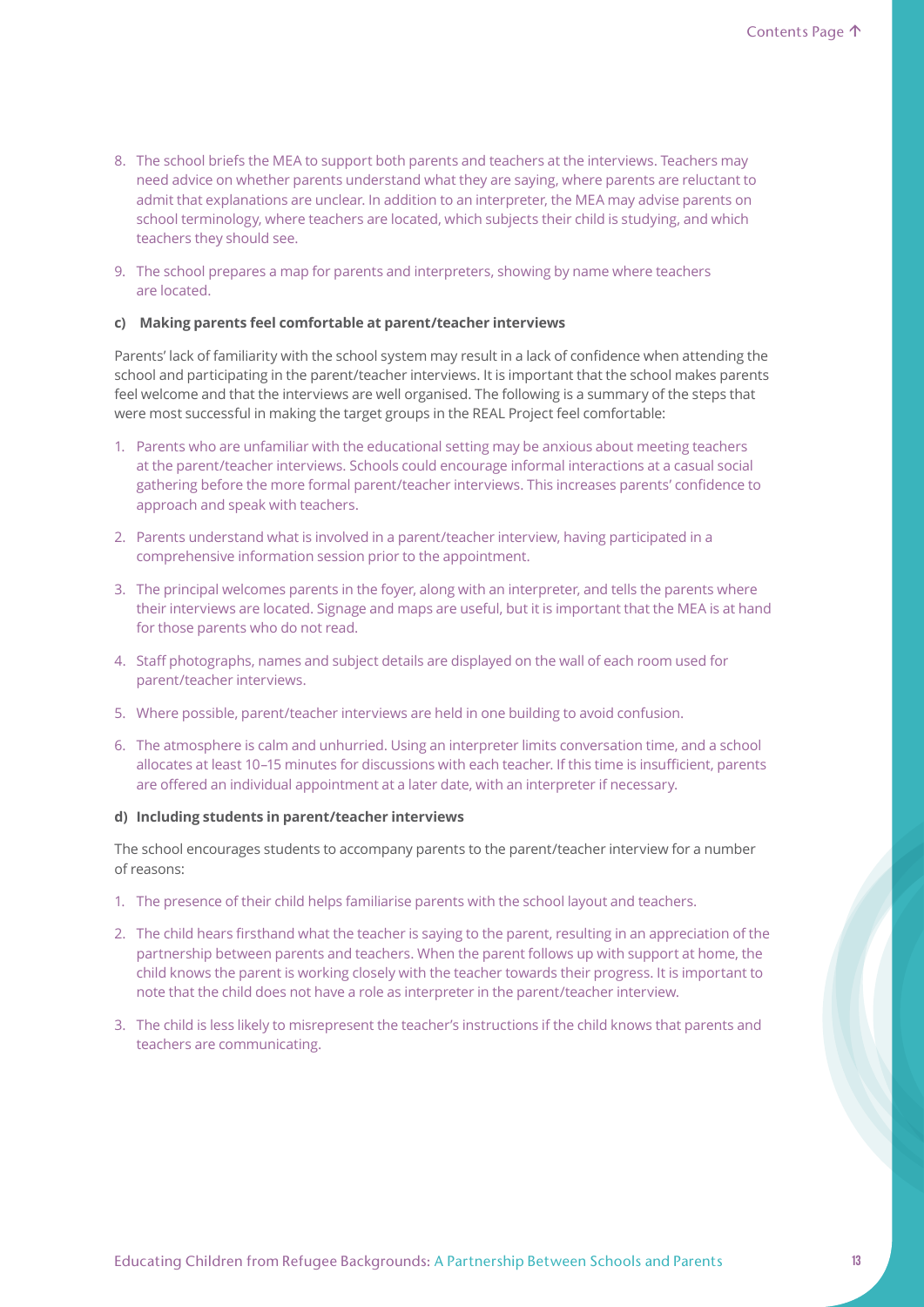#### **e) Following up on parent/teacher interviews**

These are practices that were most successful in following up on the target groups in the REAL Project after the parent/teacher interviews:

- 1. The school keeps track of parents who do not attend the parent/teacher interview, and the MEA contacts them to arrange an individual appointment.
- 2. The school tells parents that they can make a further appointment with a teacher if their concerns cannot be addressed in the parent/teacher interview. If required, an interpreter is booked for this meeting.
- 3. The school keeps a record of the sorts of questions parents ask at parent/ teacher interviews in order to organise interpreted information sessions on those topics.

### **f) School success stories**

- One REAL school achieved 100% turnout of parents from its target group. To make parent/teacher interview appointments, the MEA contacted every family by telephone, sitting alongside a teacher who used the online booking system. A translated confirmation of the appointment time was provided to parents the next day and parents received a telephone reminder from the MEA on the day of the interview. Schools need to support parents in the use of the online booking system and making computers and help available for them at the school at a pre-arranged time
- Schools use innovative ways of contacting parents, such as SMS Viber group messages, a fridge calendar of important dates, a phone line with information and audio files on the school website. Schools could also consider introducing a translating app for downloading by parents. One school in the REAL Project has a password-protected parent portal on its website. This provides information about the child's progress, and community languages are being introduced to the site.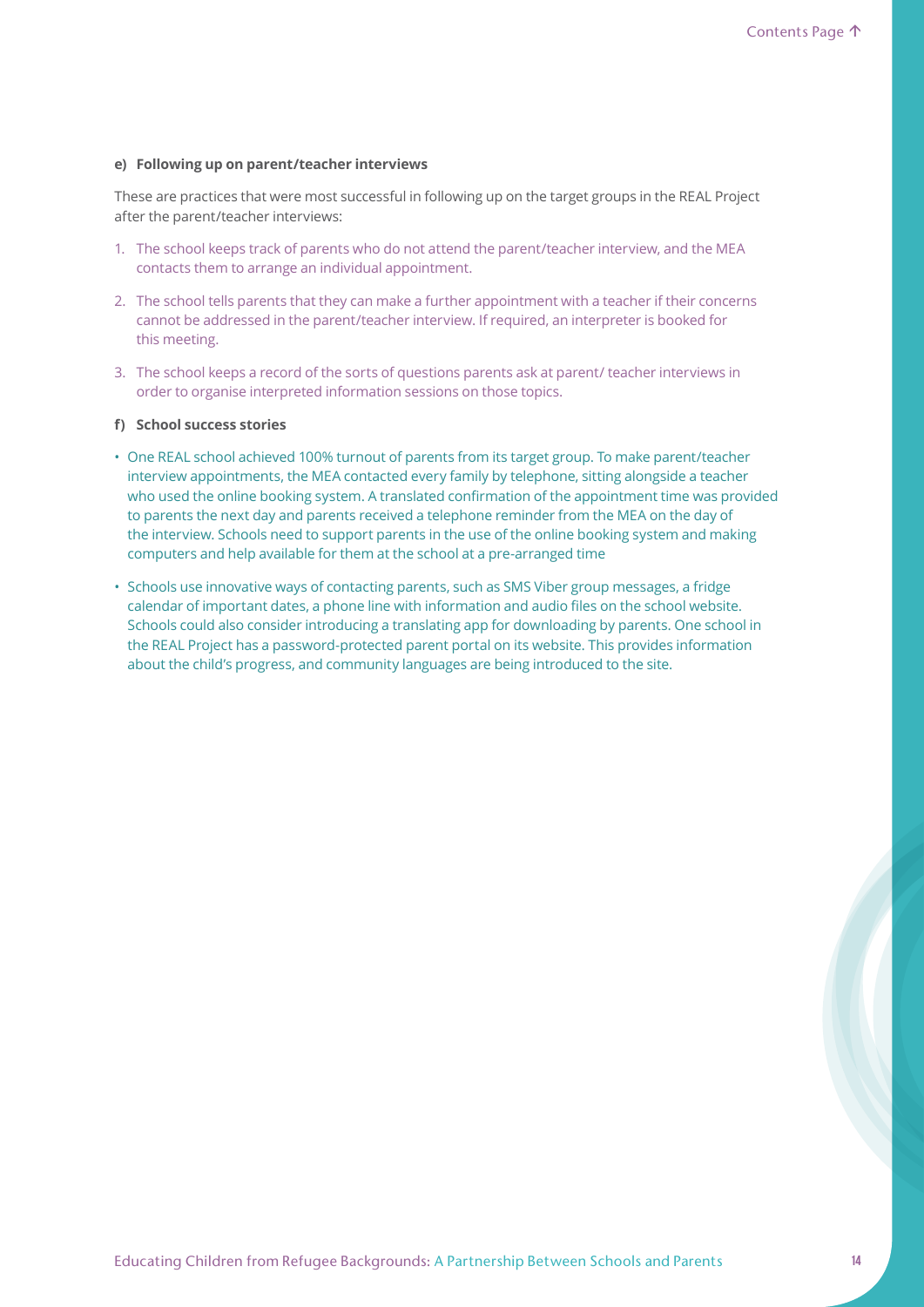# 5. EQUIPPING PARENTS TO SUPPORT THEIR CHILDREN

Parent advisers in the REAL Project identified four areas in which they wanted to better support their children in the Australian education context. In all schools, parents stated ways of managing children's behaviour was significantly different in home countries. Parents expressed the need to understand career options in Australia, when their own families had often followed traditional family routes with little choice. Parents also realised that schools expected children to be given help with their studies at home, and this again differed from home countries. Finally, parents were unsure of school facilities and practices, and were keen to see schools in action.

## MANAGING BEHAVIOUR

Parent advisers in the REAL Project spoke about discipline they experienced in their home countries, where there was physical punishment for misbehaving or failing at school. Advisers felt uncertain that their children would develop good values without such discipline. They were disturbed by Australian laws that prevent physical discipline, and consequently the way children's behaviour is managed in schools. The advisory group at one REAL secondary school discussed ways of managing children's behaviour in the Australian context, based on the school's restorative justice approach. They planned for an information session on this topic, which was attended by a large number of parents from their community. The following is a summary of parents' discussions and the school presentation.

### **a) Managing behaviour at home**

Parent advisers appreciated that there are different rules for disciplining children in Australia compared to their home countries and that rules apply to both teachers and parents. They were apprehensive about the legal implications of physically disciplining their children, perhaps best summarised by one of the parents from a refugee background. In talking about managing children's behaviour, he said:

*There's quite a big cultural roadblock for refugee parents. Back home, children are able to be disciplined with a stick or cane and when we come to Australia we can't do this. Children take on a different attitude, and it's hard to keep them on a straight road without being able to discipline them with a stick. I've heard of many cases where parents are asked to go to court because their children have told an authority figure about being hit. So parents have to be disciplined for disciplining! It's become a big boulder between parents and children that parents cannot use the method their parents used to keep their children straight. I understand there are some children who can be disciplined verbally, but others have to be given more forceful discipline. If I let my children be raised in the Australian way, the children may become Australian and may take a path that makes them become a threat to the family and the whole of society. Then everyone will look at the parents and ask why they didn't do anything. I don't want to be in that position. It should be the parent's right to be able to discipline children and express themselves about raising children in a country where culture and law and society values are so different.* 

One primary school responded to fears expressed by advisers by explaining the processes followed by the Victorian Child Protection Service. Parents were assured that the services primarily focused on support for the family, with court proceedings only being pursued in serious cases of abuse.

### **b) Managing behaviour at school**

The secondary school that took a restorative justice approach to managing student behaviour provided a detailed explanation of school processes for parents from refugee backgrounds. The concept was new to them and they initially had difficulty believing that children would respond to a disciplinary process that did not include physical punishment. They first had to be convinced that this approach benefited children because they learnt a model of negotiation rather than aggressive behaviour.

Because restorative justice practices depend on a process of speaking with students, advisers expressed a fear that children from refugee backgrounds may experience discrimination when, for example, teachers punish students for fighting. Their children may have been bullied and discriminated against by other students, but their cultural reticence or inability to explain themselves in English may result in teachers not hearing the full story. As a result, parents believe their children may be punished unfairly, but neither parent nor child feels they can challenge someone in authority.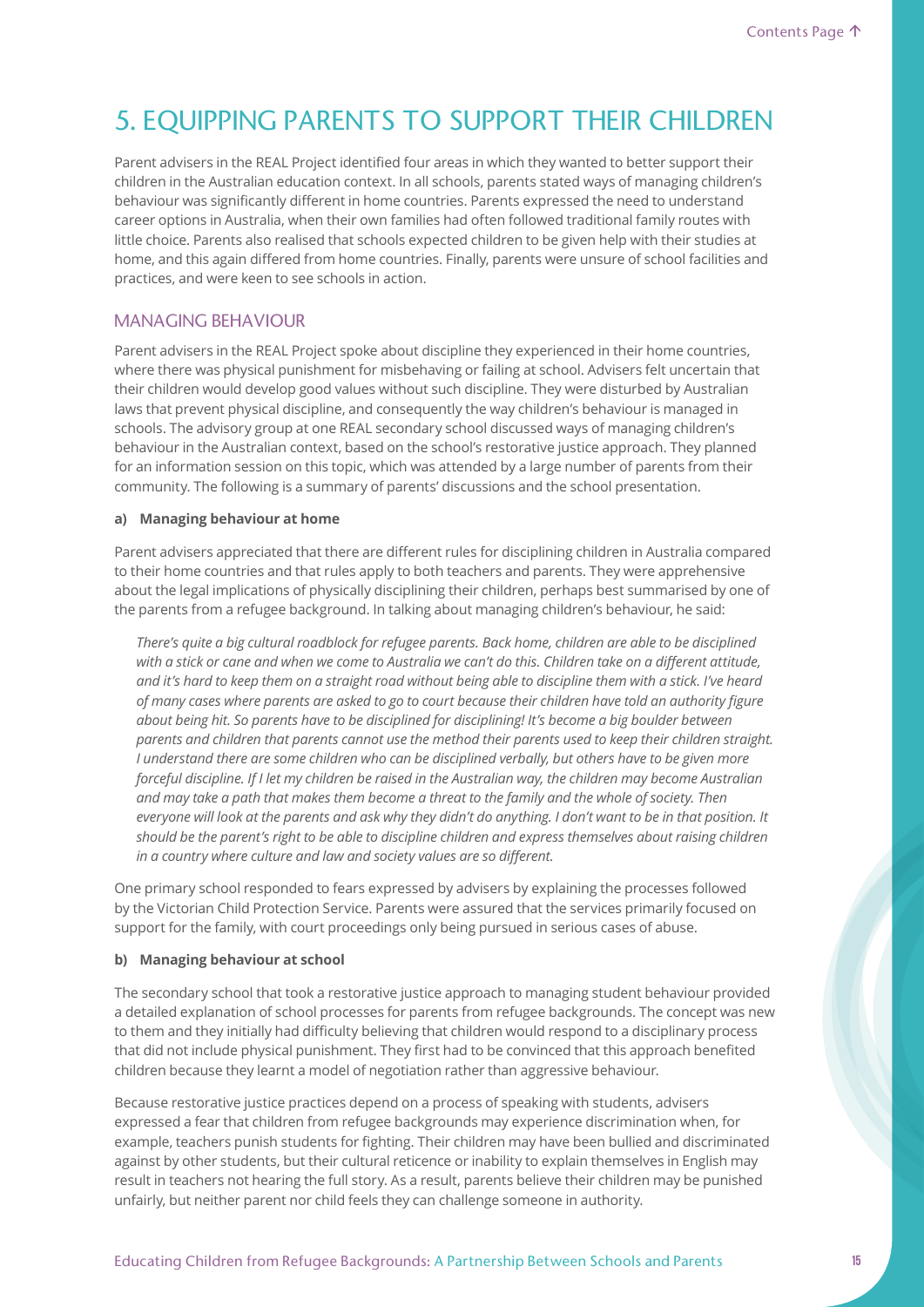The school's presentation on restorative justice was clear and visual, and was interpreted. It focused on the big picture, considering the welfare of the child and how restorative justice practices fit within this. REAL advisers felt that the topic of managing children's behaviour was of much interest and importance to parents in their community and an information session should be held once or twice a year. This should be promoted by the MEA, with translated notes sent home and translated items in the newsletter. They suggested key points for inclusion in the information session:

- School discipline is bound by Australian laws that prevent physical punishment. When physical punishment is used, children learn to take an aggressive approach.
- Bullying is repeated violence against a student, be it verbal, physical, cyber or by exclusion.
- Restorative justice is a process that asks children to think about the effects they are having on other people and an opportunity for them to change their behaviour with support from the school. Students are brought together to speak about an incident, with the student who has been hurt having the opportunity to tell the other student about the impact of their action. This is done in a safe and supportive environment that seeks to resolve differences.
- School processes for addressing bullying involve speaking with the students who are bullying and being bullied, and if bullying persists, the perpetrator is referred to welfare staff and a principal.
- The problem is identified through discussions between students, a teacher, and a principal. All parties are able to state their part in the conflict and agreements are made to improve behaviour. Consequences may be proposed at this stage, including such actions as writing an apology letter, or staying in at recess or lunch. If bullying and conflict persists, consequences may be more severe, such as after-school detention, or internal expulsion, where the student is isolated from others. In rare cases, a student may be suspended and DEECD advised. If there are repeated suspensions, a student may be expelled, although this is a last resort.
- Information about bullying is provided to all students throughout their school life, including in units of work, information sessions, external speakers, and art activities.
- Teachers monitor bullying, including in classrooms and yards.
- Parents should speak to the school if they believe their child is being bullied. They should speak with the welfare teacher, requesting the presence of the MEA or an interpreter.
- There are processes for informing parents about cases of bullying or poor behaviour that are referred to a principal. Parents may receive a letter or be invited to be present in discussions between teachers and students. When a child makes a mistake, the school does not regard this as a parent's mistake, and the family should not feel shame.

Parents felt that information provided on bullying and restorative justice processes not only benefited their children, but also provided parents with pointers to raising children in Australia. They learnt new techniques for managing children's behaviour and the need to be patient and maintain control.

Advisers felt that schools should provide a translated explanation of their approach to bullying and restorative justice. They were also keen to support the school's position if a student was sent home. They were concerned that students might enjoy being excluded from school, and felt that parents should be advised of ways to enforce the school's punishment. They suggested, for example, that the child might be grounded, banned from using technology or forced to do homework.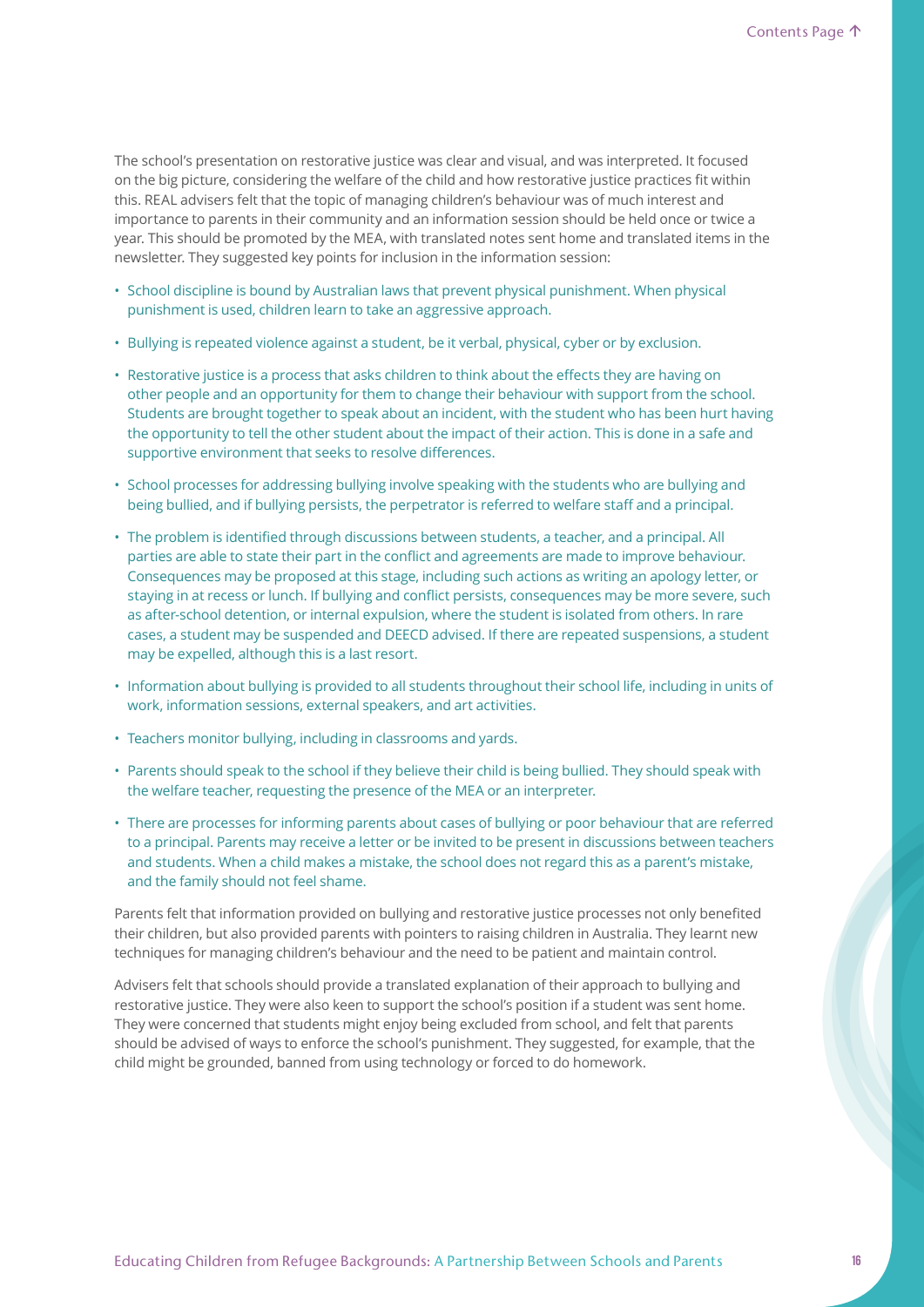Parents' understanding of the restorative justice process was helped by examples of real stories of students at the school, for example:

*A boy approached a teacher to report that a girl was continually calling him names, was laughing at him and making him feel bad. It had happened on many occasions and he was annoyed and frustrated and wanted some help. The teacher spoke to the girl to see if she was willing to fix it. After she'd agreed, the teacher brought the students together and both had a chance to talk. The girl was asked questions such as, 'When you did this, how do you think the boy felt?' The girl replied he would have been angry and annoyed. When the boy was asked how it had affected him he said he was not only hurt and angry but embarrassed in front of everyone. The discussion gave him power to talk about it and get the girl to hear. The agreement that was written up had five points for the girl to follow, for example: 'We will not make jokes about this person'. When it was checked after time, four of five points had improved, though the girl was still teasing him. For breaking that part of the agreement the girl got detention, and this was followed up with another meeting to see how the agreement was going. The girl thought the process was fair and that there was a big improvement, and she knows the school is watching.*

# SUPPORTING CAREER CHOICES

Advisory groups in the two secondary schools in the REAL Project discussed career options, career pathways, VCE and VCAL, and school subjects. Parents were keen to support their children in making career choices by providing advice and supporting their child's decision. Parents encouraged their children to discuss career options with teachers and children relied on the school's advice. Parents felt it was important that children took their own interests into account rather than their parents' aspirations.

Schools have strategies to provide comprehensive information about career pathways, and Career Conversations<sup>7</sup> is suggested as a useful online resource to help parents discuss careers with their children. However, parents from refugee backgrounds have difficulty accessing such information because of language barriers and their lack of familiarity with Australian career options. The logistics of managing interpreters at careers information sessions is a challenge for schools, but parents may fail to understand career presentations when information is not interpreted. Advisory groups considered these issues and suggested school practices that would improve access to information and increase parents' knowledge of career pathways. The following is a summary of suggestions to maximise parents' participation in supporting their children to make career and pathway choices.

#### **a) Accessing careers information**

Schools provide information on careers and career pathways to both students and parents from early in a student's schooling. One REAL P-12 school organises a Grade 5 careers information day involving students from other local schools and including parents. Job options are presented by representatives from the police, fire brigade, nursing and trades areas. Many schools have managed individual pathways (MIP) programs, applied from Year 7, when students are asked to think about their strengths and weaknesses in a general way. They are given an idea of broad options for future pathways. Career choices are taken up in earnest in Year 10, and there are parent information sessions on VCE/VCAL and subject choices. Parents are also allocated a staff contact and interviewed individually with their children.

REAL advisers who attended career information sessions in the past found them confusing. Interpreters were not always provided, and when available, the standard of interpreting was found lacking because of the complexity of the information. Careers information is complex for most parents to understand, and clear communication is critical to providing the information to parents from refugee backgrounds. REAL schools appreciate the need for interpreters, but identify barriers to their use. Careers presentations tend to be dense and schedules are tight. There is little opportunity to pause for interpreters and interpreting is a distraction for those who speak English. Advisory groups provided some options to overcome these issues:

7 www.education.vic.gov.au/school/parents/beyond/Pages/conversation.aspx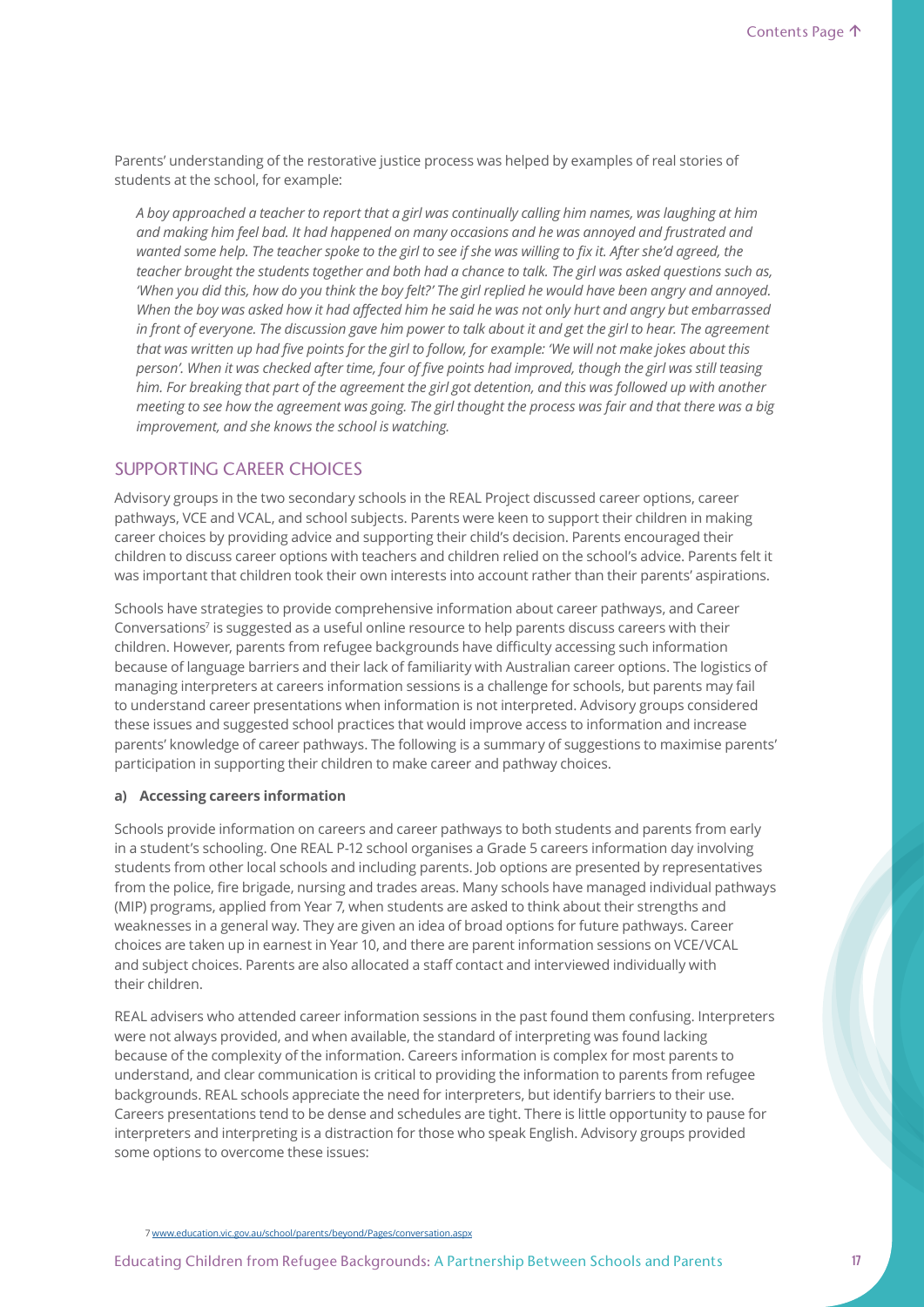- Organise information sessions with interpreters for non-English-speaking parents. This might be on the same or different nights to the English presentation.
- Train a teacher who speaks the language of parents (if available) to deliver the careers information, assisted by the multicultural education aide (MEA).
- If the school is only able to manage one careers session for all parents, allow for interpreting pauses in the presentation. Alternatively, employ interpreters who are able to interpret simultaneously and position them with their language group in a room with audio-visual access to the English presentation.
- Allocate rooms for different language groups, provide interpreters and rotate subject staff around the rooms to explain pathways related to their subject areas.
- Brief interpreters and MEAs before the session to ensure words and concepts are accurately interpreted.
- Do not use bilingual students as interpreters, as they may not understand the words and concepts, and may bias the information in their preferred direction.
- Make sure the presentation contains clear explanations of key information and support the explanations with visual images, simple diagrams, examples of past students' experiences, and presentations by past students.
- Carefully explain terminology and abbreviations that schools may take for granted, such as pathways, MIPs, vocational education, apprenticeships, VCE, VET, VCAL and TAFE.
- Provide translated handouts of the most important information, such as school expectations of Years 11–12 families.
- **b) Providing careers information to parents**

The career experiences of parents from refugee backgrounds often differ considerably from the choices experienced by their children in Australia. Parents may be unaware of the range of career opportunities presented to their children and the pathways to pursue their chosen career. While explanatory booklets are provided to students, these are in English and often inaccessible to parents. Advisers suggested it would be helpful to translate key information from:

- Job Guide
- A description of the difference between VCE and VCAL
- Course selection handbooks produced by the school

Advisers recommended that parents from refugee backgrounds be provided with accessible information that explains key points about careers, pathways and subject choices. They emphasised it was important to carefully explain:

- How parents can communicate with their children about subject choices to help them make good decisions
- Which subject choices and pathway options result in job opportunities and likely income of those jobs
- Subjects that are available at the school
- Differences between VCE and VCAL, and when VET subjects should be taken
- Pathway options for VCE and VCAL
- The implication of switching between VCE and VCAL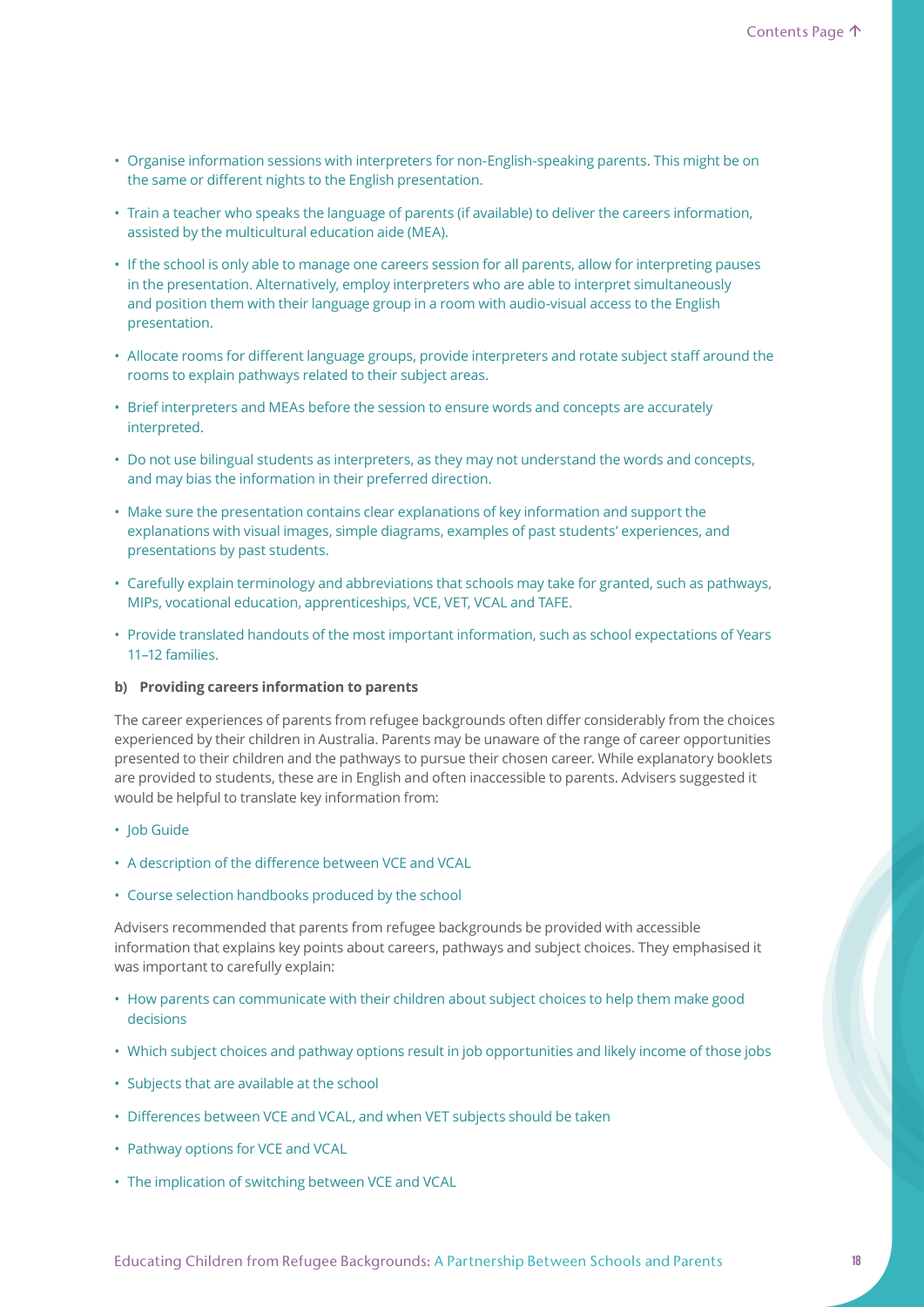- Certificates received by students for passing VCE and VCAL
- Apprenticeships and work experience
- The processes for applying for TAFE and university
- Potential outcomes of attending TAFE and university
- Subjects required for university, the scoring system and which jobs require a university degree
- Fees for university and TAFE
- Open days for university and TAFE
- Career expos
- Whether children should work after school to earn money when in Years 11 and 12
- How families can support their children in Years 11 and 12. For example, a number of advisers had visitors and expected children to be sociable. This made it difficult for students to complete homework, and they asked for strategies to manage this (e.g. using the library or homework club).
- How families can support their children to find work on completion of their studies

### **c) Promoting parents' involvement in career information sessions**

Parents from refugee backgrounds may be unaware that career information sessions are being held because invitations are sent home in English. Advisers suggested strategies for promoting information sessions.

- The school sends translated invitations to parents as notices, emails and SMS. This may be to attend a careers information session or an individual careers interview with the school. The invitation emphasises the importance of the parents' involvement in their child's career choices and encourages parents to request an interpreter if required
- The MEA reminds parents about career information sessions and is thoroughly briefed in opportunities for parents to be involved in their child's career choices
- The newsletter contains translated invitations to careers information sessions
- Parents receive translated letters advising them of their child's subject choices
- The careers information session is summarised and translated on the school's website
- Course information is translated on the website

### HELPING CHILDREN AT HOME

Parents from refugee backgrounds are often uncertain about how they can help with their children's education at home. This idea is unfamiliar to some parents. If a child attended school in their home countries, parents regarded teachers as intellectually superior and solely responsible for the child's education. Throughout the REAL Project, advisers aired concerns that their lack of education, English language and knowledge of the Australian education system prevented them from supporting their children. They did not necessarily understand the homework children brought home, and for this reason felt their children did not value what they said. Parents needed to be convinced that they could help children with their studies and the three primary schools in the REAL Project demonstrated ways to do this. The following is a summary of advisory group discussions on supporting children's education at home.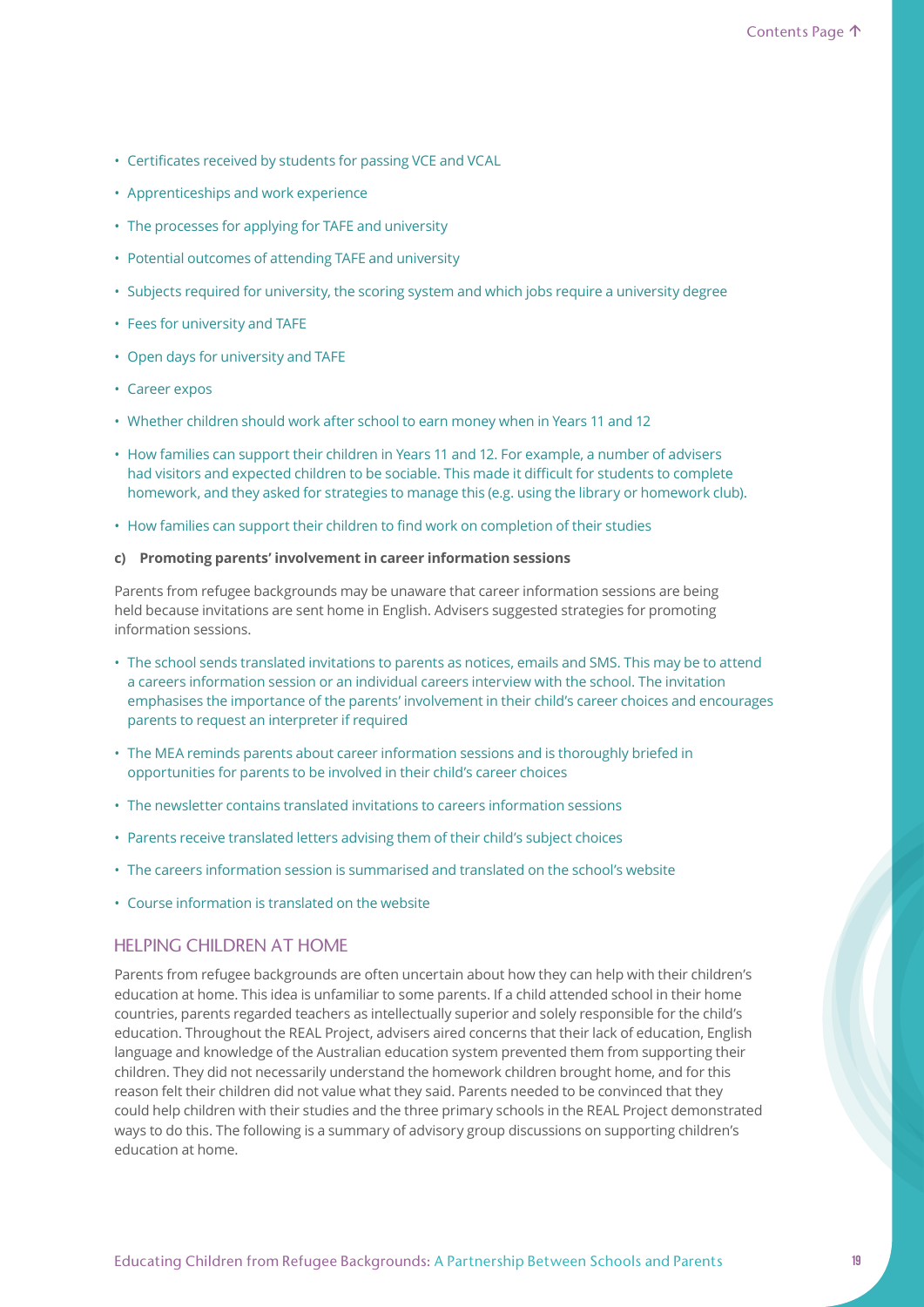### a) Benefits of helping children at home

Parents appreciated that they could support their children in a number of practical and beneficial ways. These included making sure children got to school on time, preparing their lunch, buying them a uniform, stationery and laptop, providing a quiet study area at home, paying for internet access, taking their children to the local library, encouraging children to attend homework clubs and generally encouraging them to study. They were uncertain what other help they could provide.

Early in the REAL Project, advisory groups discussed research on the benefits of parents' engagement in their children's education. This research had been inaccessible to parents who had spent their lives in war zones and refugee camps. In particular, research which highlighted the benefits to both schools and parents resonated with parents while discussing the notion of partnering with schools and helping children at home. Four key beliefs were discussed:

- All parents have dreams for their children and want the best for them.
- All parents have the capacity to support their children's learning.
- Parents and school staff should be equal partners.
- The responsibility for building partnerships between school and home rests primarily with school staff, especially school leaders.<sup>8</sup>

By debating these statements with school staff, parent advisers began to recognise their capacity to work with the school to help their children's education regardless of their own level of schooling. They appreciated that research suggests that this partnership results in higher educational outcomes for students and that this is particularly beneficial to students from refugee backgrounds with disrupted education.

### **b) Ways to help children at home**

Schools in the REAL Project spoke to parent advisers about what homework children were expected to complete. This clarification was helpful to parents whose children may have told them there was no homework. The advice allowed parents to establish a homework routine. Parents were also advised on how healthy food, sleeping habits and play would benefit their child's concentration at school. Schools emphasised the importance of parents asking how to support their child at parent/teacher interviews, where individual needs could be addressed.

Schools demonstrated fun educational games for parents to play with their children at home, including:

- Bingo to learn numbers
- Rolling dice to add and subtract numbers
- Using playing cards to add and subtract numbers
- Finding matching pairs of words on cards
- Playing 'I-spy' to learn spelling
- Putting frequently used words in order (e.g. alphabetically)
- Tracing letters with coloured pencils
- Singing ABC at normal speed, slowly and quickly to learn alphabet and sounds
- Singing Hokey Pokey to learn right and left and names of body parts
- Playing 'Simon Says' to learn listening skills and names of body parts
- Fishing for the alphabet, using magnets on fishing lines and paper clips on paper fish labelled with the alphabet to learn the alphabet and simple words beginning with those letters
- Selecting a word and looking through a newspaper article for children to compete in finding the word to help reading skills

8 Henderson and Mapp (2010) www.wafamilyengagement.org/articles/bake-sale.html

Educating Children from Refugee Backgrounds: A Partnership Between Schools and Parents **20**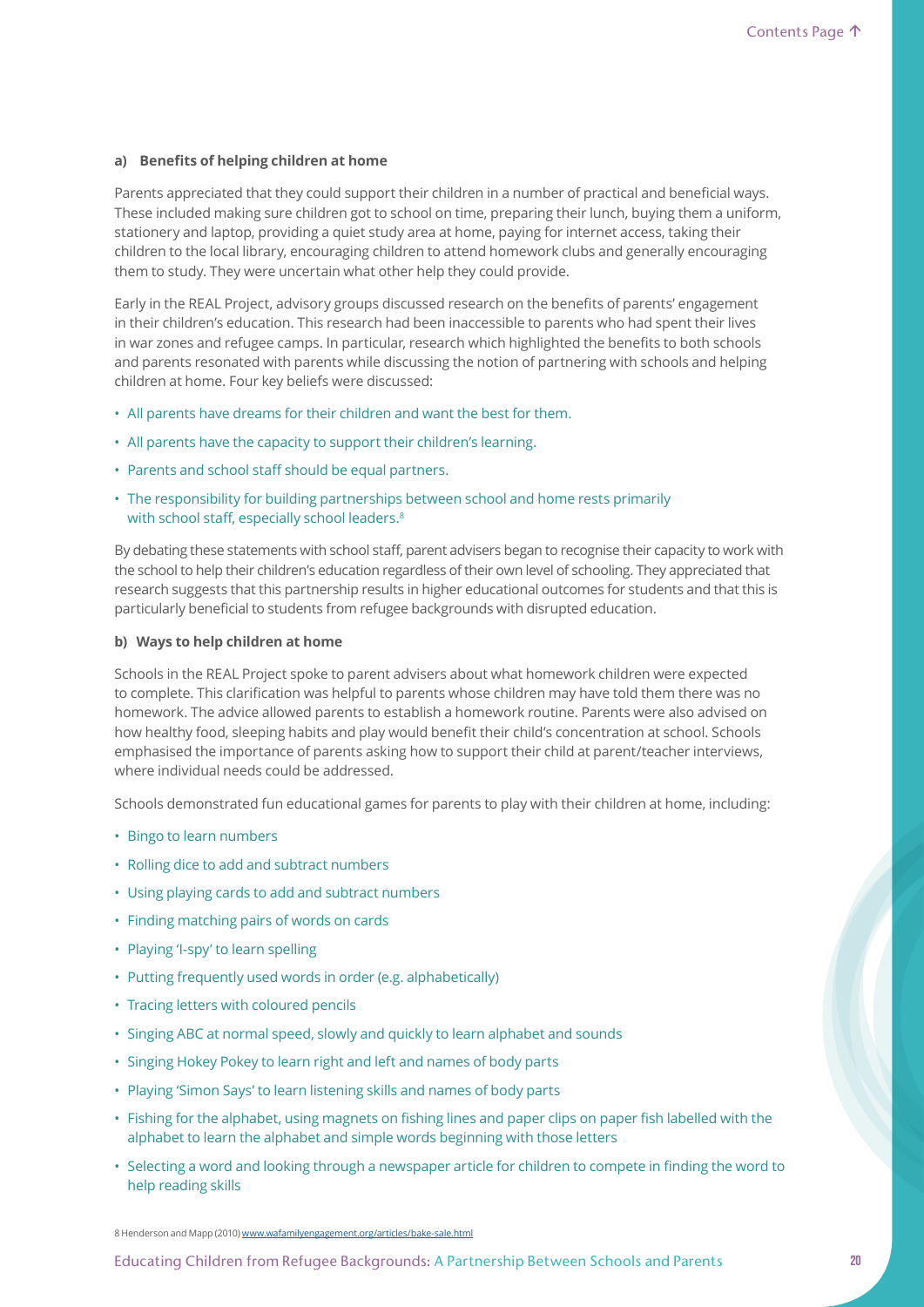In addition to playing these games with their children, parents were encouraged to consider other strategies such as:

- Creating a shoe box of practical tools for a child to complete homework (containing, for example, pencils, ruler, eraser, dictionary, calculator, textas, word lists and school timetable). It was suggested that each child in the family should have their own box, labelled with their name and decorated by the child. Opening the box at homework time helps a child to maintain a routine and unfinished homework can be kept in the box. Other children in the family can be warned off opening the box so that it becomes personal and special to the child. If a child does well at school, a parent might put a surprise treat in the box.
- Reading with a child, even if the parent does not speak or read English. The parents might tell a story around the pictures in the book or get the child to provide their own interpretation of the pictures.
- Setting aside time to talk to the child, particularly when they are young, using exciting and interesting words. This might include discussing something that a child has watched on TV.
- Participating in school programs to encourage reading.
- Using everyday activities to educate children such as counting when supermarket shopping or weighing when making a cake.
- Making use of a translated booklet on how to help children read. One school translated such a booklet into Chin language, which gave advice on what questions to ask a child, whether or not the parent can understand the book the child is reading. Suggested questions were:

### **Before reading the book**

**What is the name of this book? Is it fiction or non-fiction? What could this book be about? What do you know about this book? What are some words you might find in the story?**

### **While reading the book**

**Have you looked at the pictures? Make a picture about the story in your mind Are you thinking about the different sounds in difficult words? Can you say that sentence again in your own words? What happened on that page?**

### **After reading the book**

**Did you learn anything new?**

**What would have happened if...?**

**Can you tell me what happened in correct order?**

**What was the most important part of this story?**

In one school, advisers were unconvinced that many parents would attend an information session on how to help their child at home. They suggested that the school should conduct a cooking class with an Australian recipe, and provide advice on helping children at home during breaks in the cooking. The school discussed the session at a staff meeting, and teachers volunteered to attend and explain how parents can help with different subject areas. The session was successful in attracting parents, and they learnt techniques to help their children. Learning a healthy Australian recipe also helped parents to meet some children's requests for 'Aussie food'.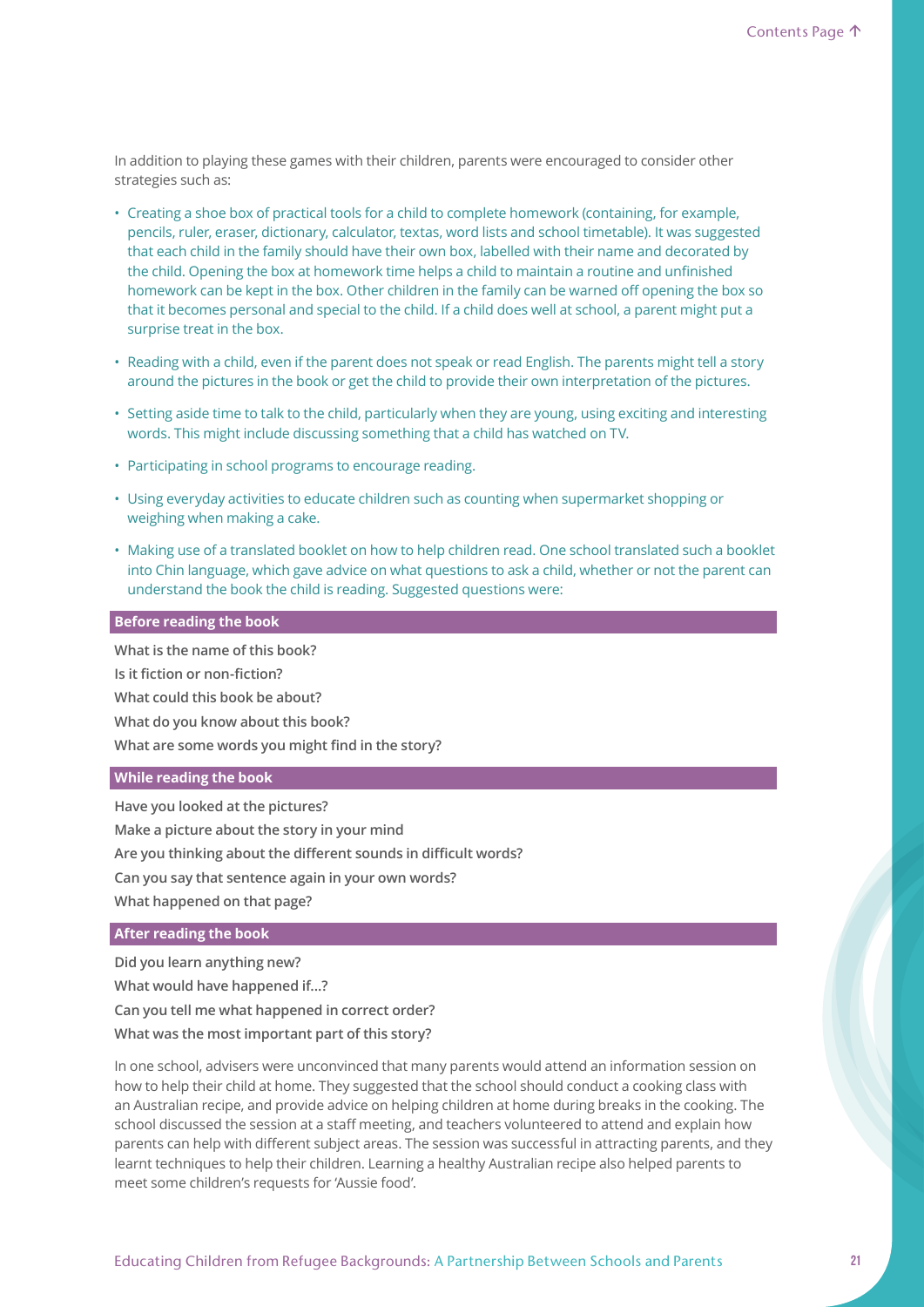Another school provides a DVD to Prep parents with a recording of the sounds of words and the ways to write as taught by the school so a parent can support a child to start accurately.

### **c) Encouraging parents to help children at home**

REAL advisers felt that parents in their community may need convincing of the value of helping their children at home, and suggested conducting information sessions on this topic. These sessions would promote the benefits of helping children, school expectations and techniques for parents to use. Sessions would be promoted through the MEA, translated notes home, translated items in the newsletter and through advisers explaining the concepts to other community members.

# SCHOOL TOURS

Parent advisers were taken on a tour of four of the schools in the REAL Project to familiarise them with school facilities and practices. Typically schools conduct regular tours for parents throughout the year, particularly at Prep and Year 7 orientation. Parents were surprised and pleased at the extent of school buildings, resources and opportunities provided to the students and felt that school tours should be made available to all parents.

The following is a summary of what made school tours successful for parent advisers.

Participating in a REAL school tour provided parents with an important opportunity to get to know the school and also to observe and ask questions about teaching techniques and classroom behaviour in Australia. They observed marked differences between their children's Australian school and their own experiences in their home country. The tour prompted a group of advisers to comment on those differences. In their home country, classes may have up to 70 students with one teacher. If a student fails an exam, they must repeat a year until they succeed, rather than receiving additional help. All groups commented on the differences in discipline, being most familiar with physical discipline in their own education.

Some key strategies that made school tours successful were:

- A translated flyer promoting tours was circulated to parents.
- The tour took in the whole school and moved through classrooms while lessons were being conducted.
- A teacher provided an interpreted explanation of school facilities and programs on the tour.
- The MEA accompanied the tour.
- The teacher leading the tour explained classroom activities, and teaching and learning strategies. For example, in one school, adviser parents asked for an explanation of the blog in the Prep class and a follow-up session was dedicated to observing the children's use of it. In another, anti-bullying posters were explained, prompting parents to request information on the school's approach to bullying and discipline.
- Parents were introduced to reception staff.
- Parents were shown the sick bay and there was an explanation of the procedure for caring for sick children.
- Gender-segregated toilet arrangements and procedures were explained.
- Parents were told of safety arrangements for recreational areas, such as yard duty teachers.
- There was information on education aides and how they help children.
- There was information on programs and special classes.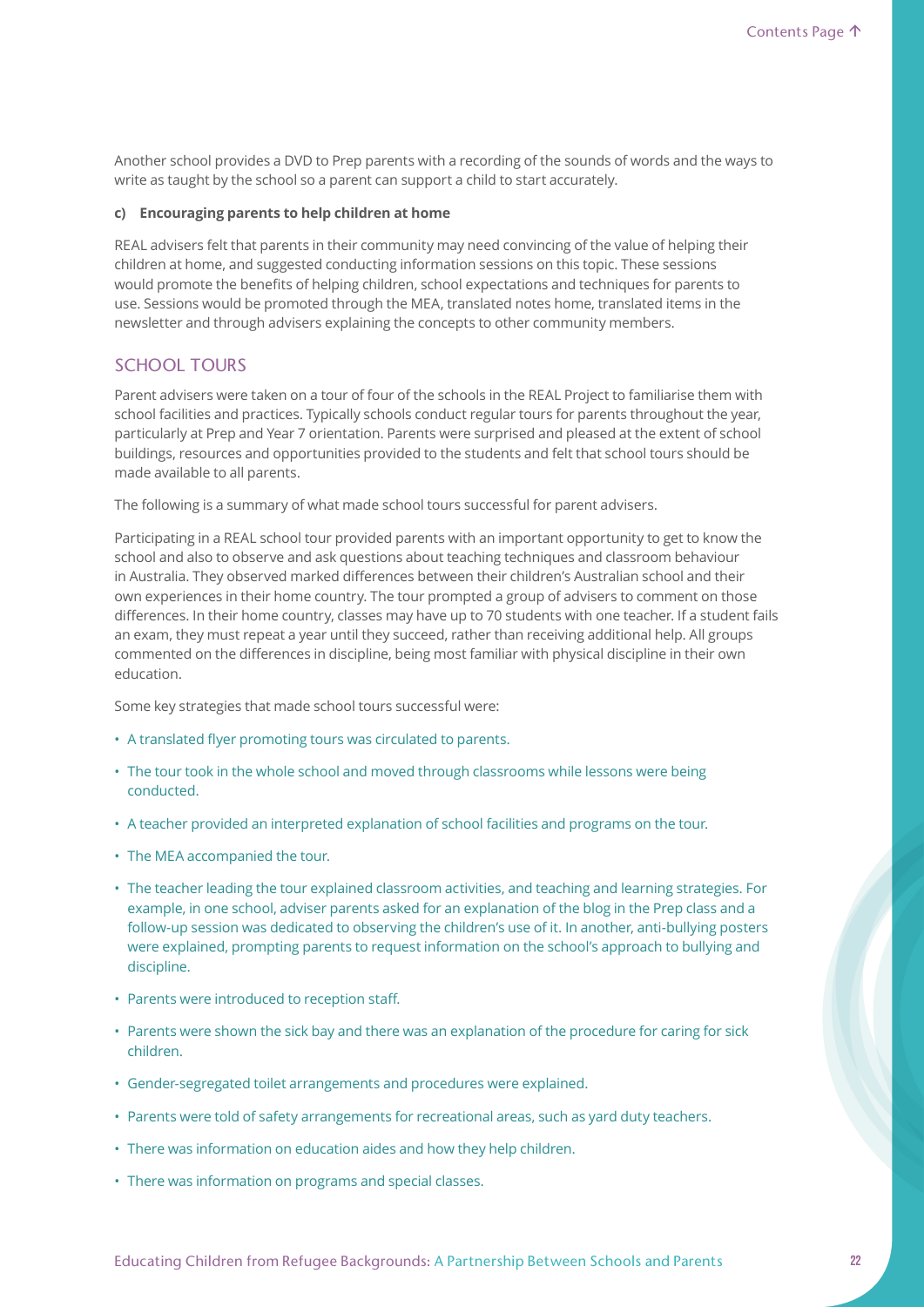- There was information on the school's approach to religion and cultural differences (e.g. halal food, dress code).
- Parents were prompted to reflect on what they were seeing on the tour. One school conducted a quiz following the tour. Another school proposed two questions for parents to consider while moving through the school: What are the students doing? What is the teacher doing?

One school suggested that advisers be trained to conduct school tours with their community in future.

# LEARNING WALKS

One secondary school advisory group discussed parents' contribution to the school by including them in a learning walk. This allowed advisers to observe and comment on classroom practices that were very different to those experienced in their own country. Their feedback was subsequently provided to teachers via the school leadership. The following is a summary of the advisers' experiences of contributing to the school's practices and children's education by participating in a learning walk.

### **a) The school explains learning walks**

Not all schools have adopted the practice of learning walks, and this description may assist schools to consider the practice. The description also summarises points that are important to include in a briefing for parents from refugee backgrounds. The summary reflects information that was provided to advisers, but further details of learning walks may be of interest to schools.<sup>9</sup>

Learning walks were introduced to the REAL secondary school some years ago, following leadership advice from Professor Richard Elmore of the Harvard Graduate School of Education. Learning walks provide for professional development through direct observation and teacher support in the classroom. Teachers are briefed on the program's aims and objectives and become used to their peers entering their classroom unannounced to observe students' learning. Even if the principal and outside observers enter the classroom, teachers do not pause or feel intimidated but see it as an opportunity for feedback and professional development. The school has developed evaluation measures to know how the students are learning, and observers ask specific questions to address the evaluation measures. Questions are addressed to the observers themselves, rather than to students or teachers.

Peer observations were initially established within the school and there have also been learning walks for senior students. Observation groups compare notes after being in the classroom and provide feedback to the school's leadership team for discussion among staff. From early learning walks, the school recognised that they had to be explicit about what they were teaching. As a result, learning intentions are written on the board at the start of every class, along with tasks and outcome measures. These were demonstrated to advisers in the REAL Project.

In briefing REAL advisers, the school gave examples of learning walks undertaken by students. For example, the principal and some students walked around the yard and observed what was happening at recess in the play areas to assess whether the environment was meeting student needs. School staff observed classes to try and understand why girls were not taking up maths and science. The school has also conducted learning walks with school council and parent groups.

Advisers were invited to participate in a learning walk and were advised to:

- Develop evaluation questions for one clear topic
- Answer only the evaluation questions they developed, rather than commenting on other aspects of the classroom
- Observe the classroom and think about the questions, rather than interacting with students or teachers.

9 For example, in Australian Institute for Teaching and School Leadership, Looking at Classroom Practice, 2014, pp. 48–49 www.aitsl.edu.au/docs/default-source/classroom-practice/looking\_at\_clasroom\_practice\_interactive.pdf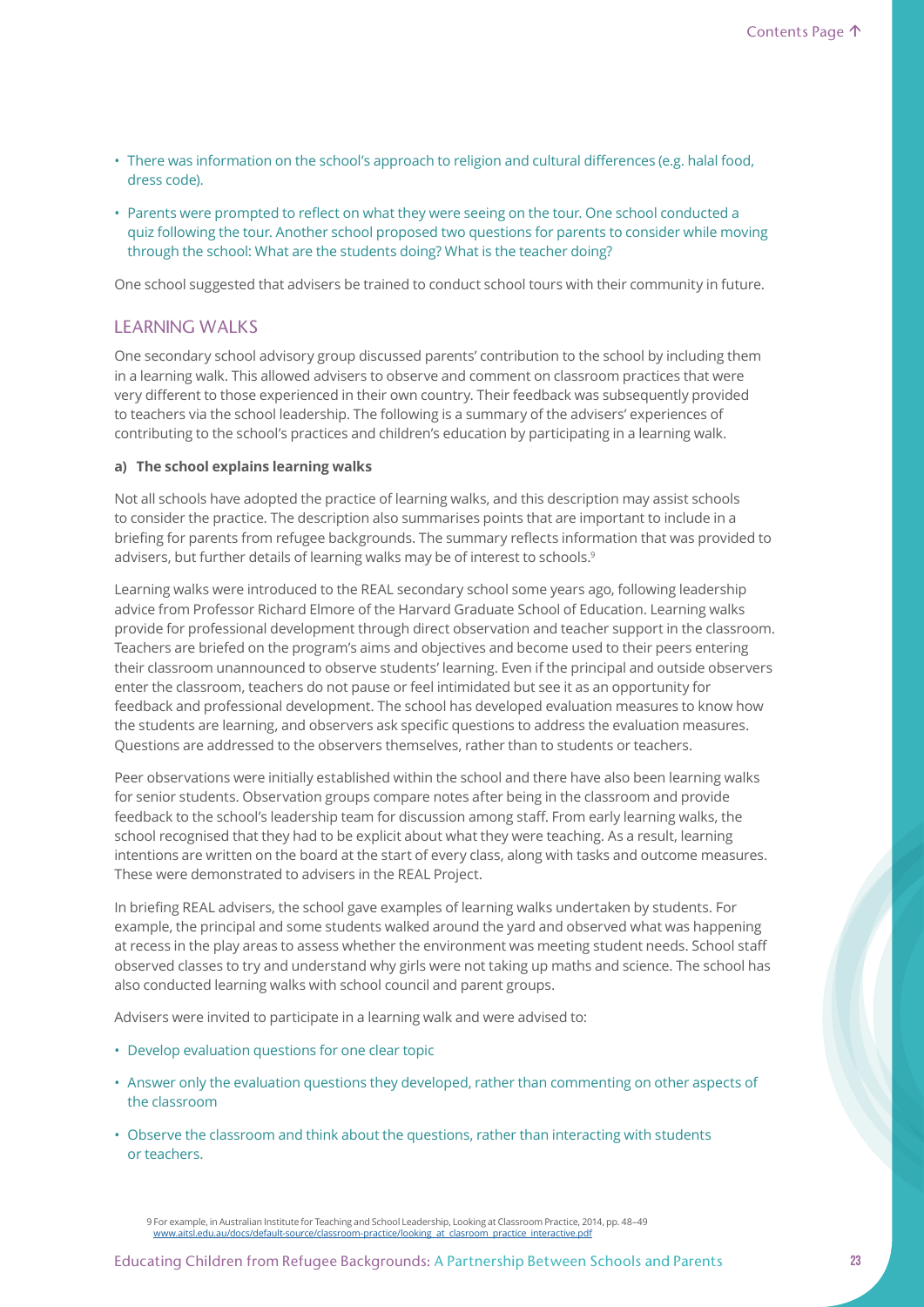The advisers considered topics that they could observe, taking into account that some had limited English language abilities. They felt they could observe:

- Students' general engagement in classroom activities
- Students' interaction in the classroom
- Students' active engagement in work
- Students' relationship with the teacher
- The amount of talking by students and teachers
- Whether the classroom environment is calm and orderly
- What visual aides are in the classroom
- Whether students are attentive
- What the students' work habits are
- How children sit in the classroom
- What technology is used
- How wall displays are used in education

Advisers participated in an initial learning walk by observing how questions are handled in the classroom. They decided to observe:

- If the teacher is asking questions, are both boys and girls answering them?
- If the teacher is asking questions, how long is the teacher waiting for students to give an answer?
- If the teacher is asking questions, is he/she asking the whole class generally or asking individual students to answer?

Advisers observed practices in a number of classrooms and the group provided feedback to the principal. This was shared with the school's leadership team to consider for professional development. In addition to contributing to school practices, advisers observed how children learn in Australian schools.

### **b) Overcoming barriers to participation in learning walks**

Advisers recognised a number of barriers to participating in learning walks. They felt it would be difficult to understand classroom discussions because of their lack of English. As a result, they proposed that observations be limited to visual rather than verbal interactions. They also felt that large groups of parents would be disruptive to classes, and suggested that there be small groups only, with a comprehensive briefing on behaviour to ensure parents did not disrupt classes.

### **c) Promoting parents' participation in learning walks**

The advisory group discussed how to encourage parents from refugee backgrounds to be involved in learning walks. Ideas included:

- Presenting an interpreted information session is considered necessary for parents to understand the aims of learning walks
- Translated invitations to an information session to be sent to parents from refugee backgrounds
- Consultation with parents as to what they would like to observe on a learning walk (with interpreter)
- Brainstorming of questions for observers participating in a learning walk (with interpreter)
- Interpreted session for feeding back observations to the principal and/or other members of the school leadership team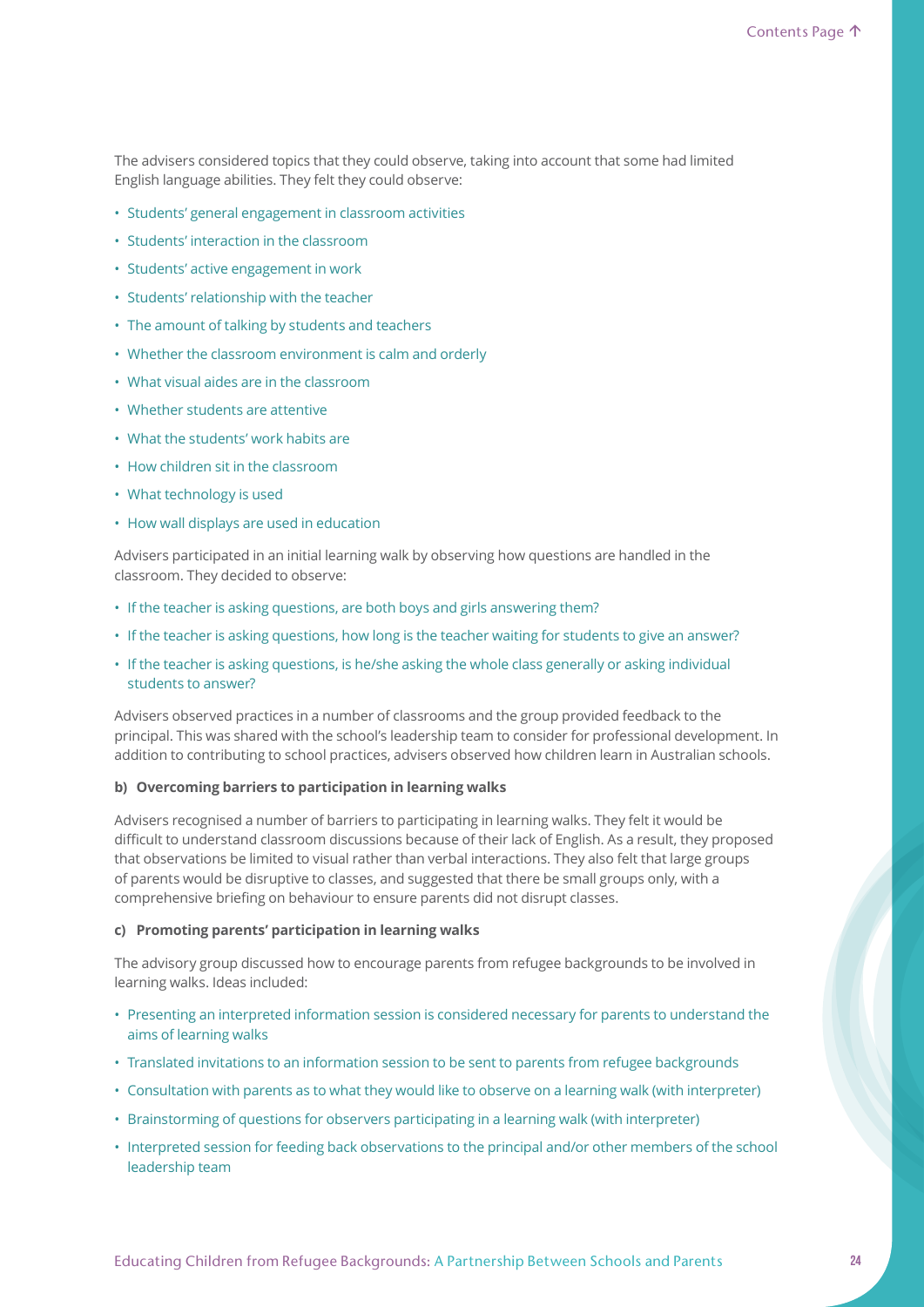# 6. TRANSITION

Advisory groups in three schools in the REAL Project discussed transition into and out of primary school. They were excited that their children were to receive education when it had been unavailable to parents but also felt apprehensive for their child: Would the child be able to understand what the teacher said? Would the child be safe in the school environment? Would the child be happy? The schools talked about processes for enrolling in Prep, enrolling in a later year level from an English language school, and transitioning to secondary school. Parents from refugee backgrounds had managed to enrol their children in school but were often confused about processes and unable to complete the necessary forms without help. In some instances, Prep children missed orientation programs because enrolments were not completed in time. Where information was available, it was often in English and advisers agreed that more information was required by parents in their communities. The following is a summary of parents' discussions and information provided to them by schools.

### PREPARING FOR PREP

### **a) Parents' knowledge of enrolment and transition processes**

If their children attended kindergarten, parents gained knowledge of how to enrol in Prep from kindergarten teachers. In some cases, schools outreach to kindergartens and the MEA explains enrolment processes. Otherwise, parents gain knowledge from community contacts. In this case, they may not appreciate timelines or receive details of orientation programs for both children and parents. Parents may be unaware that they can enrol their child at any time in the year preceding their entry into school. Because of this, some children enrolled late, missed transition and orientation programs, and were unprepared for school.

Enrolment forms may be difficult to complete without help, because of language or literacy issues. Parent advisers saw the MEA as being invaluable in assisting them to complete forms. They also recognised that the MEA knew most members of their community and felt that the MEA should contact families when children were reaching school age.

One outcome of the information provided to parents in the REAL program was that they learnt what sort of questions to ask at a new school, such as special support provided to children with limited English or interrupted schooling. Parents felt reassured by the information, particularly when they heard about the orientation programs for their children.

### **b) Schools' advice to parents**

Schools explained enrolment based on the different situations a child might be in. A student may join a primary school from a kindergarten, from another Victorian school, from an English language school, from interstate or overseas. Kindergartens, other schools and English language schools provide a report on the child to the primary school and there may be contact between teachers. On enrolment, families are assessed for their needs (such as links to playgroup or their ethnic community) and children's year levels are assessed if coming from interstate or overseas. The MEA is involved in enrolments to give advice to parents, but also to assist the school to understand the needs of the child and family. Birth certificates and immunisation records are checked for those coming from interstate or overseas, although one school commented that birth certificates may not reflect the real age of the child and the MEA is able to work this out with parents.

Children joining the school on arrival from overseas often need additional support to engage in an educational setting in Australia. Schools check children's age and their previous schooling to determine the level of support the school should provide. Children with disrupted schooling are supported by personalised learning.

All REAL primary schools held orientation programs for parents and children joining Prep. Parents were provided with orientation dates in translated notes and the MEA reminded parents. Sessions were supported by MEAs and interpreters. Parents accompanied children to their orientation sessions, and once the children were settled parents were invited into the staff room.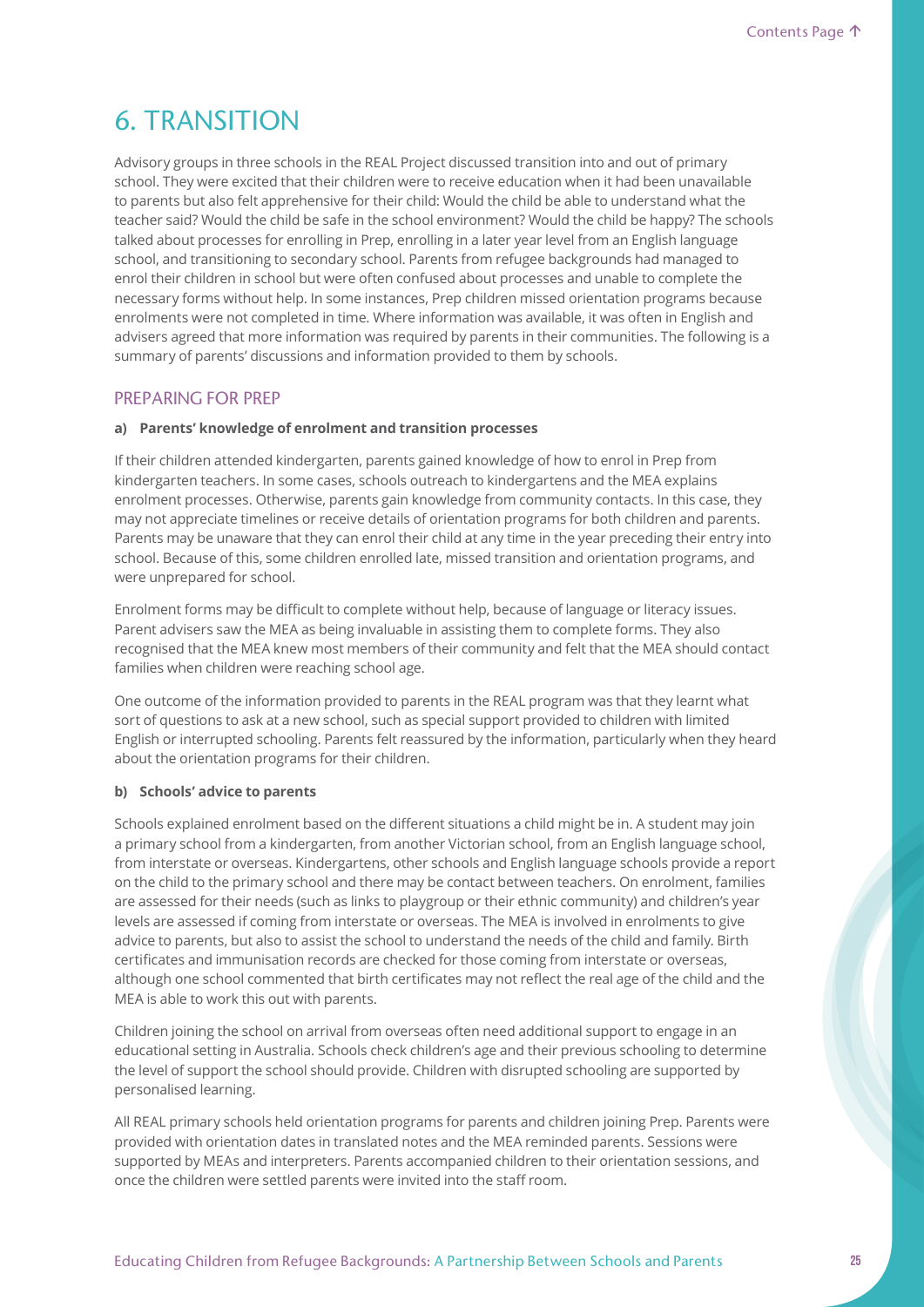Orientation topics and processes varied from school to school, but key points for parents included:

- Practical details, such as school hours, school expectations, fees, breakfast club, breaks, uniforms, and teachers
- A school tour, including observation of classrooms
- Introduction to the principal, Prep teachers and other school staff
- An overview of classroom activities and advice on how to support children's reading at home
- Advice on school programs, such as homework club
- Advice on homework and how to support learning at home
- Advice on healthy eating habits, including about culturally appropriate food for lunch boxes
- Advice on healthy sleeping habits so children are not tired at school. Many of the children of refugee parents in the REAL Project stayed up late eating and socialising as part of the family
- Advice on the learning to be gained from play, and encouragement for children to be allowed to play at home
- An invitation to meet with teachers whenever parents feel uncertain about school processes or practices

One school holds enrolment information sessions for parents from refugee backgrounds with the assistance of the MEA. Parents are given assistance to complete forms, which may be submitted at the session. The information session might also elicit questions that parents may be reluctant to ask, such as special programs that might support children.

Another school contacts the local English language school half way through each term to ask whether any children plan to enrol in the primary school in the following term. Families of transitioning children are invited to the school to complete enrolment forms and there is also a day when the child and parents come to the school before they start, when practical information is provided. On this day, the school also finds out about the child's interests and talks about the family's background so the school knows how to best meet the child's needs. Parents are often very nervous when they come to the school, and the MEA's support role is introduced to them.

Another school holds a Prep family day shortly after the start of the school year, which helps parents to get to know other parents and teachers in a fun atmosphere. There is entertainment and games for children as well as adults, and families are encouraged to bring a picnic.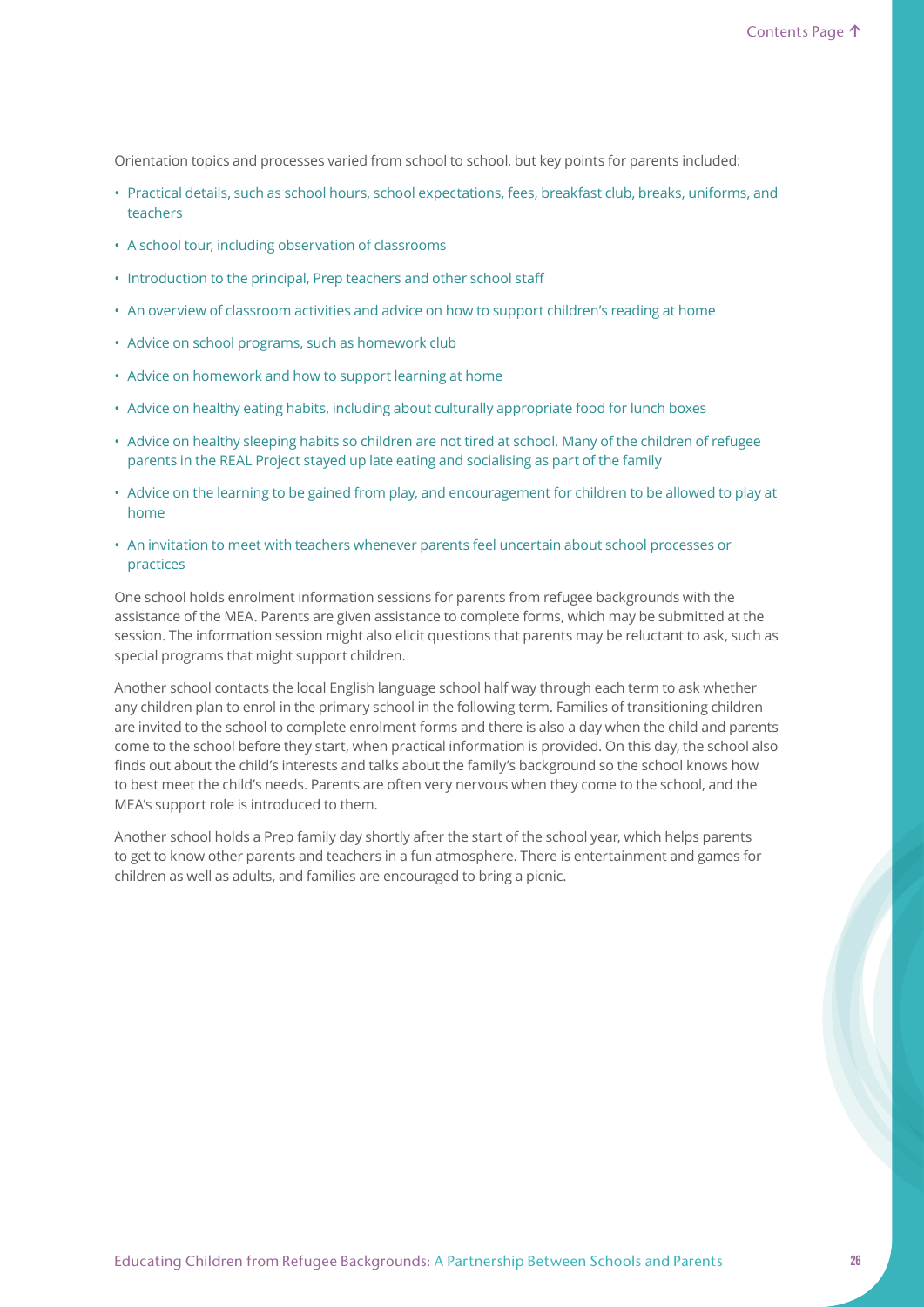### PREPARING FOR YEAR 7

Primary schools provide forms for enrolment at secondary schools. Parent advisers felt that secondary school forms are too difficult to complete without help, but that less help is available from secondary schools than in primary schools. Schools in the REAL Project responded to this in a number of ways.

- Primary schools provide a calendar of secondary school open day dates and recommend that parents attend to help them choose the school they prefer.
- Primary schools help parents to complete the secondary school forms.
- One primary school negotiated with a local secondary school to share the same MEA, so that she could advise parents on transition between the schools.
- One primary school responded to parents' difficulties in understanding what books and uniform to purchase and where to buy them by liaising with the secondary school to organise a bus outing with the MEA to book, stationery and uniform shops.
- One primary school liaised with the secondary school to organise a tour of the school with an MEA to address parents' fear for their children's safety in the bigger school.
- Primary schools reminded parents that they could request an interpreter be present when speaking with staff at a secondary school. Parents expressed a concern that secondary schools were larger and more impersonal and they were nervous of approaching teachers.
- One primary school invited representatives from the secondary school to meet with parents and introduce them to the enrolment pack and help complete forms. Parents were briefed about enrolment and orientation processes.
- One primary school held a significant graduation event for students transitioning to Year 7, including dinner with the principal and farewell speeches. This helped to provide 'closure' to the Year 6 students.

Students themselves attended local secondary schools for orientation days and primary schools provided individual reports on children to the secondary school. It was reassuring for parents to be told about orientation processes for their children.

Parent advisers felt it was important for schools to hold annual information sessions on enrolment and orientation for both primary and secondary schools. They felt the sessions should reflect the information provided in the REAL program as outlined above. Sessions should be supported by MEAs and interpreters and translated invitations should be sent to parents. Schools may have difficulty identifying parents whose children may have 'slipped through the net' (by not attending kindergarten or an English language school), but it was suggested that the MEA knows their community well and should be proactive in identifying children of school age.

Information and orientation sessions are well attended and successful when:

- A translated invitation is sent to parents and the MEA verbally reminds parents of the event (by phone or when seeing them at school or in the community).
- A translated item appears in the school newsletter.
- A translated invitation is displayed on a banner or noticeboard in the school reception.
- Students are asked to tell their parents about the session.
- School staff check enrolment data to identify anyone who may have recently arrived and who may have missed promotional material.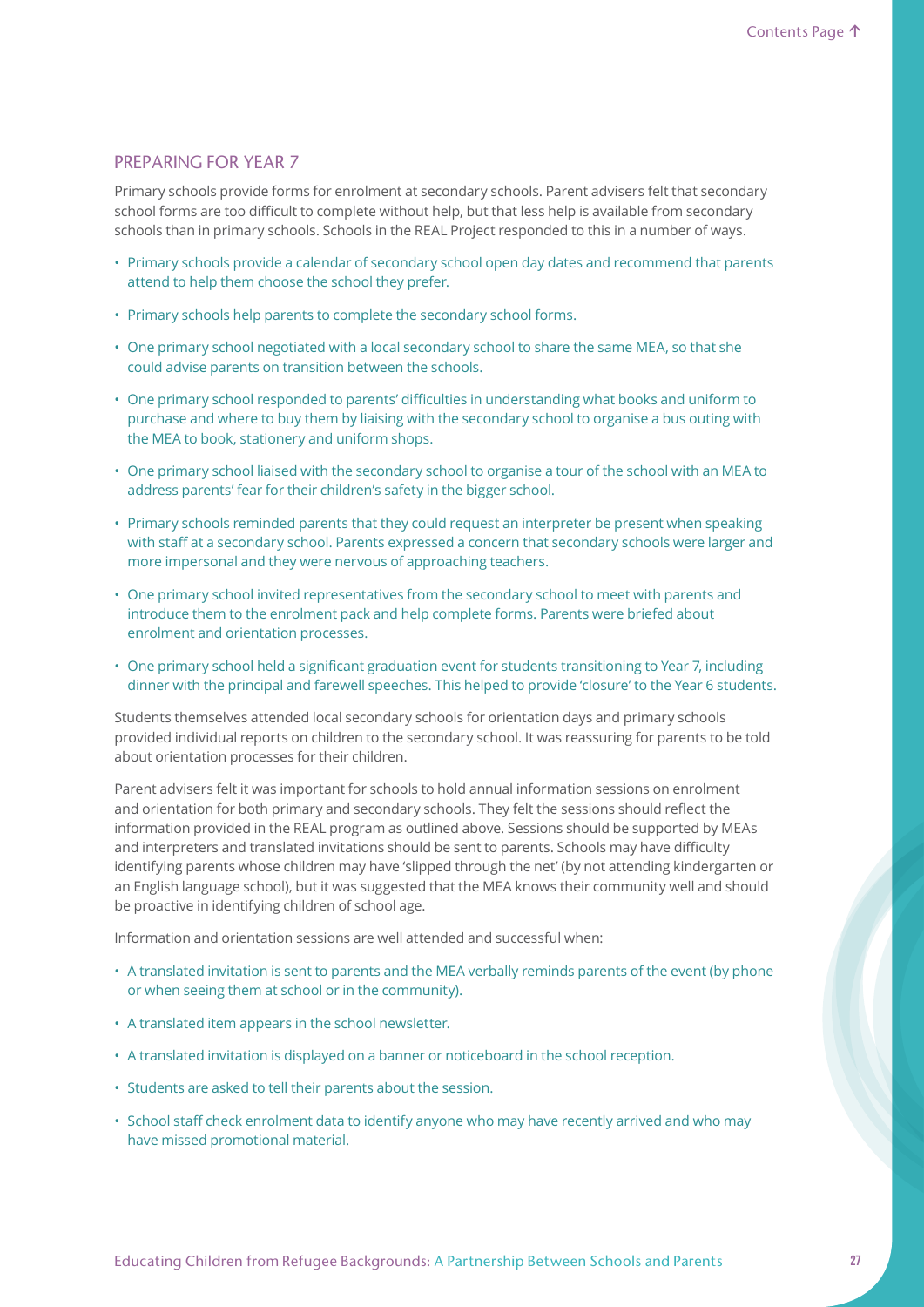- The MEA asks around in the community to make sure that all school age children are enrolled in school and makes parents aware of enrolment and orientation processes.
- Community leaders are provided with accurate information about enrolment and orientation processes and asked to spread the word in their community.
- Interpreters are available.
- Sessions begin at the start of the school day, so parents can stay on for orientation after dropping off their children.
- School staff greet parents who are dropping off children to encourage them to attend the session, even if for a short time.
- Refreshments are provided and it is a social occasion.
- Topics covered in the orientation address issues that are important to parents (practical information and reassurance about the safety and happiness of children).
- Older children of the same language might be included in the information session to give their perspective on school practices.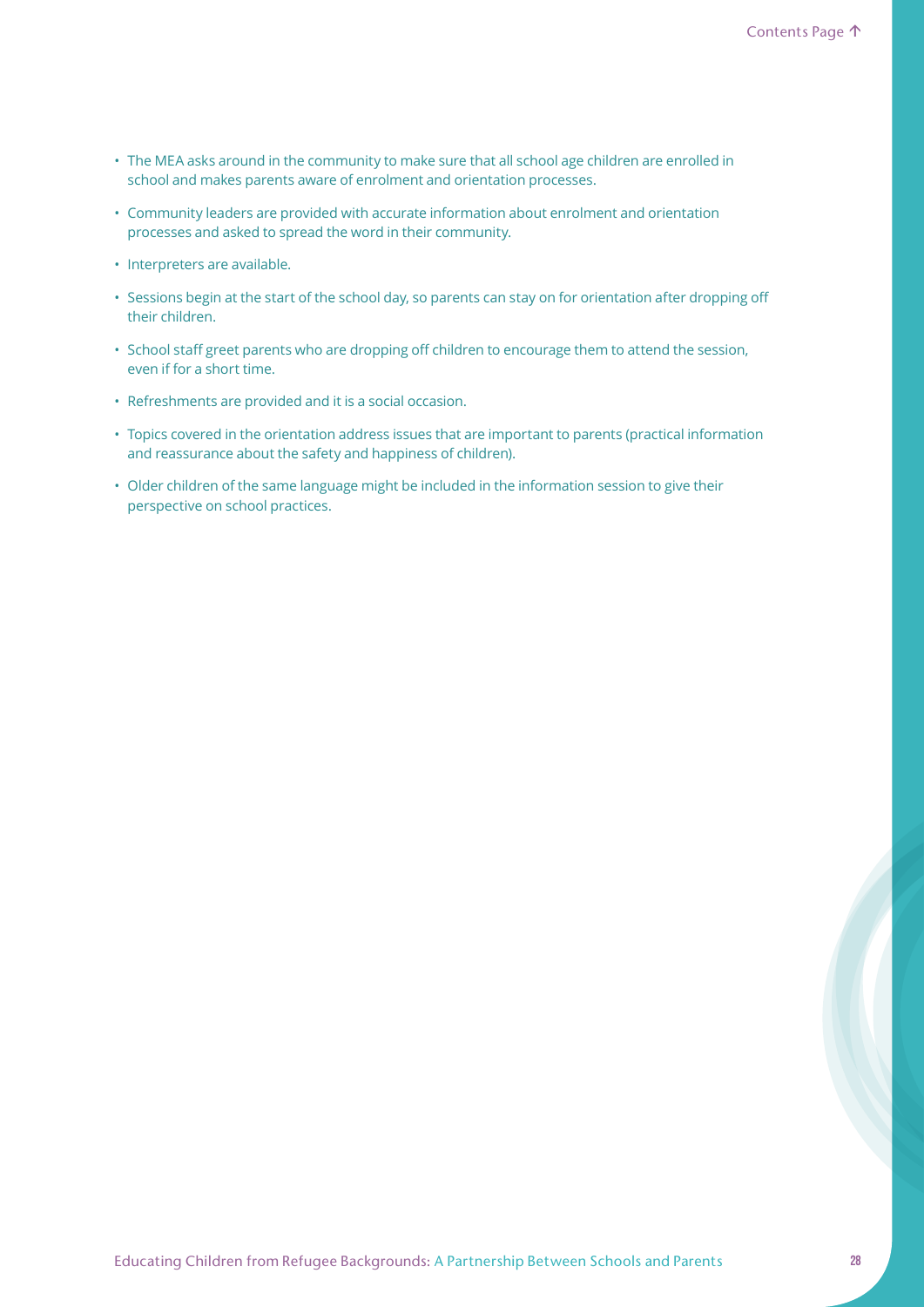# 7. CONTRIBUTING TO THE SCHOOL

One secondary school advisory group discussed parents' contribution to the school through focus groups and school council. Participation in these strategies provided an opportunity for parents to understand and be a part of the school's governance. Other REAL schools provided information about school council to advisers. Parents from refugee backgrounds are generally unfamiliar with the Australian education system. They come from countries where parents may be 'hands off' in their children's schooling due to cultural norms. It is therefore important for schools to familiarise parents not only with the education system, but also with parents' role in the governance of schools. In one secondary school, advisers heard for the first time that they could nominate for the school council or provide input to focus groups that advise school council. Following an explanation of focus groups and school council, all advisers attended a focus group and one attended school council.

In the REAL primary schools, there was discussion on contributing to the school by helping in classrooms. This section summarises some advisers' first experiences of the governance structure and others' experiences of helping in the classroom.

# SCHOOL GOVERNANCE

The REAL schools' explanation of the governance structure included the following points, which are important to include in a briefing for parents from refugee backgrounds:

### **a) School council**

- All parents may nominate for school council, regardless of whether they speak English.
- Parents nominate for school council, after which there is an election.
- The primary focus of the school council is to assist the principal in making major decisions and managing school finances. The council also considers school policies and renews the principal's position if required.
- The school council meets regularly to an agreed schedule.
- Only members of the school council can vote but other parents are welcome to observe school council meetings.
- Parents benefit from contributing to the children's education through the school council and children benefit from their input.

### **b) Focus groups**

- All parents may join a focus group.
- Focus groups meet before school council meetings and dinner is provided between the two meetings.
- Focus groups differ from volunteer roles in the school, in that they contribute to the management of areas that are important to the school. Focus groups give parents a voice in the running of the school.
- Focus groups discuss selected areas of school governance to provide advice to the school council. Areas might include such topics as finances, fundraising, the school environment, literacy and numeracy practices.
- A focus group initially receives an explanation of what is currently happening in the school in a particular topic area and parents are invited to provide feedback to guide the focus group's approach to school council.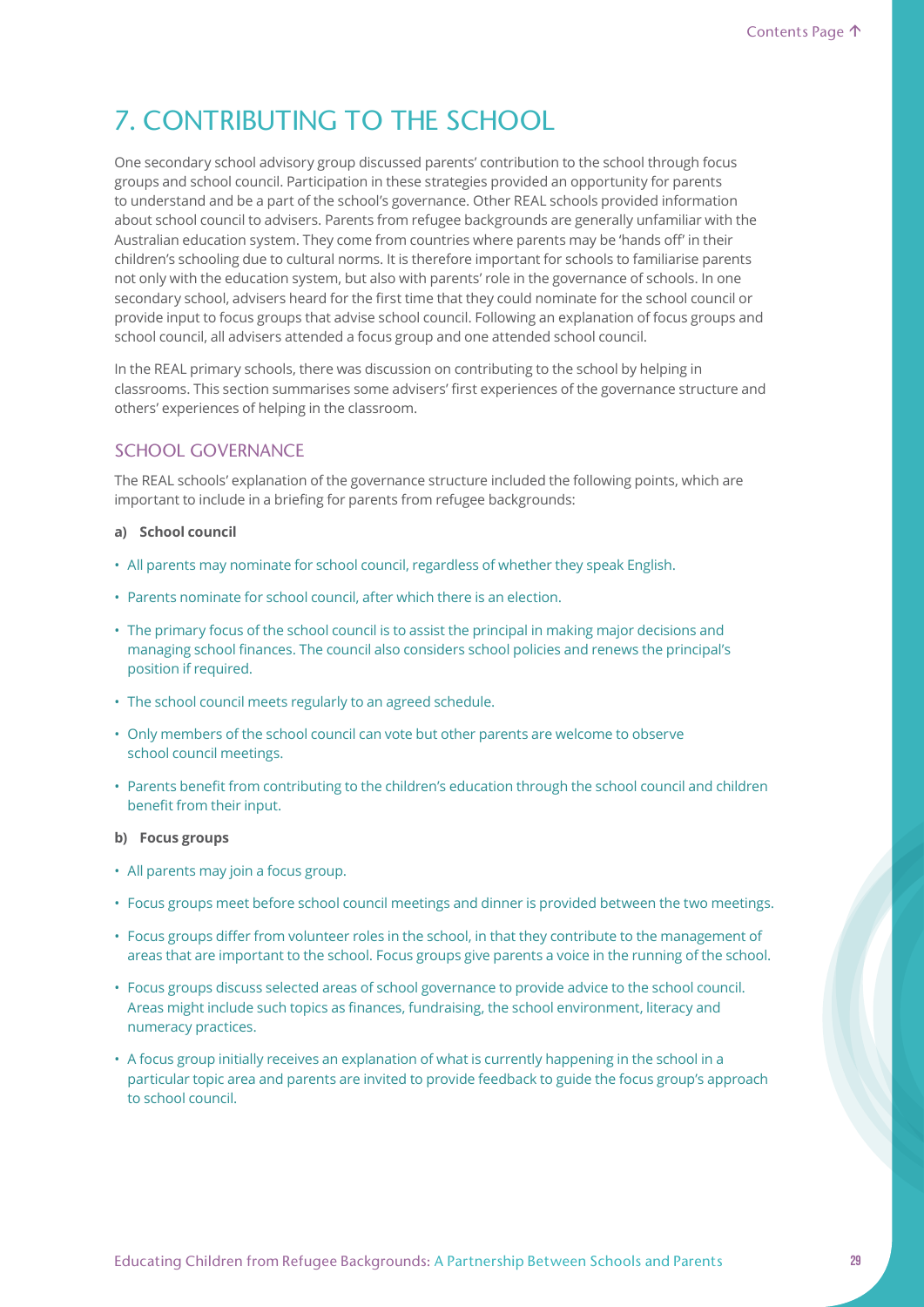### **c) Overcoming barriers to participation in school governance**

After trialling an adviser's participation in the school council, the school was able to identify logistical barriers that could be overcome. Issues included:

- The school council is held in a small board room and the sound of the interpreter is disruptive for other members. The need to pause for interpreting is also distracting for discussions and may be frustrating for other members.
- Questions posed by non-English-speaking parents need to be interpreted and this disrupts the flow of conversations.
- Briefing papers are provided to school council members in English and are often technical and complicated.
- Parents from refugee backgrounds may not have experienced formal meetings and lack confidence in that setting.

The school proposed a number of solutions, although it was recognised that these require patience from English-speaking school council members:

- The school council is relocated from the board room into a larger space to accommodate the interpreter.
- The non-English-speaking parent on the school council has an earpiece that is electronically connected to the interpreter who listens to the meeting from a discreet corner of the room or one that is adjacent.
- All school council members have earpieces so that they can tune in to questions from non-English-speaking parents with the help of an interpreter.
- Briefing papers are summarised and translated.
- Parents from refugee backgrounds are provided with a comprehensive orientation to school council meetings, supported by the MEA.
- Parents from refugee backgrounds are provided with a 'buddy' who supports them in school council processes.
- The school council meeting is held in a large auditorium if parents from refugee backgrounds want to observe the meeting. This allows them to be positioned at a distance with simultaneous interpretation so that council discussions are not interrupted.

### **d) Promoting parents' participation in school governance**

The advisory group discussed how to encourage parents from refugee backgrounds to be involved in focus groups and the school council. There were concerns that the language barrier and lack of confidence would prevent parents' contribution and suggestions were made to overcome these issues:

- The school provides an information session for parents from refugee backgrounds explaining parents' involvement in school governance.
- A translated invitation to observe or participate in focus groups and school council is sent to all parents with a tick-box to request an interpreter if required.
- Interpreters are available for information sessions, focus groups and school council.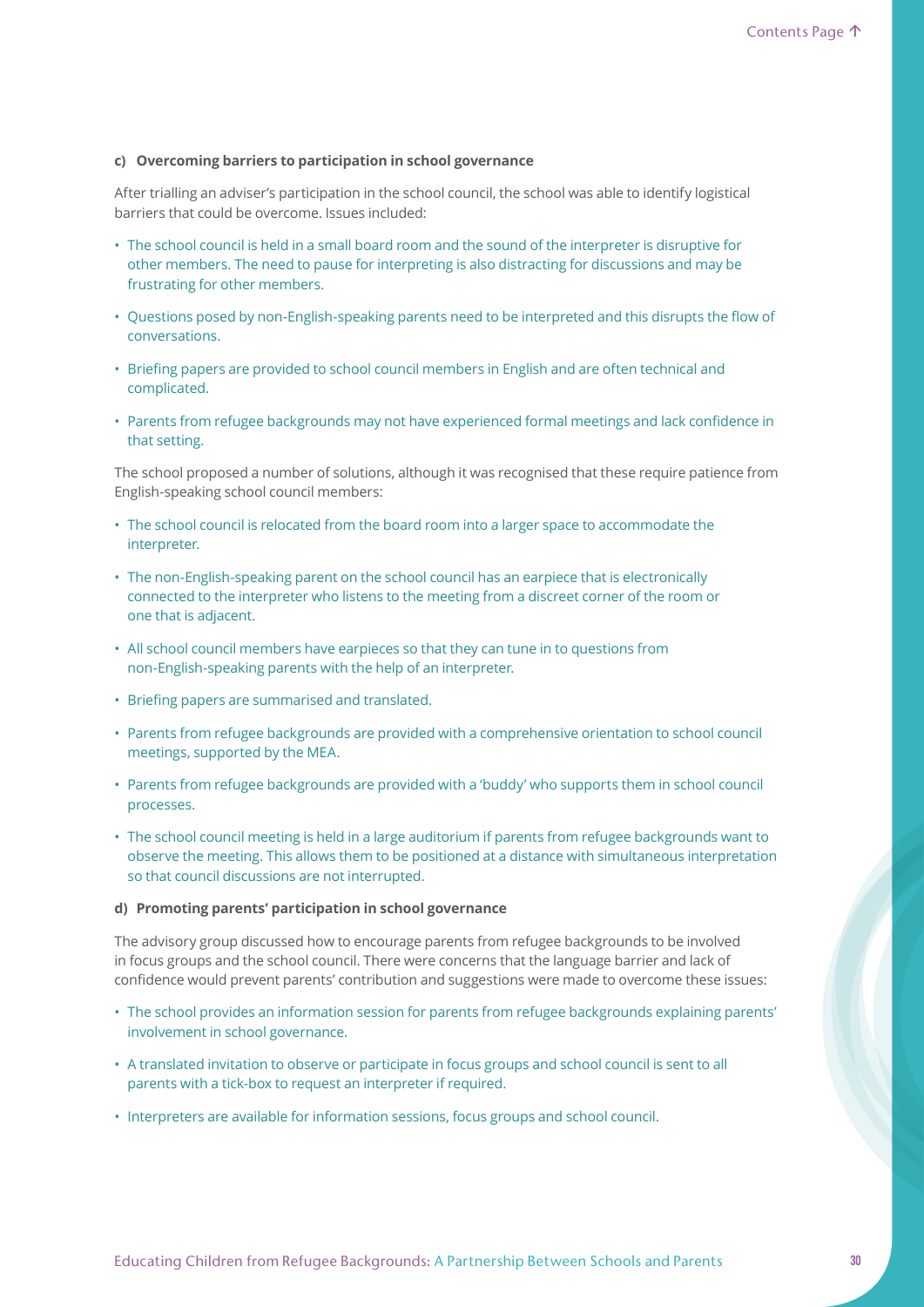## CLASSROOM HELPERS

Advisory groups in two of the primary schools in the REAL Project discussed parents helping in the classroom as a way of contributing to the school. This form of engagement with the school was considered beneficial to the child, the parent and the classroom teacher. Following discussions, advisory group parents helped in classrooms for the first time, some being in their child's classroom and others in classes that did not include their child. The following is a summary of practices that maximised parents' participation in the classroom.

#### **a) Benefits of parents helping in the classroom**

Advisory groups identified a range of benefits for the student, the teacher and the parent when a parent helps in the classroom. Participation by parents from refugee backgrounds brought the added benefit of a language shared with a number of children in the class. Positive outcomes that were identified included:

- Children appreciate that their parents and other community members are interested in their education and this motivates and encourages them.
- When children from refugee backgrounds first join a school they may be unable to speak out and communicate. A child's confidence improves when the classroom helper speaks their language and the child can practice their oral skills.
- Regular attendance by parent helpers builds good relationships with the children who learn to trust them and become more confident.
- Parents are familiarised with the school, its activities and the education system in Australia.
- Parents are able to positively contribute to the education of their own and other children in their community.
- Parents identify the progress of children in their community and can feel pride in their achievements.
- Isolated parents have a reason to leave their house, which encourages their participation in society and contributes to their language skills and confidence.
- Parents are introduced to career options related to child care and education.
- From the classroom, parents learn ways in which they can help their children at home.
- Teachers are assisted by parents, particularly if there are communication difficulties for a child with limited English.

### **b) Preparing to help in the classroom**

Schools in the REAL Project provided information sessions to prepare advisory group members for helping in the classroom. Key elements of the sessions were:

- Demonstrations and descriptions of classroom activities
- Information on Working With Children Checks (WWCC), which are required when helping in a classroom that is not that of the helper's child. REAL advisers were told that the WWCC form can be obtained from a post office and there is no fee for volunteers.
- Identification of parents' skills and interests to assess where best to direct their efforts, e.g. assist with language, art work, story-telling, cooking, gardening, literacy and numeracy
- Information on when to help. It is most helpful to teachers and children if parents can make a regular commitment to helping in the classroom. Parents who are unable to make an ongoing commitment can support more flexible activities. For example, parents might help on excursions particularly where they speak the language of children who have limited English. They might go along to swimming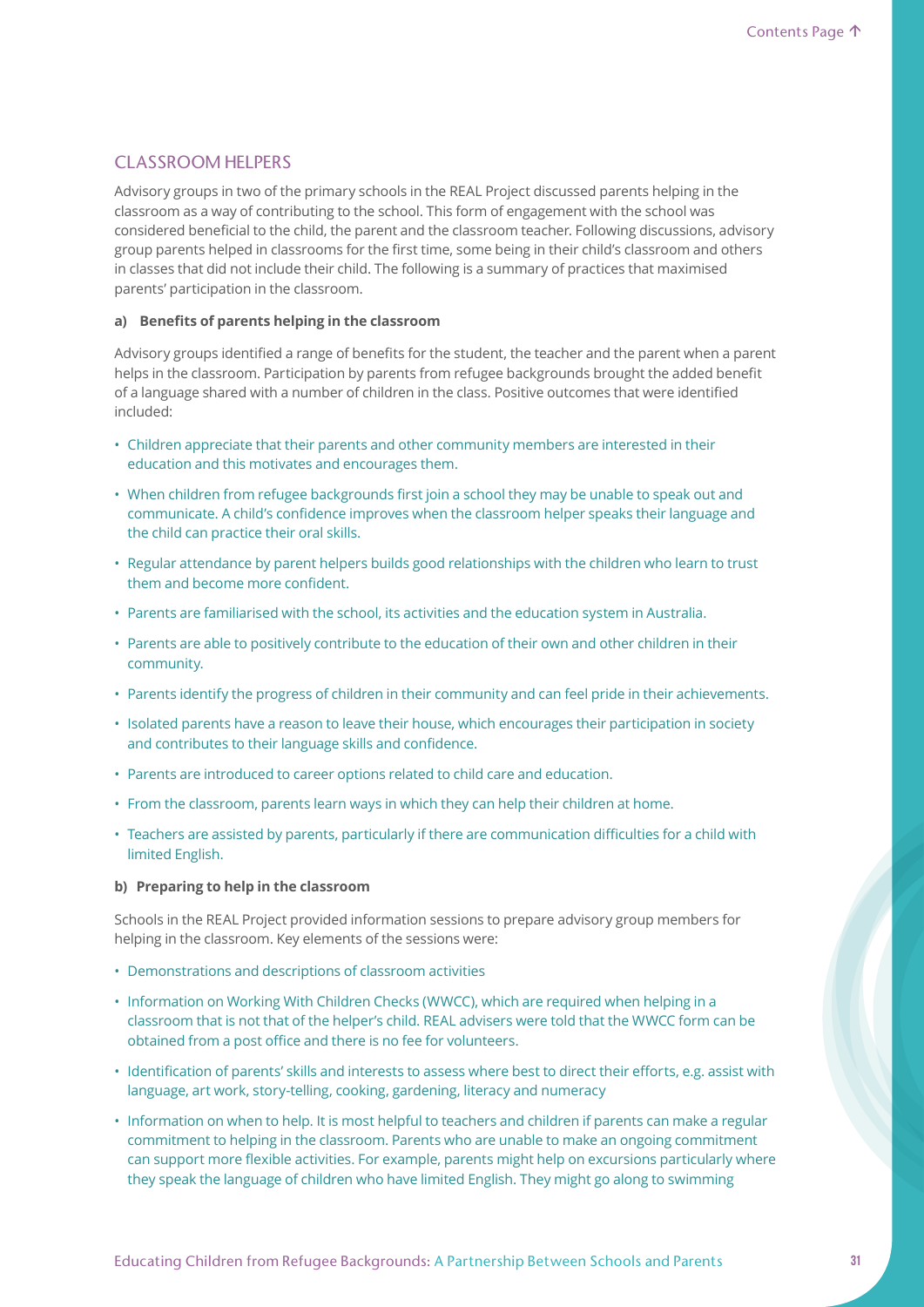events to help the teachers. Parents with cooking or gardening skills can contribute their cultural knowledge to these activities

- Strategies for enhancing the confidence of parent helpers, most important being the support of the MEA or a teacher who speaks their language
- Strategies for dealing with helpers' pre-school children

### **c) Barriers to helping in the classroom**

Parents had a number of reservations about helping in the classroom, although in the main these were overcome in the information session and once the parent was in the classroom. In summary, advisers:

- Believed that when they hand their child over to the school it is the school's responsibility to educate the child and there is no place for parents in the classroom. There was a fear of imposing on the teacher's role.
- Lacked confidence because of language barriers and their own limited schooling and qualifications. They felt unable to contribute to classroom activities.
- Felt unable to help in the classroom because they were caring for their pre-school children who would be disruptive. Schools also had work, health and safety concerns about babies and pushers being present in classrooms. There were discussions on how child care might be managed, including by playgroups based at the schools.
- Were sometimes unable to help in the classroom because of employment or their own education commitments.

#### **d) Helping in the classroom**

Once advisers had helped in the classroom, they appreciated how useful a parent could be to both children and teacher. The parent's level of English language and education was not an issue for a whole range of classroom activities and a number of parents commented on how much they themselves had learnt from the experience. They recognised their importance in helping children from their community with limited English, particularly in Prep and when children had recently arrived in Australia. In one school, the teacher sent a thank-you note to helpers, which made them feel doubly appreciated.

It was important that activities were initially carefully explained to parents, and the MEA played an important role in ensuring explanations were understood. Activities were tailored to the parents' confidence and abilities, and included:

- Practising the most used one-syllable words in English and comparing sounds with the child's own language
- Learning one letter in the alphabet and using it to start words
- Tracing over alphabet letters in rainbow colours
- Working on reading and spelling words with children by putting them in order, e.g. shortest to longest word, alphabetical order, finding matching pairs
- Talking about a picture in the child's own language
- Taking part in 'discovery play', where children pretend to be in a particular environment (e.g. a hospital) but are unable to communicate with English-speaking children
- Helping a child with their art work
- Helping with jigsaw puzzles and playing cards
- Helping the children in the school's vegetable garden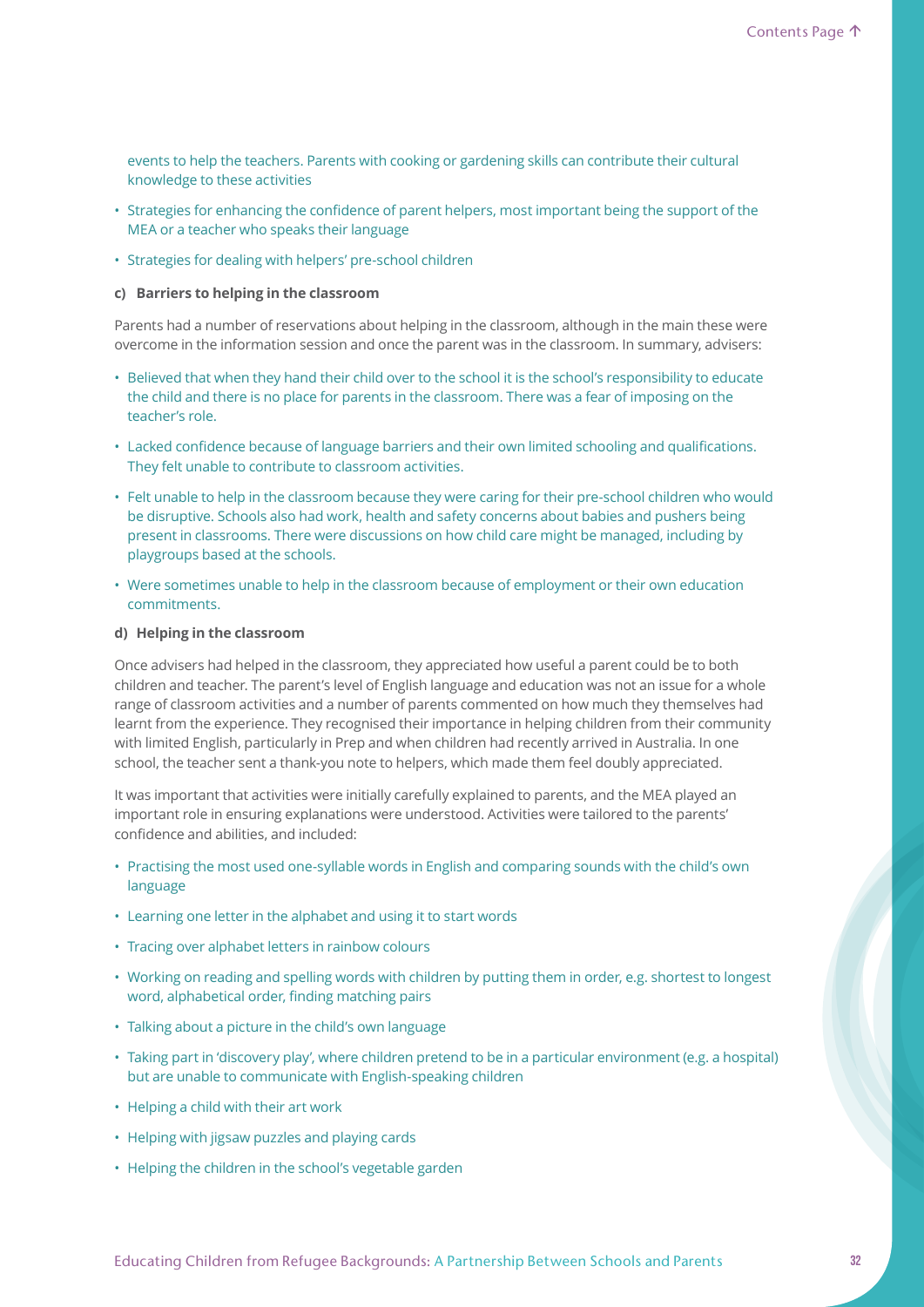### **e) Promoting helping in the classroom**

Advisory groups discussed how helping in the classroom might be promoted to their community. Suggested strategies included:

- Profiling a helper from a refugee background in the school newsletter. The article would tell other parents about their experiences and motivate them to help out. It would demonstrate the benefits of helping in the classroom and how language and educational barriers were unimportant. This article would be translated into the helper's language.
- Regularly appealing in the newsletter in parents' languages
- Sending invitations to parents to help in the classroom, particularly if the invitation comes from the children
- Inviting parents to a morning tea information session about helping in the classroom
- Inviting parents to observe classroom activities and try them out
- Organising a training session on helping in the classroom with the MEA
- Making a video of classroom activities and helpers with a voice-over in parents' languages
- Inviting parents to come with a friend to improve confidence
- Promoting helping in the classroom at all school events attended by parents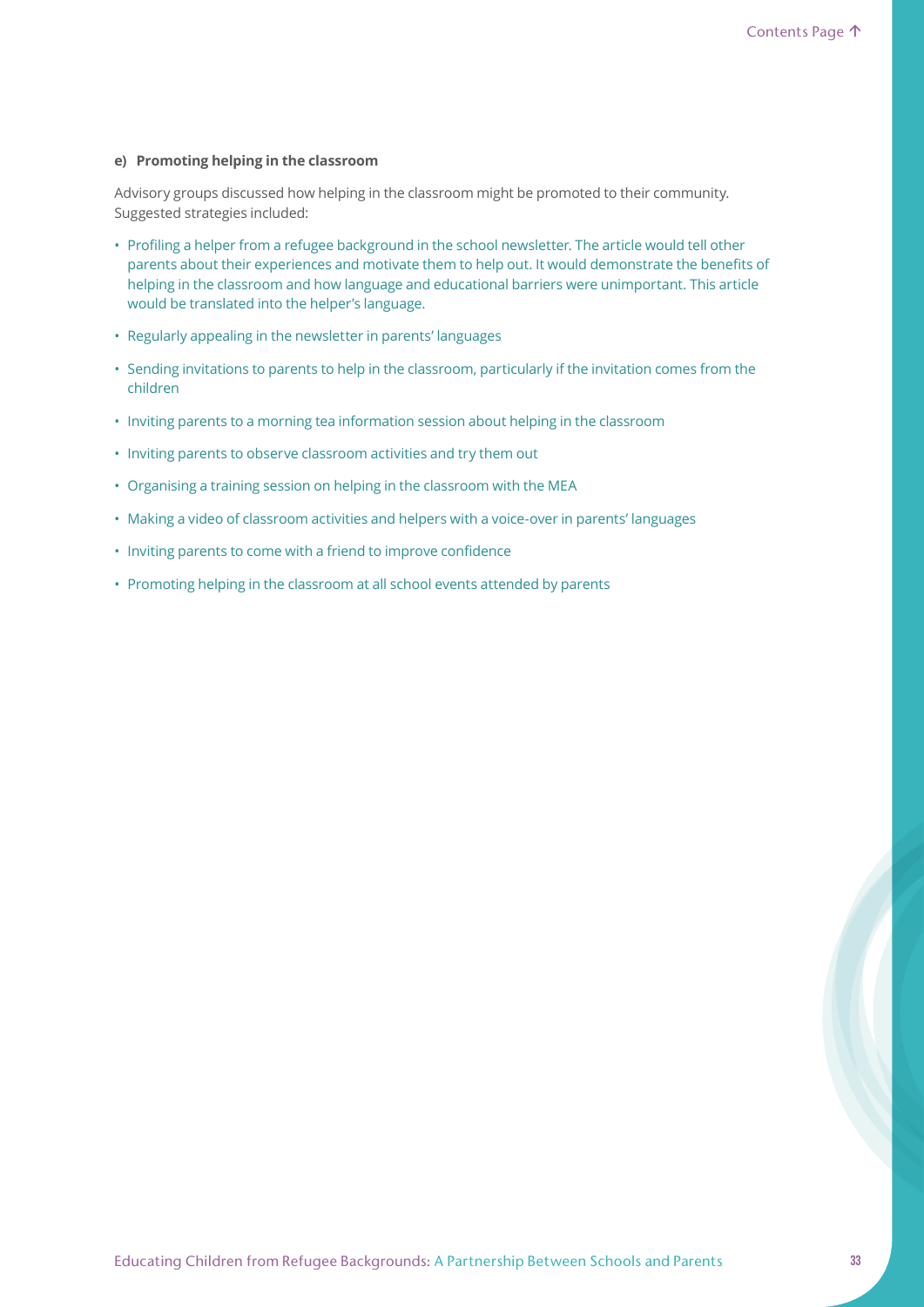# **QUOTES**

Parents and schools made many interesting, informative, passionate, sad and humorous remarks during the course of the REAL Project. These are just a few extracts.

### **Communication strategies**

Parents said:

- The MEA is very important to parents from our community. We see her at all times all over the school. She stands in the corridors when parents drop off children and tells them about programs.
- It's very good to have a relationship with the school. Some children might report what the school says, e.g. there's no homework or I don't have to wear uniform. If you have a good relationship and communication with the school you can check this out.
- Sometimes our children are irresponsible and parents do not know what is happening at school or school doesn't know what's happening at home. It makes children more responsible if they know parents and schools are speaking to each other.
- Sometimes I bring my youngest child to parent/teacher interviews and the teacher talks to them because of the language barrier with me. I think it would be easier for teachers to learn sign language to speak with us!
- Some of the young interpreters at the parent/teacher interview who came to Australia in their teens had insufficient grasp on both our language and on English. They often used 'you know' when they couldn't interpret words, but we didn't know!
- I had a big misunderstanding. My daughter was given a letter to bring home to explain she had to do a reading assignment. I thought they were asking me to teach her to read and that they weren't going to teach her reading at school.

Schools said:

- The MEA is a bridge between parents and school. The community feel they can't approach a teacher directly, but will do so via the MEA. It means the MEA role is very important for the school.
- When a child enrols in school, the MEA is able to tell me what might impact on the child's learning such as her educational history or the way she speaks – this guides our teaching. Parents feel comfortable to speak to the MEA.
- Our department modifies all the school notes. We just put in the key points and we might individualise the notice for example for appointments. We try to encourage all teachers to do this.
- We didn't use interpreters at the careers day, but we'll book them in future.
- The newsletter is more popular and easier to read when there are lots of photographs, but there are privacy issues. Some students don't want their photo in the newsletter. Some want it in, but parents don't give permission. Sometimes we have to remove a photo if parents request this, which leaves a gap in the newsletter!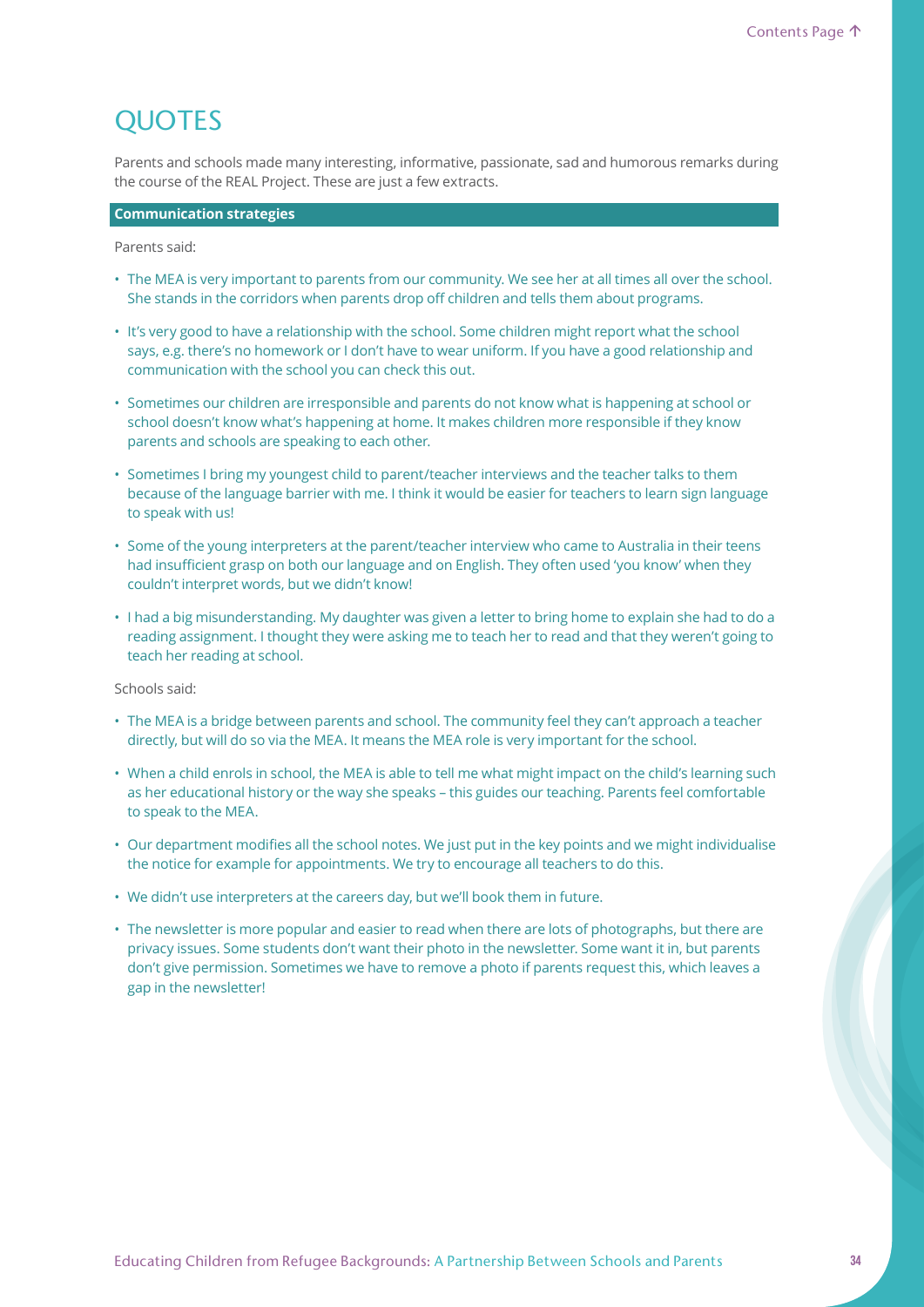### **Formal and informal interactions between parents and teachers**

Parents said:

- We're not sure if we can come to the school if we're not asked to come. Can we come and ask questions? We're concerned because of language barriers – language barriers make us shy and it's hard to ask questions. Parents tend not to ask questions even if invited to do so, it's our culture.
- It encouraged us to trust the school when teachers used to visit the family at home, help them out and socialise.
- It would be good to know the teachers before the parent/teacher interview. We want to know who our child's teacher is. We feel shy when we first meet them and so it's difficult to ask questions. It would be good to introduce teachers at the beginning of the year.
- It was good to go to the Open Night. I could go into my children's classrooms, see their work and meet their teachers.

Schools said:

• Parent/teacher interviews are well attended because we work hard at helping parents to connect to the school community by running lots of activities for them to be involved in. Teachers are always in the yard and corridors in the morning and afternoon talking to parents and making them feel welcome. The more time we give to this, the more comfortable parents feel and more likely to attend interviews. I would summarise all our work as 'relentless pursuit of parental engagement'.

**Parent/teacher interviews**

Parents said:

- My children have been at the school for two years, and I haven't understood the report before today. Previously, my children just summarised the report for me, but now I can interpret it accurately.
- I was pleased with the questions we prepared at the last REAL meeting. It made me confident to ask questions. I was able to ask what I thought was a difficult question. I asked the teacher what she was planning to do for my child. The teacher explained what she was doing and how this could be supported at home. I wouldn't have thought to ask that question myself, and I was pleased with the outcome. It would be useful for the questions to be made available to all parents, particularly because new parents are confused and shy to ask. The questions would make a useful check list for teachers.
- It allowed us to understand about homework and readers and how often the children get homework.
- I really liked the interview. It benefited both me and my children. My children didn't always bring home books or enough homework, and I told them I would ask their teacher about this. This encouraged and motivated them.
- My children knew I was to meet with their teacher and find out about their attitudes, behaviour, study skills, strengths and weaknesses. This encouraged them to study hard, achieve more, and be more cooperative and obedient. I was also able to speak with the teachers about my children's behaviour at home, so that the school and I can cooperate and work together to educate my children in the most suitable way.
- It's good to know about the child's curriculum and school rules from the interviews so parents can get involved with homework and practice the same rules at home. This means the child can study and listen well at school.
- The teacher told me that my child knows the answer to questions but doesn't put up her hand to answer. As a result, her father was able to explain to her that she should put up her hand if she wants to answer a question.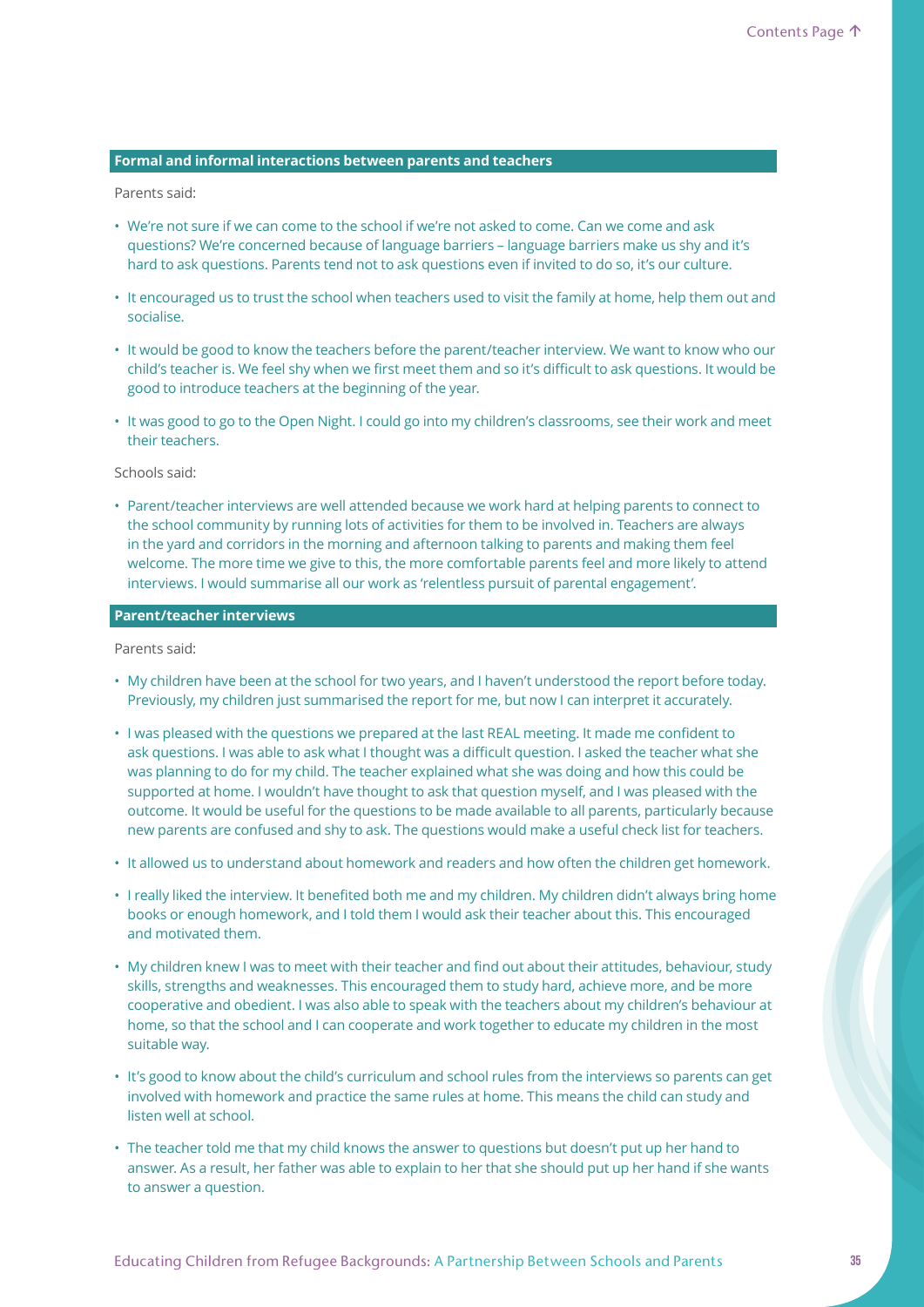- When we were told our child was quiet and not playing with other children it allowed us to encourage her to play with others.
- English is a very hard language. You may understand some of it but not all the terminology. It is very important to have an interpreter for a parent/teacher interview because the teacher talks about the progress of your child. It is important to understand every word.

### Schools said:

- We could improve our process by asking parents who don't tell us they're not coming WHY they're not. We need to make sure every child brings the form back so we can contact families where a form's not returned to ask if they're coming and if not why not!
- We sent out translated questions to guide parents before the interviews. All staff felt that parents had a new level of confidence at the interviews because they were able to think about questions and answers beforehand. Parents asked many more questions than previously. Interviews were two-way and more equal than in the past.
- The parent/teacher interview invitation could have a list of teachers' names, photos, subjects and where they can be found in the building. Parents could be told in the invitation what subjects their child is studying and which teachers they need to see.

### **Supporting career choices**

Parents said:

- Careers information is new for people from my country because there was no such thing there.
- Students may insufficiently understand the information they receive clearly enough to explain to parents, for which reason interpreters are very important at information sessions.
- All parents should be made aware of the importance of attending careers information sessions. Invitations should be translated and they should be encouraged to attend all information sessions provided for parents.

Schools said:

- One year, a parent brought an interpreter and this was distracting for speakers and other parents.
- It would be too onerous to ask staff to come on different nights to present to different language groups and logistically difficult to have interpreters in the main presentation.
- We've used bilingual students to provide information to parents, but they have insufficient knowledge to explain the issues around careers and subject choices to their parents.
- It's good to see students from refugee backgrounds understanding a range of options that are available, whereas previously boys only talked about being soldiers and girls being nurses.

### **Helping children at home**

Parents said:

- I had a big misunderstanding. My daughter was given a letter to bring home to explain she had to do a reading assignment. I thought they were asking me to teach her to read and that they weren't going to teach her reading at school.
- When children come home with school work, the school assumes that they will receive help from their parents. But we can't do that.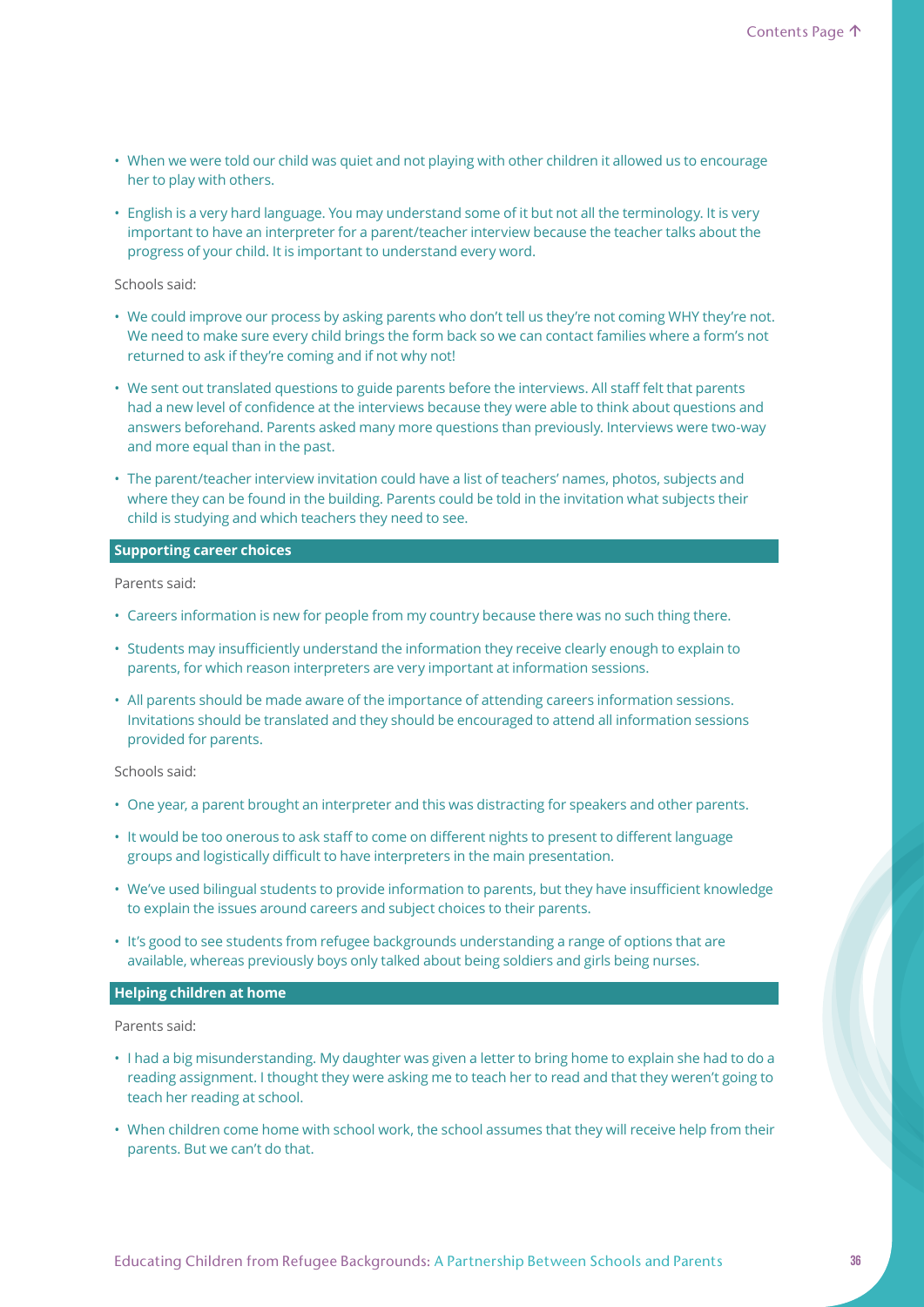- There is confusion about homework. In my home country there was a different approach children did not bring work home for parents to do but might have to work by themselves for up to 2 hours. Here there is reading and maths to do at home and children ask parents for help. It is important to have information sessions about homework before a new parent starts at a school so that they understand it.
- The school told us what questions to ask children when they read their reader, like: What have you learnt? What was the story? And now I ask my daughter to tell me the story.
- We played games that could help our children at home. We learnt how to do it and it was very beneficial. We looked at pictures and ways in which children learn the best. We had assumed that it was best for children to learn at school, but coming to meetings taught us that there are many ways for children to learn, not just from teachers.

### **School tours**

Parents said:

- We were unaware that the school had so many facilities and now we appreciate that our children are educated in such a good environment. We have seen what is important to our children's learning. We've seen things entirely new to us. We consider this country is extremely lucky because we didn't have these kinds of facilities.
- It was good to have the tour. All parents should have a tour to get to know the school. It would be good to have a diagram, like a family tree, which will make it easy to explain the school to parents.
- We are always dreaming of going back to school and putting on a school uniform. We are happy and proud for our children that they have such facilities and we'd like them to make the best of it.
- It would be good for all parents to do a tour like the one we've done. It was fantastic. Some parents think the school is not doing enough and children come to school, play and go home. They should have a tour!
- I was very happy when we walked into the classes, especially my son's class. I saw a lot of posters on the wall and different writing. I cannot read but I thought how good it was for the children. It was great for the relationship between me and my son. If I go to the shop he comes with me to help translate. He helps me a lot, we work together. We saw the clay modelling in the classroom and I remembered it was the sort of thing we did back home. I could talk to him about it.

### **Learning walks**

Parents said:

- Teachers spent a lot of time equally with boys and girls, using names, and calling attention.
- There was a boy who mumbled, so the teacher paraphrased the question so he could answer.
- If no one answered the teacher changed the question so that they could understand and she prompted them more.
- The teacher and students were good, the thing is they didn't put up their hand when they wanted to answer, they just answered. That was different!
- The teacher put in effort to help students, more than the students' effort in fact!

A school said:

• It's reassuring to me that if teachers ask a question they allow time for a response because we've spoken among staff about this. The tendency is to step in if the question is not answered. We've talked a lot about paraphrasing. We're promoting it, because English is a target language, so sometimes you have to rephrase what you say, and be tolerant of that. It was good to see that this is being practised. Thank you for feedback and I can share this with staff. (Principal)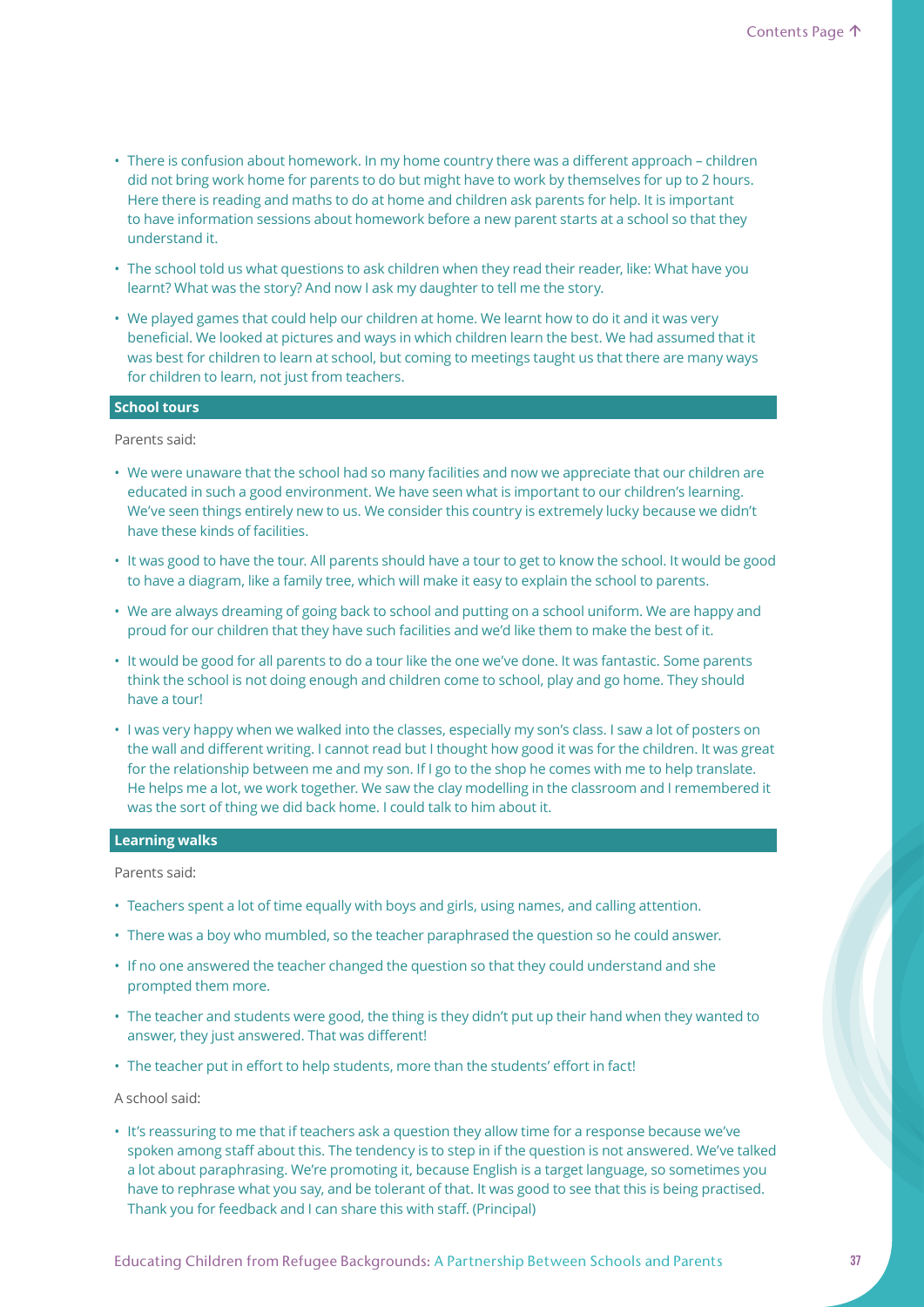#### **Transition**

Parents said:

- I was nervous when my child moved to the primary school because it focused on the student's whole education rather than just English as in the English language school she had attended. I was worried that she wouldn't cope, but all was well.
- I found it helpful to attend the orientation program and meet other people. Those relationships are continuing throughout the school years.
- I felt sad when my child moved to secondary college because you look back on the happy memories of primary school.
- There's less support in the secondary school, no MEA, no interpreters. Parents don't know what's happening to their children in secondary school.
- The Prep family day was fun and the activities very good. The children enjoyed it but they also had to use their brains. They socialised with other children and were happy to show parents what they achieved.
- I attended the primary school graduation ceremony. It was very special but also very sad because teachers, children and parents all cried.

Schools said:

- We have a Prep family day. The school aims to build relationships with the family. This is between teachers and parents, students with other students, and students with the teachers. The students see the cordial relationship between parents and teachers and this encourages the student's relationship with teachers. Getting to know teachers also makes parents more relaxed to approach teachers and talk to them in the rest of the year. The Prep family day is designed to make parents feel comfortable and connected and works well.
- If a student from refugee background joins the school in Prep, they can simply join in the class learning. If they join in Grade 1 upwards, the school provides personal English classes with the ESL coordinator, followed by an outreach teacher from English language school in a small group for 6 months, followed by a school supported group and then classroom support. Out of 560 children in the school there are 300 who do extra classes: this might be speech, sounds in words, for reading, writing, or maths. Sometimes the extra classes are for children who are doing really well, and sometimes for those who need more help.

#### **Contributing to the governance structure**

Parents said:

- I didn't know about focus groups but would like to contribute if it helps the children.
- It was very beneficial for me to attend the school council because I learnt about the school's finances, the budget and future plans for the school. I was surprised at the cost of electricity for the school and the discussions on possible solar energy were interesting.
- I will go back to school council again as long as an interpreter is available. It is very important that the school hears parents' opinions. Unlike in my country, parents' opinions can be effective in changing regulations in Australia.

Schools said:

• The school is keen to give parents the opportunity of observing school council, with the possibility of joining in the future.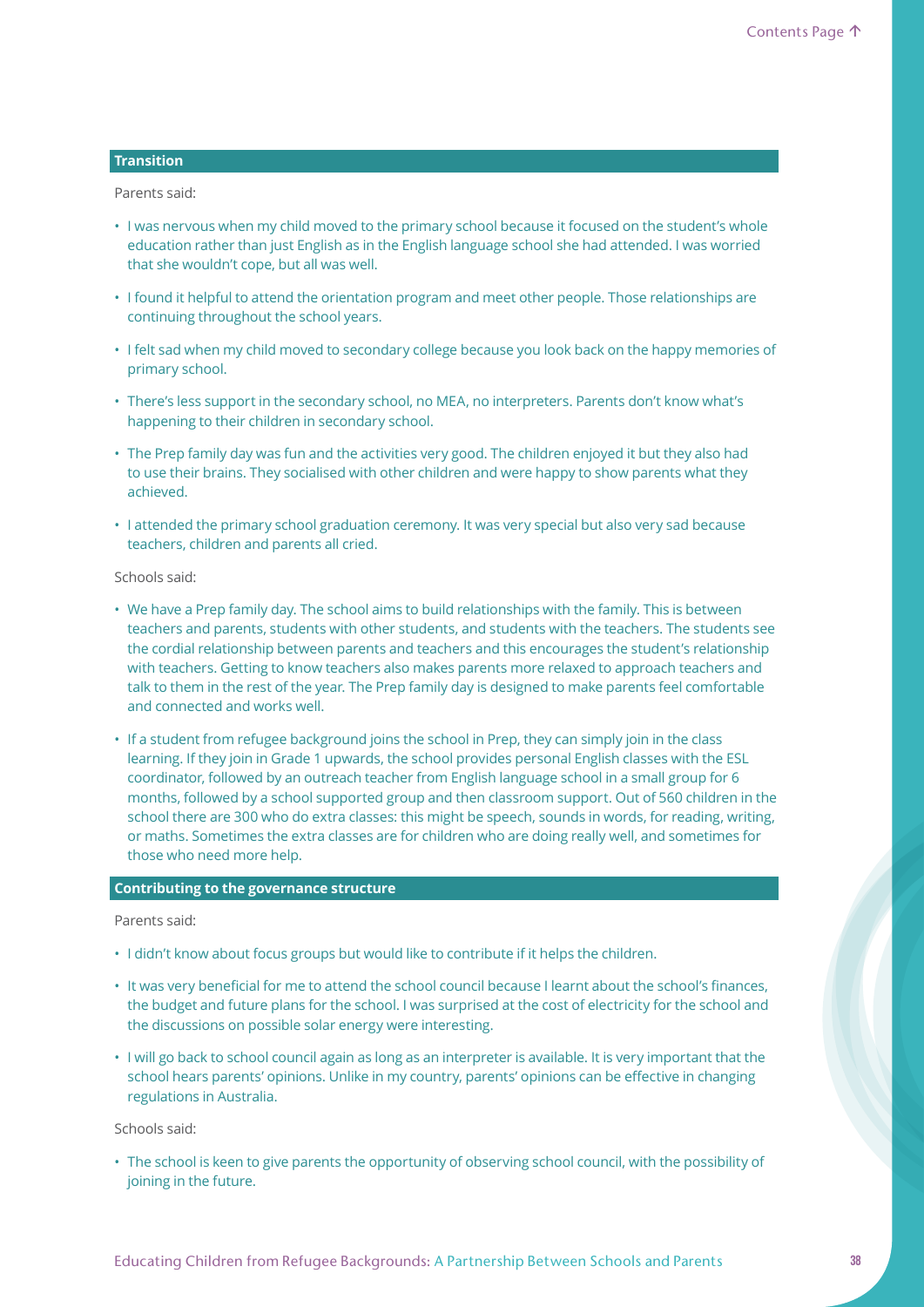- We want to encourage parents to be involved but we need to make them feel confident enough to participate.
- We have to find a way of getting through the school council agenda while ensuring the meeting is equitable and inclusive.
- My ultimate aim is for the REAL group of advisers to be a voice, to be attached to the school and associated with school council. There's insufficient connection with all the school's communities now that the school is being joined by a lot more Arabic-speaking students and their parents. School committees are not reflective of the growing groups.

### **Classroom helpers**

Parents said:

- It was a fantastic experience because I didn't know how my child performs in the classroom. I helped with reading, and realised how good my daughter was. This was a pleasure to see!
- I don't speak English, but could chat with children who speak my language. I really enjoyed speaking to the children and helping them. They enjoyed it too!
- The children enjoyed having my attention and that I could speak their language.
- I could help with drawing and colouring even though I don't speak English.
- My daughter frequently asks me to come to school and help in the classroom.
- It's deep in our blood that the teacher is up here and we (the parents) are down here and it's not common for teachers and parents to be together like this. There's always a gap between us. But it's great that teachers and parents can be close where there's no gap.
- I myself learnt from helping in the classroom. I learnt how to write 'F' and to recognise words that start with F, such as flower.
- I couldn't understand the words being studied but the children explained them to me and this was beneficial to their own learning as well as mine.
- It was good to see how the children from my community are learning. I saw them learning handwriting and could see their progress.
- I saw how happy the children were to have a parent helping out.
- One of my children will be in Prep next year, and helping in that classroom showed me what to expect and how to prepare.

Schools said:

- It's very useful to have parents helping in the classroom when they speak the same language as children who have no English.
- Children love their parents to help out and this encourages their education.
- The children were so pleased to see the parent in the classroom that they queued up to sit with her.

#### **REAL Project model**

Parents said:

• We were blank when we started this program but in each session we learnt new things and it has helped us a lot. We can go to the community and pass on the message and we can help our friends and help our own children.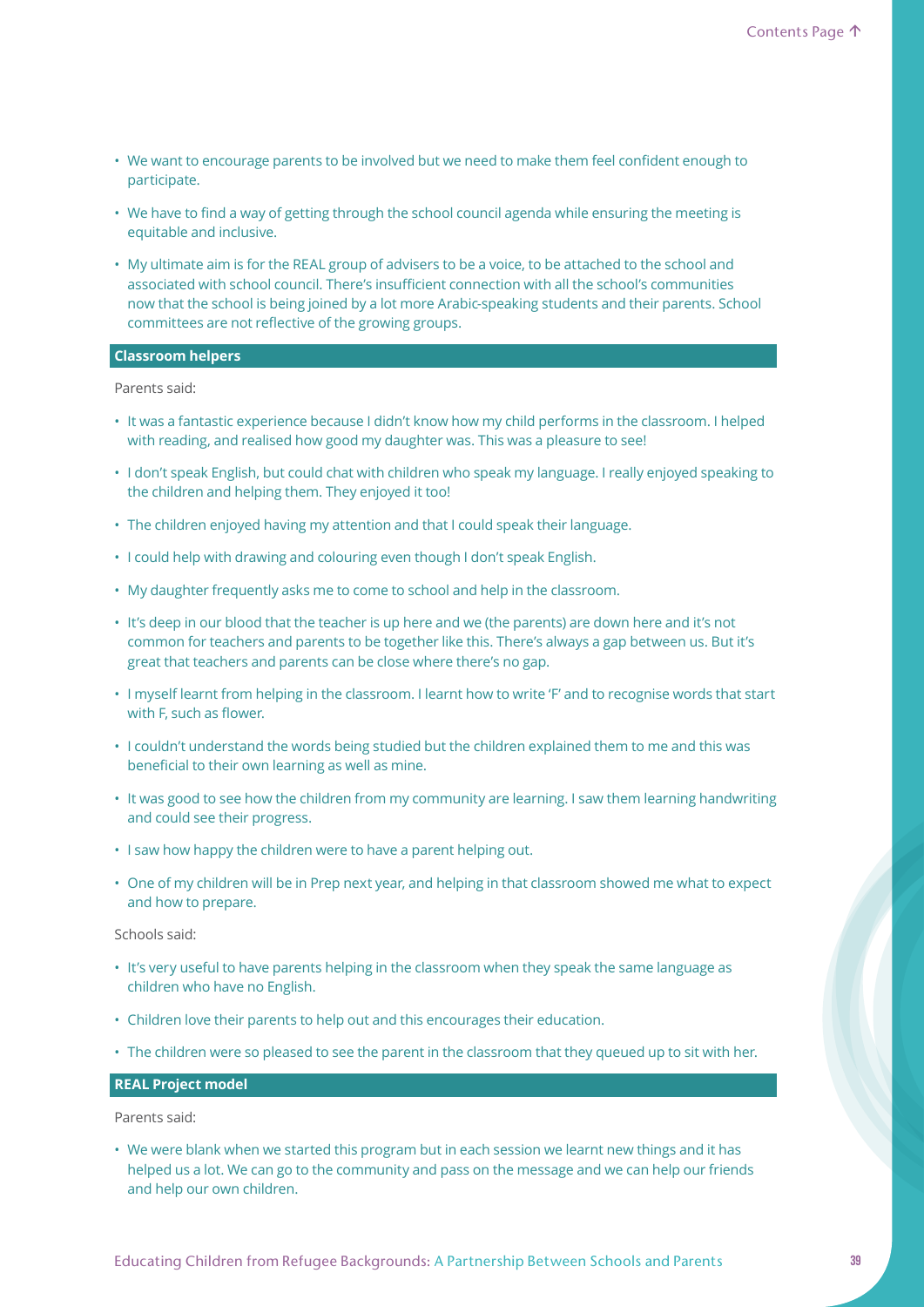- I've been involved with this school for 2 years. Since I started this program I've gained self-confidence and feel I know everything about the school. Previously I was anxious and now I don't have this anxiety because I know my daughter is in safe hands and it's a safe place. The principal and teachers are very good, we can't thank them enough. The good thing about this program was the opportunity for us to discuss the problems we had back home and compare it with the information we gained about school here. We realised how lucky our children are to have a school like this.
- I've enjoyed this program and meeting with everyone else. I wasn't close to the school and didn't have contact with it when one of my daughters came here previously. I was disconnected from my daughter's schooling. Now I have another daughter in the school and I know what's going on. It's a completely different experience. I didn't have a relationship with the school before and didn't know about their programs. Now I can facilitate communication with teachers. It was daunting previously because I didn't know what to do and I wasn't able to help my children. The principal, teachers and the school are fantastic, I can't praise them enough. Thank you so much for the money as well. It helped me.
- We've all enjoyed the opportunities and the project has resulted in changes in the school that are improving parent engagement. We've learnt a lot about school policies, the curriculum and school rules and we can share the information with our children. Before REAL, we couldn't express ourselves to teachers but the program has allowed us to share ideas, worries and difficulties and this has been very beneficial.
- We felt the processes put in place this year were successful and should be continued.
- I was very excited and happy to be part of the program because even though I am busy with children at home, it is important for my children's learning environment and my own integration.
- We gained quite an advantage by being involved in the REAL group. We went through reports and how to understand them, we know the school better and feel to have a better relationship with teachers because we know them personally from the meetings.
- Being parents from refugee background we had no knowledge of school and by participating in the group and being part of the discussions and solutions, we feel to be part of the school. The project has been beneficial to children, but it's also been of great benefit to parents.

### Schools said:

- From the school's perspective, I've loved spending time and building relationships with the advisers as parents and wonderful women. I've learnt a lot from them. This included information about their country and about our school. I've enjoyed hearing about things that the school is doing well, but also listening to what the advisers think the school could improve. Most importantly, I've enjoyed seeing advisers grow as confident women. I'd like to talk to them about keeping the meetings going next year.
- I've noticed how parents have become confident and involved in the school. Some have spoken at a recent school review. I appreciate everything that parents do to contribute to the school and their children's education.
- I plan to continue with the group formed by REAL. We'll revisit work done this year, monitor progress and look at new topics. That will continue to encourage parents' access to the school. I've allocated a budget for the meetings and I'll be encouraging the group to decide how to spend it.
- I thought that parents were disengaged from school because they did not want to engage. But the reality is that there are barriers and challenges to parents' engagement. As a teacher, I can contribute to how to engage parents. I have to have the right approach.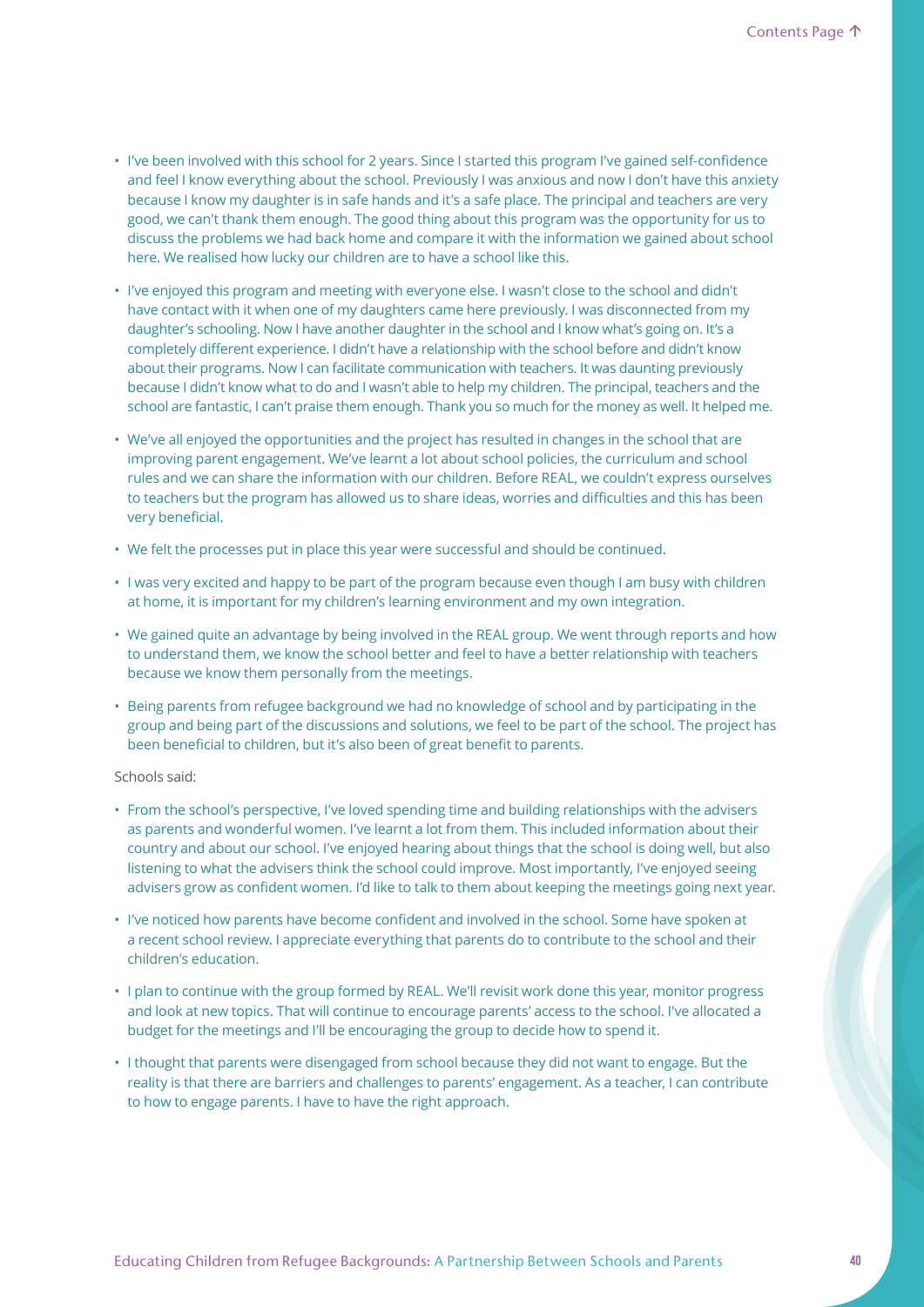# ABBREVIATIONS

| Department of Education and Early Childhood Development |
|---------------------------------------------------------|
| English as a Second Language                            |
| Multicultural Education Aide                            |
| Managed Individual Pathway                              |
| Relationships to Enhance Accessible Learning            |
| Refugee Education Support Program                       |
| Tertiary and Further Education                          |
| Victorian Certificate of Applied Learning               |
| Victorian Certificate of Education                      |
| Vocational Education and Training                       |
| The Victorian Foundation for Survivors of Torture Inc.  |
| Working With Children Check                             |
|                                                         |

# THANK YOU

This document represents the outcomes of many meetings between parents from refugee backgrounds and school leadership teams. Their contribution to the REAL Project was invaluable and their patience immeasurable. Parents willingly shared their own sometimes difficult educational and life experiences. School teams openly received suggestions for improving school practices and implemented changes. There was a sense of equality and respect between the two groups. Their sustained hard work provides many innovative approaches to parent engagement in schools and we thank them for their dedication and generosity.

We are particularly grateful to the following school leaders from the schools involved in the REAL Project, who have made themselves available for consultation should you wish to further explore aspects of the project.

| <b>Debbie Cottier</b> | cottier.debbie.d@edumail.vic.gov.au  |
|-----------------------|--------------------------------------|
| Sandra Dimieri        | dimieri.sandra.s@edumail.vic.gov.au  |
| Carolyn Elliot        | elliot.carolyn.m@edumail.vic.gov.au  |
| Fernando Ianni        | janni.fernando.fi@edumail.vic.gov.au |
| Sue Sleswick          | sleswick.sue.s@edumail.vic.gov.au    |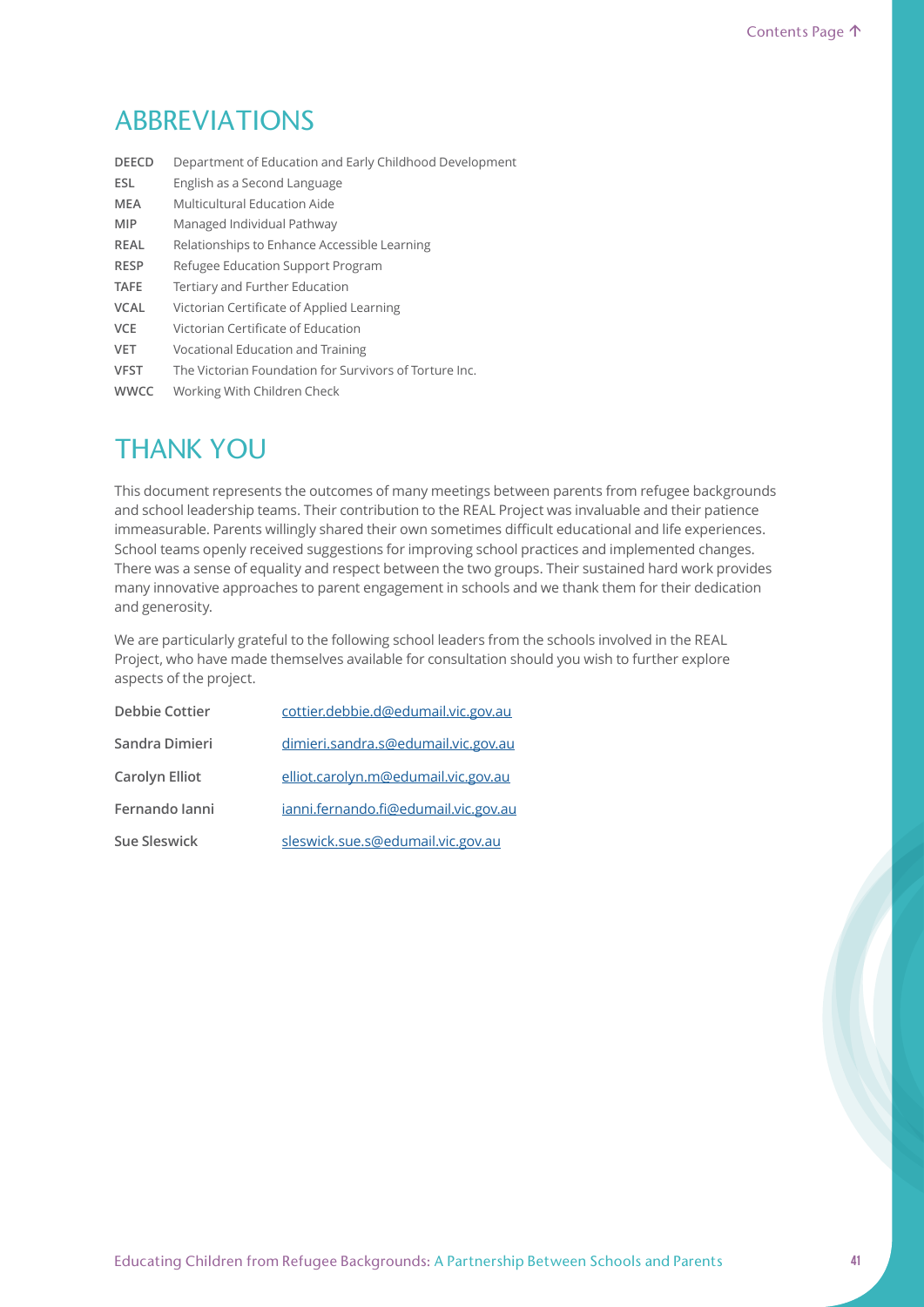# NOTES